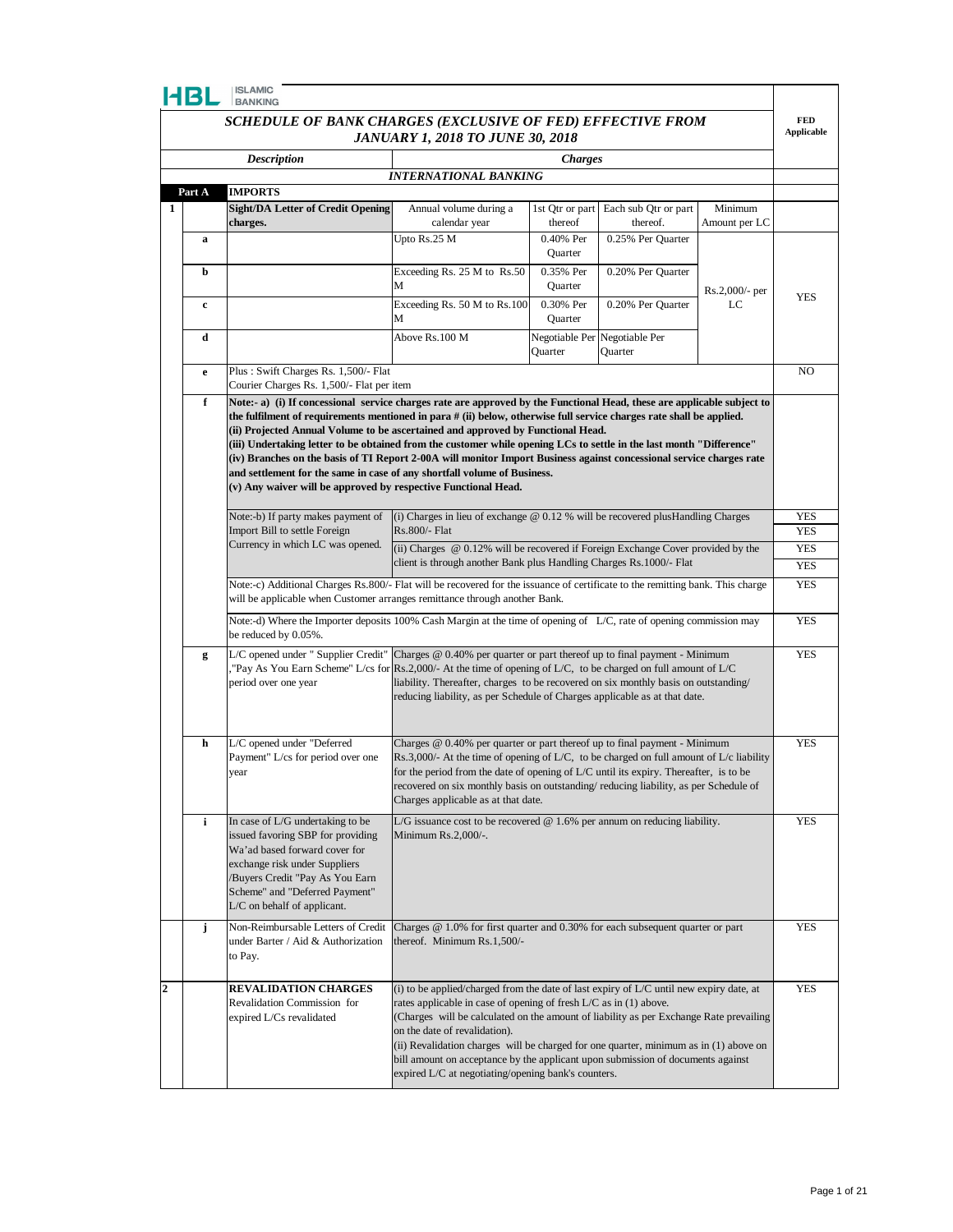| <b>ISLAMIC</b><br>HBL<br><b>BANKING</b> |                                                                                                       |                                                                                                                                                                            |                                                                                                                                                                                                                                                                                                                                                                                                                                                                                                                                                |                |  |
|-----------------------------------------|-------------------------------------------------------------------------------------------------------|----------------------------------------------------------------------------------------------------------------------------------------------------------------------------|------------------------------------------------------------------------------------------------------------------------------------------------------------------------------------------------------------------------------------------------------------------------------------------------------------------------------------------------------------------------------------------------------------------------------------------------------------------------------------------------------------------------------------------------|----------------|--|
|                                         | SCHEDULE OF BANK CHARGES (EXCLUSIVE OF FED) EFFECTIVE FROM<br><b>JANUARY 1, 2018 TO JUNE 30, 2018</b> |                                                                                                                                                                            |                                                                                                                                                                                                                                                                                                                                                                                                                                                                                                                                                |                |  |
|                                         |                                                                                                       | <b>Description</b>                                                                                                                                                         | <b>Charges</b>                                                                                                                                                                                                                                                                                                                                                                                                                                                                                                                                 |                |  |
| 3                                       |                                                                                                       | <b>TRANSFER OF L/C</b>                                                                                                                                                     |                                                                                                                                                                                                                                                                                                                                                                                                                                                                                                                                                |                |  |
|                                         |                                                                                                       | Transfer of L/C to New Beneficiary                                                                                                                                         | Transfer charges at rates applicable in case of opening of fresh L/C<br>as in $(1)$ above. Minimum Rs.1,500/-                                                                                                                                                                                                                                                                                                                                                                                                                                  | <b>YES</b>     |  |
|                                         |                                                                                                       |                                                                                                                                                                            | Note:- In case where expired $L/C$ is to be revalidated alongwith its transfer to new<br>beneficiary, then only one charge of (2) above with Minimum<br>Rs.1,500/-. will be applicable.                                                                                                                                                                                                                                                                                                                                                        |                |  |
| 4                                       |                                                                                                       | <b>Registration of Import Contract</b>                                                                                                                                     |                                                                                                                                                                                                                                                                                                                                                                                                                                                                                                                                                |                |  |
|                                         | a                                                                                                     | <b>Registration of Import Contract</b>                                                                                                                                     | With SBP in respect of Private Foreign<br>Handling charges Rs.6,000/- Flat<br>Currency Financing obtained by customer in<br>Pakistan from Foreign financiers.                                                                                                                                                                                                                                                                                                                                                                                  | <b>YES</b>     |  |
|                                         | b                                                                                                     | Issuance of certificate regarding<br>opening of LC for registration of<br>contract with another Bank for<br>booking of Wa'ad based forward<br>cover at importer's request. | Rs.1,000/- per application flat for LC upto Rs.1 M<br>Rs.1,500/- per application flat for LC over Rs.1 M                                                                                                                                                                                                                                                                                                                                                                                                                                       | YES            |  |
|                                         | c                                                                                                     | Contract Registration charges other<br>than 'a' above.                                                                                                                     |                                                                                                                                                                                                                                                                                                                                                                                                                                                                                                                                                |                |  |
|                                         | i                                                                                                     | upto Rs.75 Million                                                                                                                                                         | 0.20% Minimum Rs.2,000/- irrespective of import volumes.                                                                                                                                                                                                                                                                                                                                                                                                                                                                                       | <b>YES</b>     |  |
|                                         |                                                                                                       | over Rs.75 Million                                                                                                                                                         | Negotiable - (To be approved by Functional Head) minimum Rs.1,500/-                                                                                                                                                                                                                                                                                                                                                                                                                                                                            |                |  |
|                                         | d                                                                                                     | <b>Registered Contract Amendment</b><br>Charges                                                                                                                            | Flat Charges Rs.1,000/- If amendment involves increase in amount then charges will<br>be @.0.15% as mentioned above.<br>Note: For Expired Contract Revalidation: In addition to amendment charges,<br>revalidation charges will be charged as per clause 4c (i) above.                                                                                                                                                                                                                                                                         | <b>YES</b>     |  |
| 5                                       |                                                                                                       | <b>L/C</b> Amendment Charges                                                                                                                                               |                                                                                                                                                                                                                                                                                                                                                                                                                                                                                                                                                |                |  |
|                                         | $\rm{a}$                                                                                              | L/C Amendment Charges                                                                                                                                                      | Rs.1,200/- Flat charges per transaction or under items $(1)$ or $(2)$ or $(3)$ above, if<br>amendment involves increase in amount and/or extension in period of shipment.                                                                                                                                                                                                                                                                                                                                                                      | <b>YES</b>     |  |
|                                         |                                                                                                       | Plus: Swift Charges Rs. 600/- Flat<br>Courier Charges Rs.1,500/- Flat per item                                                                                             |                                                                                                                                                                                                                                                                                                                                                                                                                                                                                                                                                | No             |  |
|                                         | b                                                                                                     | Extention in maturity of Usance<br>Bills under L/C / Contract                                                                                                              | Service charges Rs.1500/- Flat per bill.                                                                                                                                                                                                                                                                                                                                                                                                                                                                                                       | YES            |  |
| 6                                       |                                                                                                       | <b>LCs</b> under<br>Murabaha/Ijarah/Musharakah                                                                                                                             |                                                                                                                                                                                                                                                                                                                                                                                                                                                                                                                                                |                |  |
|                                         | a                                                                                                     | Profit                                                                                                                                                                     | Profit rate as per usual Financing Facility in PKR (in addition to mentioned above) is<br>to be applied from the date of debit to NOSTRO Account or PAD Lodgment<br>whichever is earlier till the date of retirement, after adjustment of cash margin, if any.<br>In case of One Off Approval, Profit at normal PKR commercial profit rate (in addition<br>to mentioned above) to be applied from the debit to NOSTRO Account or PAD<br>Lodgment whichever is earlier till the date of retirement, after adjustment of cash<br>margin, if any. | N <sub>O</sub> |  |
|                                         | b                                                                                                     | Import documents received Directly<br>Indirectly from the suppliers by the<br>Applicant / Bank without<br>registration of contract and payment<br>made thereagainst        | Handling Charges Rs.2,000/= per shipment.                                                                                                                                                                                                                                                                                                                                                                                                                                                                                                      | <b>YES</b>     |  |
| 7                                       |                                                                                                       | Recovery of costs arising out of<br><b>L/C</b> Cancellation                                                                                                                |                                                                                                                                                                                                                                                                                                                                                                                                                                                                                                                                                |                |  |
|                                         |                                                                                                       | L/C Cancellation Charges                                                                                                                                                   | $(i)$ Rs.2,000/- Flat                                                                                                                                                                                                                                                                                                                                                                                                                                                                                                                          | <b>YES</b>     |  |
| 8                                       |                                                                                                       | <b>Credit Report Charges</b>                                                                                                                                               | (ii) Plus Swift charges Rs.500/-                                                                                                                                                                                                                                                                                                                                                                                                                                                                                                               | NO.            |  |
|                                         |                                                                                                       | Credit report on Foreign Suppliers/                                                                                                                                        | (i) Actual                                                                                                                                                                                                                                                                                                                                                                                                                                                                                                                                     | NO.            |  |
|                                         |                                                                                                       | Buyers.                                                                                                                                                                    | (ii) Plus Swift charges - Rs.500/-                                                                                                                                                                                                                                                                                                                                                                                                                                                                                                             | NO.            |  |
|                                         |                                                                                                       |                                                                                                                                                                            | Note: In case credit report obtained from external agencies, actual Plus Swift Charges<br>Rs.500/- or Courier Charges - Rs.1,500/- to be recovered.                                                                                                                                                                                                                                                                                                                                                                                            |                |  |
| 9                                       |                                                                                                       |                                                                                                                                                                            |                                                                                                                                                                                                                                                                                                                                                                                                                                                                                                                                                |                |  |
|                                         | $\mathbf a$                                                                                           | FIM under Murabaha<br>L/C by keeping the Consignment under Pledge (FIM):-                                                                                                  | Upon execution of Murabaha contract, profit in lieu of Handling charges on Retirement of Import Documents under Sight                                                                                                                                                                                                                                                                                                                                                                                                                          |                |  |
|                                         | i                                                                                                     | Arrangement of Facility                                                                                                                                                    | Nil                                                                                                                                                                                                                                                                                                                                                                                                                                                                                                                                            |                |  |
|                                         | ii                                                                                                    | On one time Request.                                                                                                                                                       | Profit rate @ 0.55% of Bill Amount                                                                                                                                                                                                                                                                                                                                                                                                                                                                                                             | <b>YES</b>     |  |

**iii** Due to Forced Clearance Profit rate @ 1.20% of Bill Amount **YES** YES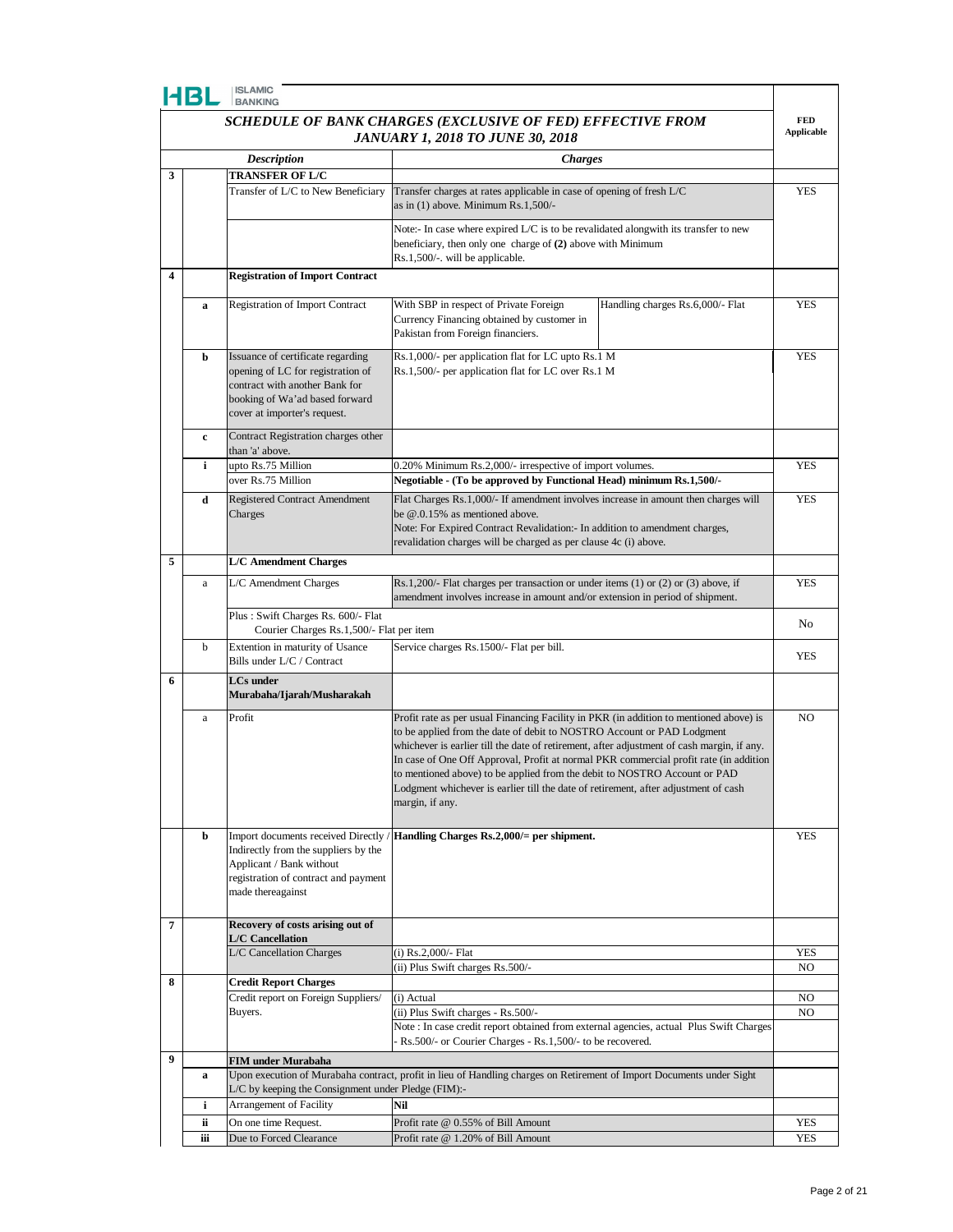|                                                            | HBL                                     | <b>ISLAMIC</b><br><b>BANKING</b>                                      |                                                                                                                                            |                                      |            |
|------------------------------------------------------------|-----------------------------------------|-----------------------------------------------------------------------|--------------------------------------------------------------------------------------------------------------------------------------------|--------------------------------------|------------|
| SCHEDULE OF BANK CHARGES (EXCLUSIVE OF FED) EFFECTIVE FROM |                                         |                                                                       |                                                                                                                                            |                                      |            |
|                                                            | <b>JANUARY 1, 2018 TO JUNE 30, 2018</b> |                                                                       |                                                                                                                                            |                                      |            |
|                                                            |                                         | <b>Description</b>                                                    | <b>Charges</b>                                                                                                                             |                                      |            |
|                                                            | b                                       | Pledge:-                                                              | Upon execution of Murabaha contract, profit in lieu of Handling charges of D.A L/C Consignment cleared & kept under                        |                                      |            |
|                                                            | i                                       | Arranged at the time of opening of                                    | Profit rate @ 0.35% of Bill Amount                                                                                                         |                                      | <b>YES</b> |
|                                                            | ii.                                     | D.A L/C.<br>One time Murabaha facility to                             | Profit rate @ 0.55% of Bill Amount                                                                                                         |                                      |            |
|                                                            |                                         | customer on his request where Bank is                                 |                                                                                                                                            |                                      |            |
|                                                            |                                         | not agreeable to deliver documents on<br>D.A basis due to Forced PAD  |                                                                                                                                            |                                      |            |
|                                                            |                                         | outstanding or any over dues in the<br>account.                       |                                                                                                                                            |                                      |            |
|                                                            | iіi                                     | Where customer fails to accept                                        | Profit rate @ 1.20% of Bill Amount                                                                                                         |                                      | <b>YES</b> |
|                                                            |                                         | documents on first presentation &<br>Bank is forced to clear the      |                                                                                                                                            |                                      |            |
|                                                            |                                         | Consignment & keep in Bonded                                          |                                                                                                                                            |                                      |            |
| 10                                                         |                                         | warehouse.<br>Import Bills returned unpaid.                           |                                                                                                                                            |                                      |            |
|                                                            |                                         | Import Bills returned unpaid.                                         | Handling charges US \$ 100/- or equivalent Pak Rupees.                                                                                     |                                      | <b>YES</b> |
|                                                            |                                         |                                                                       | Plus Courier charges Rs.1,500/- and recovery of any other actual costs/charges<br>charged by Beneficiary Bank for return of un-paid bills. |                                      | NO.        |
|                                                            |                                         |                                                                       | Note: a) If documents received pertains to                                                                                                 | Handling Charges US \$40 Plus        | <b>YES</b> |
|                                                            |                                         |                                                                       | other banks in Pakistan are sent to them to on<br>the instructions of forwarding Bank.                                                     | Courier Charges of $Rs.250/=$        |            |
|                                                            |                                         |                                                                       | Note: b) If forwarding Bank authorize us to                                                                                                | Handling Charges of Rs.2,000/- to be | <b>YES</b> |
|                                                            |                                         |                                                                       | delivery documents free of cost                                                                                                            | recovered from Drawee.               |            |
| 11                                                         |                                         | <b>Charges for Bills Collection</b>                                   |                                                                                                                                            |                                      |            |
|                                                            | a                                       | Import Bills for Collections:- on<br>Sight & Usance basis             | Sight LCs Rs.1,000/- Flat<br>Usance LCs $@0.10\%$ per month or part thereof (from the date of lodgment until                               |                                      | <b>YES</b> |
|                                                            |                                         |                                                                       | payment) Minimum Rs.1,000/-                                                                                                                |                                      |            |
|                                                            |                                         |                                                                       | Note: If Usance Bills lodged and retired on the same day Rs.1,000/- Flat will be<br>recovered.                                             |                                      |            |
|                                                            | b                                       | Consignments Charges.                                                 | 0.1 % Minimum Rs. 1,000/- irrespective of import volume                                                                                    |                                      | <b>YES</b> |
|                                                            | c                                       | Import against Advance payment to<br>suppliers.(Without L/C)          | $(i)$ Rs. 1,500/- Flat at the time of remittance                                                                                           |                                      | YES        |
|                                                            | d                                       | Handling charges against payment of (i) Handling charges Rs.1,500/-   |                                                                                                                                            |                                      | YES        |
|                                                            |                                         | import bills from the proceeds of<br>FCF (Foreign Currency Financing) | (ii) Plus Swift Charges Rs.500/-                                                                                                           |                                      | NO.        |
|                                                            |                                         | where L/C is established and                                          |                                                                                                                                            |                                      |            |
|                                                            |                                         | shipping documents are received at<br>another Bank.                   |                                                                                                                                            |                                      |            |
|                                                            |                                         |                                                                       |                                                                                                                                            |                                      |            |
| 12                                                         |                                         | <b>Recovery of Actual</b><br><b>Reimbursement Charges</b>             |                                                                                                                                            |                                      |            |
|                                                            |                                         | Recovery of Actual Reimbursement                                      | At Actual                                                                                                                                  |                                      | NO         |
|                                                            |                                         | charges<br>(Payable to reimbursing Banks)                             |                                                                                                                                            |                                      |            |
| 13                                                         |                                         | <b>Other Import Related Services</b>                                  |                                                                                                                                            |                                      |            |
|                                                            | $\mathbf a$                             | <b>Charges</b><br>Charges for Issuance of freight                     | Rs.1,000/- Flat                                                                                                                            |                                      | <b>YES</b> |
|                                                            |                                         | certificate for import on FOB basis.                                  |                                                                                                                                            |                                      |            |
|                                                            |                                         |                                                                       |                                                                                                                                            |                                      |            |
|                                                            | b                                       | Service charges against import<br>transactions i.e. Import            | @ 0.15% Minimum Rs.1,500/-                                                                                                                 |                                      | <b>YES</b> |
|                                                            |                                         | Bills/Murabaha profit on PAD /                                        |                                                                                                                                            |                                      |            |
|                                                            |                                         | <b>Collection Charges/ Direct</b><br>Documents/ Advance Payment.      |                                                                                                                                            |                                      |            |
|                                                            | c                                       | Delivery Order issued for release of<br>AWB consignment in absence of | Rs.2,000/- Flat                                                                                                                            |                                      | <b>YES</b> |
|                                                            |                                         | original documents.                                                   |                                                                                                                                            |                                      |            |
|                                                            | d                                       | Expenses recovery protest / Legal                                     | At Actual                                                                                                                                  |                                      | NO.        |
|                                                            | Part B                                  | charges<br><b>EXPORTS</b>                                             |                                                                                                                                            |                                      |            |
| 1                                                          |                                         | L/C Advising                                                          |                                                                                                                                            |                                      |            |
|                                                            | a                                       | Advising L/C                                                          | (i) Rs.2,000/- Flat<br>(ii) Plus Courier Charges Rs.150/- (in case of within city) or Rs.250/- (in case of                                 |                                      | YES<br>NO  |
|                                                            |                                         |                                                                       | intercity)                                                                                                                                 |                                      |            |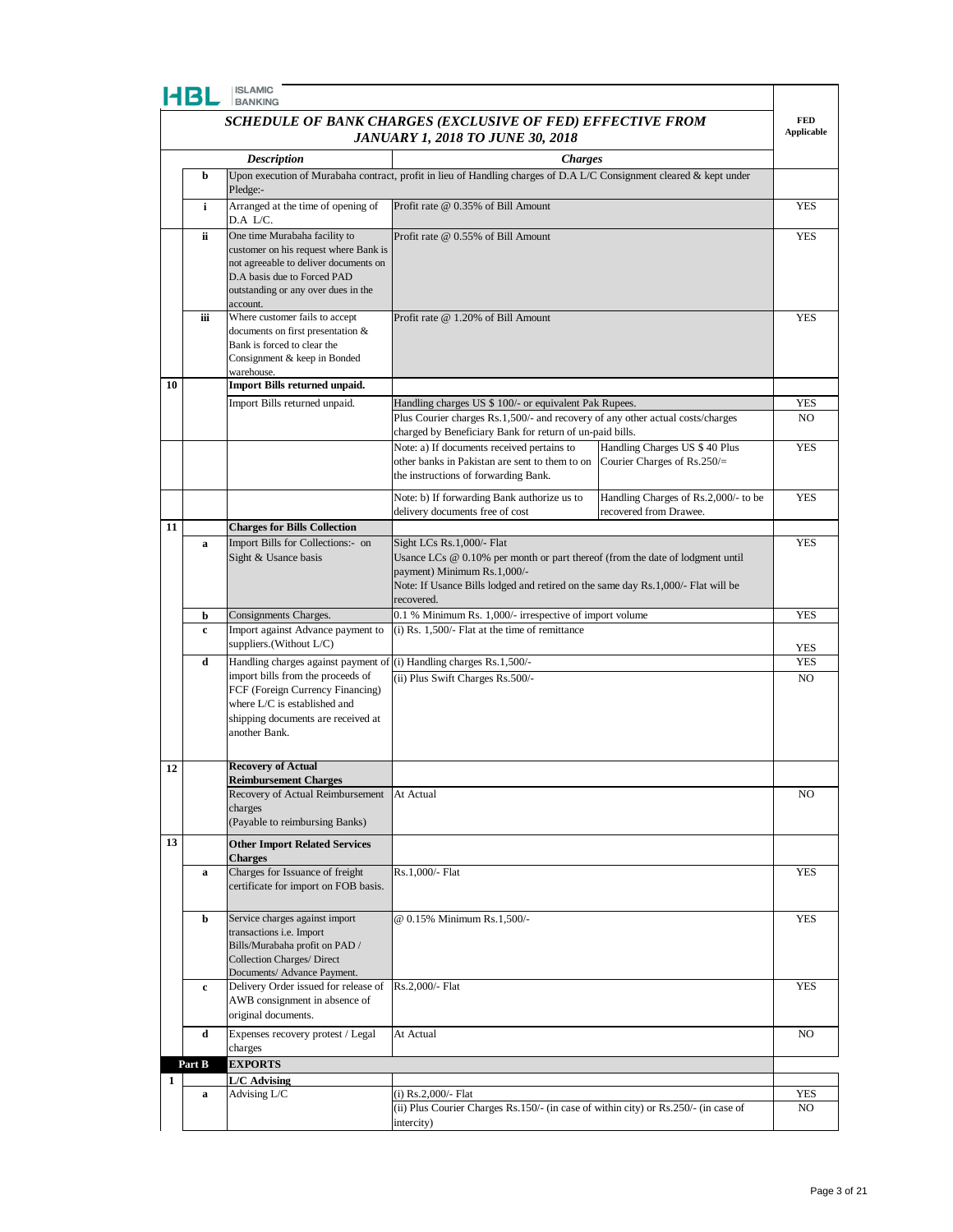|                                                                                 |    |                                                                             | SCHEDULE OF BANK CHARGES (EXCLUSIVE OF FED) EFFECTIVE FROM                                                              | <b>FED</b><br><b>Applicable</b> |
|---------------------------------------------------------------------------------|----|-----------------------------------------------------------------------------|-------------------------------------------------------------------------------------------------------------------------|---------------------------------|
| <b>JANUARY 1, 2018 TO JUNE 30, 2018</b><br><b>Description</b><br><b>Charges</b> |    |                                                                             |                                                                                                                         |                                 |
|                                                                                 |    |                                                                             |                                                                                                                         |                                 |
|                                                                                 | b  | Export L/C Pre-Advice.                                                      | (i) Rs.1,000/- Flat                                                                                                     | <b>YES</b>                      |
|                                                                                 |    |                                                                             | (ii) Plus Courier Charges Rs.150/- (in case of within city) or Rs.250/- (in case of<br>intercity)                       | N <sub>O</sub>                  |
| $\overline{2}$                                                                  |    | <b>Amendment Advising</b>                                                   |                                                                                                                         |                                 |
|                                                                                 |    | Amendment Advising.                                                         | (i) Rs.1,000/- Flat                                                                                                     | <b>YES</b>                      |
|                                                                                 |    |                                                                             | (ii) Plus Courier Charges Rs.150/- (in case of within city) or Rs.250/- (in case of                                     | N <sub>O</sub>                  |
|                                                                                 |    |                                                                             | intercity)                                                                                                              |                                 |
| 3                                                                               |    | <b>Negotiation</b>                                                          |                                                                                                                         |                                 |
|                                                                                 | a  | Negotiation of Rupee Bills under<br>Export LCs.                             | @ 0.25% Minimum Rs.1000/-                                                                                               | <b>YES</b>                      |
|                                                                                 | b  | Export bill realized through FCY                                            | @ 0.12% Minimum Rs.1,500/-                                                                                              | <b>YES</b>                      |
|                                                                                 |    | account                                                                     |                                                                                                                         |                                 |
|                                                                                 | c  | Charges for Exports to                                                      | $@0.45\%$ Minimum Rs.3,000/- The charges mentioned at Part-C (B) 1 (e) will not                                         | <b>YES</b>                      |
|                                                                                 |    | Afghanistan against                                                         | be applicable here.                                                                                                     |                                 |
|                                                                                 | d  | deposit/surrender of FCY Notes.                                             |                                                                                                                         | <b>YES</b>                      |
|                                                                                 |    | <b>Export Development Surcharge</b>                                         | Rs.80/- Flat per transaction                                                                                            |                                 |
|                                                                                 | e  | <b>Negotiation Charges</b><br>(FCY L/C's):                                  |                                                                                                                         |                                 |
|                                                                                 | i  | <b>Clean Documents</b>                                                      | Rs.1,000/- Flat                                                                                                         | <b>YES</b>                      |
|                                                                                 |    |                                                                             | Plus Courier Charges Rs.1,500/-                                                                                         | N <sub>O</sub>                  |
|                                                                                 | ii | <b>Discrepant Documents</b>                                                 | Rs.2,000/- Flat                                                                                                         | <b>YES</b>                      |
|                                                                                 |    |                                                                             | Plus Courier Charges Rs.1,500/-                                                                                         | N <sub>O</sub>                  |
|                                                                                 |    |                                                                             | Note: - Negotiable where annual export business volume on Group Basis is above Rs.25 M, with the approval of Functional |                                 |
|                                                                                 |    |                                                                             | Head. If commitment of annual export business volume above Rs.25 M is not fulfilled then normal negotiation rates under |                                 |
|                                                                                 |    |                                                                             | consent with the customer will be applicable and recoveries made in December while executing different export LCs.      |                                 |
|                                                                                 |    |                                                                             |                                                                                                                         |                                 |
|                                                                                 | f  | Documents-Returned Unpaid                                                   | Rs.600/- Flat per document plus charges of Correspondent Bank, if any.                                                  | <b>YES</b>                      |
| 4                                                                               |    | Confirmation                                                                |                                                                                                                         |                                 |
|                                                                                 |    | Confirmation/Acceptance                                                     | These Charges will be approved on case to case basis by Financial Institutions-                                         | <b>YES</b>                      |
|                                                                                 |    |                                                                             | Gloabal Trade Service (FI-GTS). Please refer Note No.7 (Last Page)                                                      |                                 |
| 5                                                                               |    | Transfer of L/Cs.<br>Transfer of Export L/Cs.                               | Rs.1,500/- Flat                                                                                                         | <b>YES</b>                      |
| 6                                                                               |    | Reimbursement                                                               |                                                                                                                         |                                 |
|                                                                                 |    | Reimbursement payment to other                                              | Rs.1,000/- Flat                                                                                                         | <b>YES</b>                      |
|                                                                                 |    | local banks from Non-Resident                                               |                                                                                                                         |                                 |
|                                                                                 |    | Rupee A/c.                                                                  |                                                                                                                         |                                 |
| $\overline{7}$                                                                  |    | <b>Processing of Documents under</b>                                        |                                                                                                                         |                                 |
|                                                                                 |    | L/C restricted on other Banks                                               |                                                                                                                         |                                 |
|                                                                                 |    | Where documents are sent to other                                           | Rs.1,000/- Flat                                                                                                         | YES                             |
|                                                                                 |    | banks for negotiation under                                                 |                                                                                                                         |                                 |
|                                                                                 |    | restricted Letters of Credit.                                               |                                                                                                                         |                                 |
| 8                                                                               |    | <b>Handling of Duty Draw - Back</b>                                         |                                                                                                                         |                                 |
|                                                                                 |    | Claims<br>Handling of Duty draw back claim                                  | 0.25% minimum Rs.1,000/- per submission to SBP.                                                                         |                                 |
|                                                                                 | a  |                                                                             |                                                                                                                         | <b>YES</b>                      |
|                                                                                 | b  | Handling the processing of 6% R&D                                           | 0.25% minimum Rs.1,000/- per submission to SBP.                                                                         | <b>YES</b>                      |
|                                                                                 |    | support claims to SBP.                                                      |                                                                                                                         |                                 |
| 9                                                                               |    | <b>NOC Issuance / Documents</b>                                             |                                                                                                                         |                                 |
|                                                                                 |    | <b>Transferred</b>                                                          |                                                                                                                         |                                 |
|                                                                                 | a  | Transfer of export proceeds to other<br>Bank.                               | Charges @ 0.12% Minimum Rs.1,000/- Maximum Rs.7,000/-                                                                   | <b>YES</b>                      |
|                                                                                 | b  | IERS - NOC for Entitlement                                                  | $Rs.1,200/(-$ (Flat) per case                                                                                           | <b>YES</b>                      |
|                                                                                 |    |                                                                             |                                                                                                                         |                                 |
|                                                                                 | c  | Charges for registration of contract<br>for Export of Raw Cotton with State | Rs.1,500/- Flat                                                                                                         | <b>YES</b>                      |
|                                                                                 |    | Bank of Pakistan and subsequent                                             |                                                                                                                         |                                 |
|                                                                                 |    | handling of shipping documents for                                          |                                                                                                                         |                                 |
|                                                                                 |    | return of Bank Guarantee from State                                         |                                                                                                                         |                                 |
|                                                                                 |    | Bank of Pakistan.                                                           |                                                                                                                         |                                 |
|                                                                                 |    |                                                                             |                                                                                                                         |                                 |
|                                                                                 | d  | Preparation of substitution case in                                         | Rs.1,500 /- Flat                                                                                                        | <b>YES</b>                      |
|                                                                                 |    | Islamic export re-finances.                                                 |                                                                                                                         |                                 |
| 10                                                                              |    | <b>Charges for Collections</b><br>Foreign Cheques/ Drafts/ FTCs             |                                                                                                                         | <b>YES</b>                      |
|                                                                                 | a  |                                                                             | (i) 0.12% Minimum Rs.200/- Maximum Rs.1,200/-                                                                           |                                 |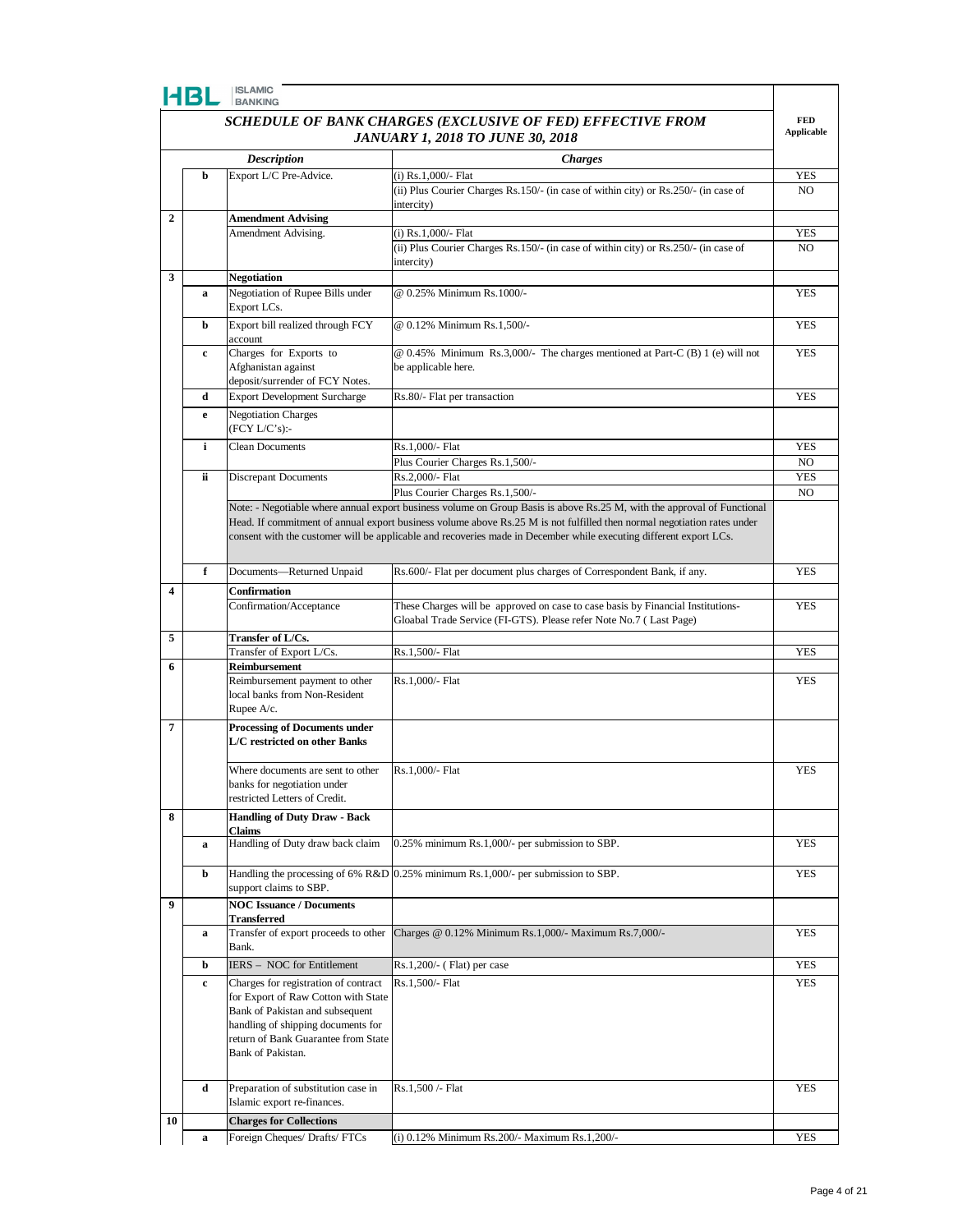

|                                                            | 4BI         | <b>ISLAMIC</b><br><b>BANKING</b>                                                                                                    |                                                                                                                                                                                                                                                                                                                    |            |
|------------------------------------------------------------|-------------|-------------------------------------------------------------------------------------------------------------------------------------|--------------------------------------------------------------------------------------------------------------------------------------------------------------------------------------------------------------------------------------------------------------------------------------------------------------------|------------|
| SCHEDULE OF BANK CHARGES (EXCLUSIVE OF FED) EFFECTIVE FROM |             |                                                                                                                                     |                                                                                                                                                                                                                                                                                                                    |            |
| <b>JANUARY 1, 2018 TO JUNE 30, 2018</b>                    |             |                                                                                                                                     |                                                                                                                                                                                                                                                                                                                    |            |
|                                                            |             | <b>Description</b>                                                                                                                  | <b>Charges</b>                                                                                                                                                                                                                                                                                                     |            |
|                                                            |             |                                                                                                                                     | (ii) Plus Courier Charges - Rs.150/- Flat                                                                                                                                                                                                                                                                          | NO         |
|                                                            | b           | Foreign Bills for Collection (on<br>which Bank does not earn any<br>Exchange difference).                                           | @ 0.20% Minimum Rs.1,000/- Maximum Rs.2,000/-                                                                                                                                                                                                                                                                      | YES        |
|                                                            | c           | Foreign Bills for Collection where<br>Bank earns exchange difference.                                                               | Rs.500/- Flat Per Shipment                                                                                                                                                                                                                                                                                         | <b>YES</b> |
|                                                            | d           | Transfer of export bill lodged under<br>collection to other banks.                                                                  | Rs.1,200/- Flat                                                                                                                                                                                                                                                                                                    | <b>YES</b> |
|                                                            | e           | Service charges against Export                                                                                                      | 0.13% minimum Rs.1000/-                                                                                                                                                                                                                                                                                            | <b>YES</b> |
|                                                            |             | Documents sent on collection<br>basis where payment cover is<br>already received in our NOSTRO<br>A/C. (Other than Advance Payment) | (i) Note:- The Bank will recover upfront Courier charges from Exporters - Rs.1,500/-<br>at the time of dispatch of documents or Courier charges as per Exporter's agreement<br>with Courier Company. Exporters will have to produce copies of such agreements with<br>Courier companies which are on Bank's panel. | NO         |
| 11                                                         |             | <b>Charges for Advance Payment</b>                                                                                                  |                                                                                                                                                                                                                                                                                                                    |            |
|                                                            |             | Handling Charges against advance<br>payment received for export                                                                     | 0.10% minimum Rs.1,000/-                                                                                                                                                                                                                                                                                           | <b>YES</b> |
|                                                            | Part C      | <b>Charges for FOREIGN CURRENCY REMITTANCES</b>                                                                                     |                                                                                                                                                                                                                                                                                                                    |            |
| $\mathbf{1}$                                               | a-i         | <b>OUTWARD:</b><br>Issuance of FDD from FC A/C &<br>against PKR as per Foreign Exchage<br>Regulations                               | @ 0.25% Minimum Rs 1000/-                                                                                                                                                                                                                                                                                          | <b>YES</b> |
|                                                            |             |                                                                                                                                     | Plus Swift charges Rs.500/-                                                                                                                                                                                                                                                                                        | NO         |
|                                                            |             |                                                                                                                                     | Note:- These charges will not be recovered where FC proceeds of Home Remittance<br>are sent as settlement to the beneficiary's bank.<br>Free issuance of FDD for HBL at Work (Islamic) Account                                                                                                                     |            |
|                                                            | a-ii        | Issuance of FFT from FC A/C &<br>against PKR as per Foreign Exchage<br>Regulations                                                  | @ 0.25% Minimum Rs 750/-                                                                                                                                                                                                                                                                                           | <b>YES</b> |
|                                                            |             |                                                                                                                                     | Plus Swift charges Rs.500/-                                                                                                                                                                                                                                                                                        | NO         |
|                                                            |             |                                                                                                                                     | Note:- These charges will not be recovered where FC proceeds of Home Remittance<br>are sent as settlement to the beneficiary's bank.<br>Such Charges are to be waived for HBL at Work (Islamic) Account but SWIFT<br>Charges will apply & should be deducted.                                                      |            |
|                                                            | b           | Special remittance in respect of<br>Shipping Freight, Dividend,<br>Advertisement etc.                                               | Service charges Rs.1,000/- per case in addition to normal remittance charges under<br>$1(a)$ above.                                                                                                                                                                                                                | YES        |
|                                                            | c           | <b>Charges for Local Foreign Funds Transfers (LFFT)</b>                                                                             |                                                                                                                                                                                                                                                                                                                    |            |
|                                                            |             | LFFT within the same Branch or to<br>any Branch within the same city,<br>irrespective of amount                                     | Free                                                                                                                                                                                                                                                                                                               |            |
|                                                            |             | <b>Intercity LFFT</b>                                                                                                               | 0.10%<br>Depending on the currency in which<br>Minimum - $\text{USS} = 5/-$<br>transfer is being made<br>GBP = $3/-$<br>Euro = $4/-$<br>$CNY = 20/$ -<br>Decimal charges will be rounded down<br>Note: Free intercity LEFT for HBL at Work (Islamic) Account                                                       | <b>YES</b> |
|                                                            | d           | <b>Charges FFT/FDD</b>                                                                                                              |                                                                                                                                                                                                                                                                                                                    |            |
|                                                            | $\mathbf e$ | Cancellation Charges / Stop<br>Payment per instrument.                                                                              | Rs.500/- Plus drawee bank charges if any                                                                                                                                                                                                                                                                           | <b>YES</b> |
|                                                            |             |                                                                                                                                     | Plus Swift charges Rs.500/-                                                                                                                                                                                                                                                                                        | NO         |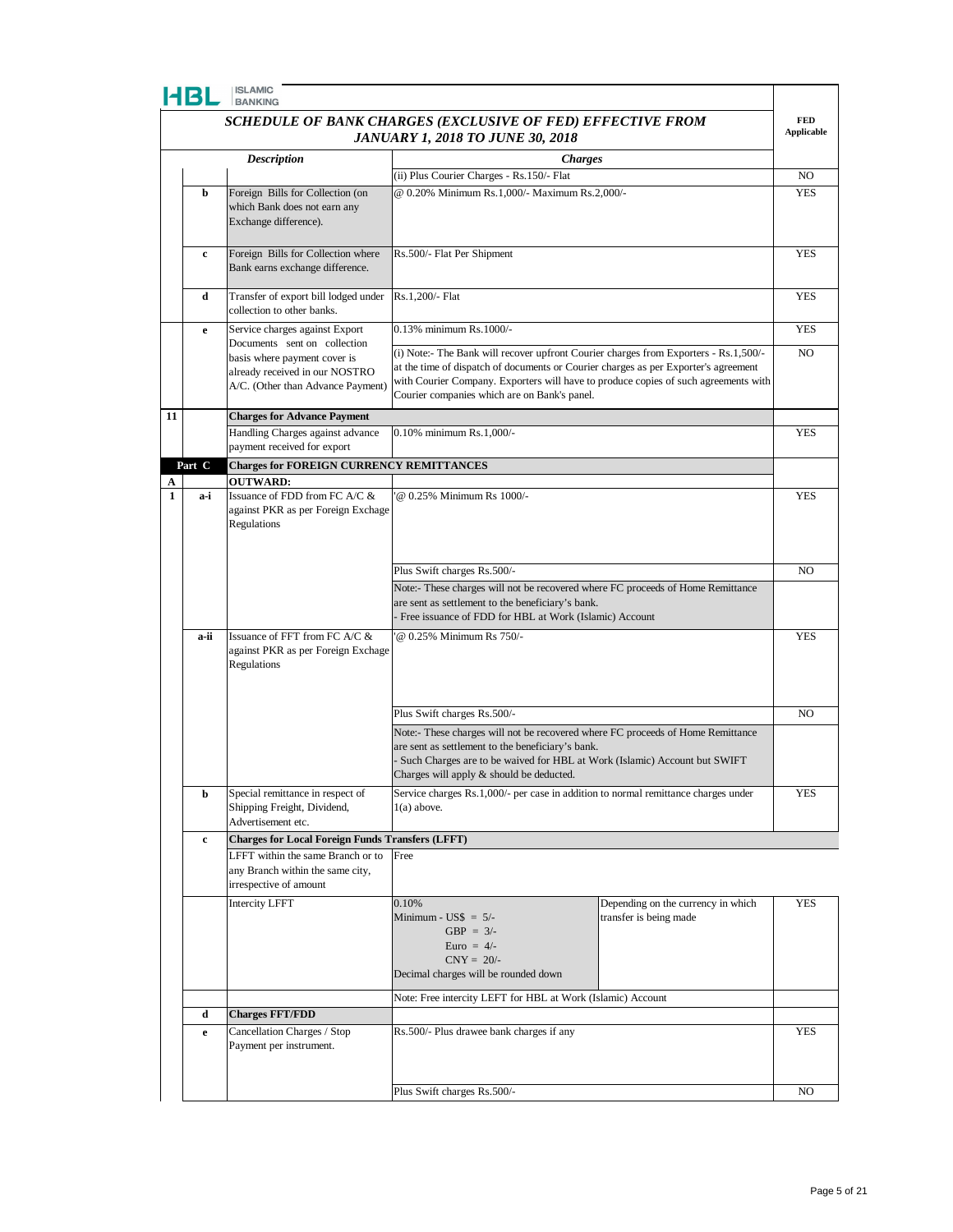|                                                                                                       | EBI    | <b>ISLAMIC</b><br><b>BANKING</b>                                                                                                     |                                                                                                                                                                                                                                                                       |                |
|-------------------------------------------------------------------------------------------------------|--------|--------------------------------------------------------------------------------------------------------------------------------------|-----------------------------------------------------------------------------------------------------------------------------------------------------------------------------------------------------------------------------------------------------------------------|----------------|
| SCHEDULE OF BANK CHARGES (EXCLUSIVE OF FED) EFFECTIVE FROM<br><b>JANUARY 1, 2018 TO JUNE 30, 2018</b> |        |                                                                                                                                      |                                                                                                                                                                                                                                                                       |                |
|                                                                                                       |        | <b>Description</b>                                                                                                                   | <b>Charges</b>                                                                                                                                                                                                                                                        |                |
|                                                                                                       | f      | Issuance of duplicate FDD                                                                                                            | Normal Issuance Charges under 1(a) above.                                                                                                                                                                                                                             | <b>YES</b>     |
|                                                                                                       |        |                                                                                                                                      |                                                                                                                                                                                                                                                                       | NO             |
| В                                                                                                     |        | <b>Charges for INWARD:</b>                                                                                                           | Plus Swift Charges - Rs.500/- for additional message.                                                                                                                                                                                                                 |                |
| $\mathbf{1}$                                                                                          | a      | Home Remittance                                                                                                                      | NIL                                                                                                                                                                                                                                                                   |                |
|                                                                                                       | b      | Others (Advance Payment)                                                                                                             | NIL                                                                                                                                                                                                                                                                   |                |
|                                                                                                       | c      | Coinstar Money Transfer<br>(Previously Travelex)                                                                                     | <b>NIL</b>                                                                                                                                                                                                                                                            |                |
|                                                                                                       | d      | Service charges on payment of all<br>Inward Foreign Remittances (other                                                               | @ Rs.0.15% Minimum Rs.500/- Maximum Rs.4,000/-                                                                                                                                                                                                                        | <b>YES</b>     |
|                                                                                                       |        | than Home Remittances) to<br>beneficiaries maintaining accounts<br>with other Banks.                                                 | Plus Courier Charges Rs. 150/-                                                                                                                                                                                                                                        | NO.            |
|                                                                                                       | e      | Handling charges on deposits of<br>Foreign Currency Notes for the<br>credit of FC Account in respective<br>currencies.               | Minimum Rs.300/- if the deposit remains with the Bank for 14 days,<br>otherwise @ 0.25% (in FCY or Pak Rupees).<br>Note: These Charges will be applicable only on the amount remitted / withdrawn<br>within 14 days from the FCN amount deposited in the FC Accounts. | <b>YES</b>     |
|                                                                                                       | Part D |                                                                                                                                      | OTHER CHARGES ON FOREIGN EXCHANGE TRANSACTIONS                                                                                                                                                                                                                        |                |
| 1                                                                                                     |        | Correspondents' charges, if any, will At actual<br>be recovered.                                                                     |                                                                                                                                                                                                                                                                       | N <sub>O</sub> |
| $\mathbf{2}$                                                                                          |        | Foreign bills sent for collection                                                                                                    | Rs.500/- Flat Plus Correspondent Bank's Charges, if any                                                                                                                                                                                                               | <b>YES</b>     |
|                                                                                                       |        | returned unpaid.                                                                                                                     | Plus Swift charges Rs.500/- if applicable.                                                                                                                                                                                                                            | NO.            |
| 3                                                                                                     |        | Inward collections received (relating<br>to F.C A/c) from abroad or local                                                            | US\$ 5/- for collection upto US\$ 1,000/-<br>US\$ 15/- for collection above US\$ 1,000/-                                                                                                                                                                              | <b>YES</b>     |
|                                                                                                       |        | banks/ branches & where payment is<br>demanded in Foreign Currency.                                                                  | Plus Swift charges Rs.500/-                                                                                                                                                                                                                                           | NO.            |
| 4                                                                                                     |        | Clean Inward Foreign collection<br>cheque Return charges (to be<br>charged for sending back cheque to<br>collecting Bank through DHL | US\$20/- (To be recovered from collecting Bank)                                                                                                                                                                                                                       | <b>YES</b>     |
| 5                                                                                                     |        | Inward cheques received from local<br>branches, up-country branches or                                                               | Charges @ 0.15% Minimum Rs.250/-                                                                                                                                                                                                                                      | <b>YES</b>     |
|                                                                                                       |        | local banks for payment in Pak.<br>Rupees. (Convert the relevant<br>Foreign Currency at the buying rate)                             | Plus Swift charges Rs.500/-                                                                                                                                                                                                                                           | NO.            |
| 6                                                                                                     |        | <b>Issuance of Proceeds Realization</b><br>Certificate, if transaction is older<br>than one year.                                    | Rs.500/- Flat per certificate.                                                                                                                                                                                                                                        | <b>YES</b>     |
| $\overline{7}$                                                                                        |        | <b>Duplicate Proceeds Realization</b><br>Certificate.                                                                                | Rs.1,000/- Flat per certificate.                                                                                                                                                                                                                                      | <b>YES</b>     |
| 8                                                                                                     |        | Standing Instruction Charges in<br>Foreign Currency A/c.                                                                             | US\$ 5/- per transaction plus actual remittance charges as applicable.                                                                                                                                                                                                | <b>YES</b>     |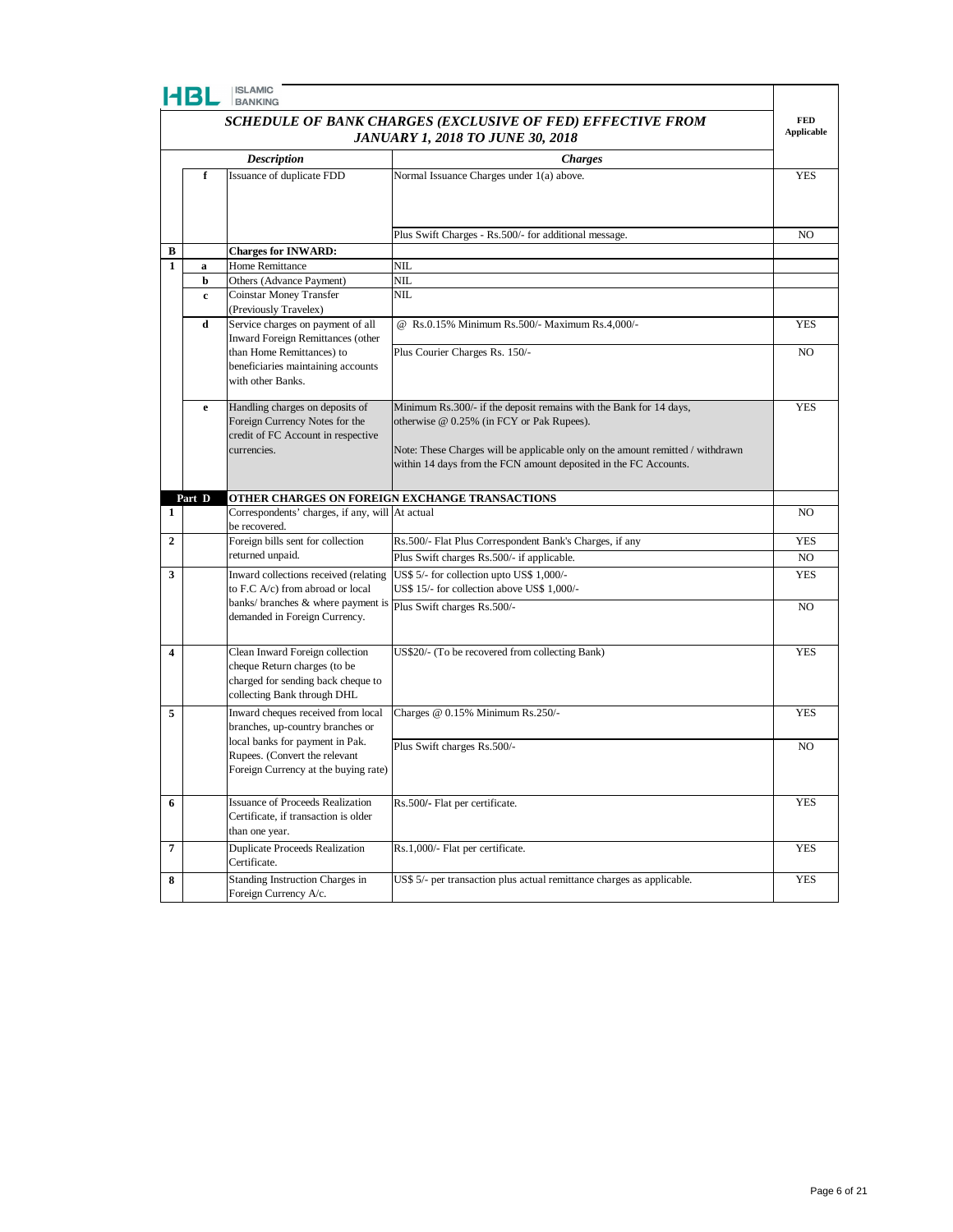|                                                            | HBL                                      | <b>ISLAMIC</b><br>BANKING                                                                                                                                                                      |                                                                                  |                                                                                                                                                                                                                                                                                                                                                                                                                                                          |                       |                   |  |  |
|------------------------------------------------------------|------------------------------------------|------------------------------------------------------------------------------------------------------------------------------------------------------------------------------------------------|----------------------------------------------------------------------------------|----------------------------------------------------------------------------------------------------------------------------------------------------------------------------------------------------------------------------------------------------------------------------------------------------------------------------------------------------------------------------------------------------------------------------------------------------------|-----------------------|-------------------|--|--|
| SCHEDULE OF BANK CHARGES (EXCLUSIVE OF FED) EFFECTIVE FROM |                                          |                                                                                                                                                                                                |                                                                                  |                                                                                                                                                                                                                                                                                                                                                                                                                                                          |                       | <b>FED</b>        |  |  |
|                                                            |                                          |                                                                                                                                                                                                | <b>JANUARY 1, 2018 TO JUNE 30, 2018</b>                                          |                                                                                                                                                                                                                                                                                                                                                                                                                                                          |                       | <b>Applicable</b> |  |  |
|                                                            |                                          | <b>Description</b>                                                                                                                                                                             | <b>DOMESTIC BANKING</b>                                                          | <b>Charges</b>                                                                                                                                                                                                                                                                                                                                                                                                                                           |                       |                   |  |  |
|                                                            | <b>CHARGES FOR REMITTANCES</b><br>Part E |                                                                                                                                                                                                |                                                                                  |                                                                                                                                                                                                                                                                                                                                                                                                                                                          |                       |                   |  |  |
| 1                                                          |                                          | Issuance of Banker's Cheque                                                                                                                                                                    |                                                                                  |                                                                                                                                                                                                                                                                                                                                                                                                                                                          |                       |                   |  |  |
|                                                            | a                                        | Through A/c                                                                                                                                                                                    |                                                                                  | Rs.250/- Flat                                                                                                                                                                                                                                                                                                                                                                                                                                            |                       | YES               |  |  |
|                                                            |                                          | Note:-<br>should not exceed 0.50% of fee/dues or Rs.25/- per instrument, whichever is less.                                                                                                    |                                                                                  | Charges for issuance of Banker's Cheque for payment of fee/dues in favour of Educational Institutions, HEC/Board etc.                                                                                                                                                                                                                                                                                                                                    |                       | N <sub>O</sub>    |  |  |
|                                                            |                                          |                                                                                                                                                                                                |                                                                                  |                                                                                                                                                                                                                                                                                                                                                                                                                                                          |                       |                   |  |  |
|                                                            | b                                        | For Cash Management customers, Charges as per specific agreement with them.                                                                                                                    |                                                                                  |                                                                                                                                                                                                                                                                                                                                                                                                                                                          |                       |                   |  |  |
|                                                            | c                                        | Cancellation of Bankers Cheque                                                                                                                                                                 | Rs.200/- Flat                                                                    |                                                                                                                                                                                                                                                                                                                                                                                                                                                          |                       | YES               |  |  |
|                                                            |                                          |                                                                                                                                                                                                |                                                                                  | Note:- No cancellation charges on Banker's Cheque :<br>(i) Issued in favour of Ministry of Food, Government of Pakistan, as an advance<br>deposit against BARDANA (Jute Bags) only during wheat procurement season.<br>(ii) Issued in favour of Government Departments as Security Deposit and refunded to<br>the Purchaser on recommendation of the same Government Department.<br>(iii) Issued in favor of Educational institutions / HEC / Board etc. |                       |                   |  |  |
|                                                            | d                                        | Issuance of Replacement, in case of<br>lost Banker's Cheque                                                                                                                                    | Same as Banker's Cheque issuance charges<br>Terms & Conditions apply             |                                                                                                                                                                                                                                                                                                                                                                                                                                                          |                       | <b>YES</b>        |  |  |
|                                                            | e                                        | Courier Delivery of Banker's Cheque Rs. 250/-                                                                                                                                                  |                                                                                  |                                                                                                                                                                                                                                                                                                                                                                                                                                                          |                       | <b>YES</b>        |  |  |
| 2                                                          |                                          | <b>Charges for Call Deposit Receipt (CDR)</b>                                                                                                                                                  |                                                                                  |                                                                                                                                                                                                                                                                                                                                                                                                                                                          |                       |                   |  |  |
|                                                            | a                                        | <b>Issuance from Account</b>                                                                                                                                                                   | Rs. 200/-                                                                        |                                                                                                                                                                                                                                                                                                                                                                                                                                                          |                       | YES               |  |  |
|                                                            | b                                        | Cancellation of CDR issued from<br>Account                                                                                                                                                     | Rs. 200/-                                                                        |                                                                                                                                                                                                                                                                                                                                                                                                                                                          | <b>YES</b>            |                   |  |  |
|                                                            | $\mathbf c$                              | Issuance of Duplicate CDR issued                                                                                                                                                               | Rs. 200/-                                                                        |                                                                                                                                                                                                                                                                                                                                                                                                                                                          |                       | <b>YES</b>        |  |  |
| 3                                                          |                                          | from account<br>Special Pre-printed Drafts for CMD<br>Customers                                                                                                                                |                                                                                  | @ 0.04% - issuance charges or as per agreement by CMD with the customer.                                                                                                                                                                                                                                                                                                                                                                                 |                       | <b>YES</b>        |  |  |
| 4                                                          |                                          | INTER BRANCH ONLINE TRANSACTIONS / CROSS BRANCH OFF LINE TRANSFERS                                                                                                                             |                                                                                  |                                                                                                                                                                                                                                                                                                                                                                                                                                                          |                       |                   |  |  |
|                                                            |                                          | <b>Product</b>                                                                                                                                                                                 | <b>Transaction</b>                                                               | <b>Charges</b>                                                                                                                                                                                                                                                                                                                                                                                                                                           | Payable By            |                   |  |  |
|                                                            | a                                        | Deposit (Cash)                                                                                                                                                                                 | (i) Within City                                                                  | Free                                                                                                                                                                                                                                                                                                                                                                                                                                                     | Depositor             | <b>YES</b>        |  |  |
|                                                            |                                          | Note:-                                                                                                                                                                                         | ii) Inter city                                                                   | Flat $Rs.370/-$                                                                                                                                                                                                                                                                                                                                                                                                                                          |                       |                   |  |  |
|                                                            |                                          | i) Al-Mukhtar Freedom accounts are exempted from the recovery of Within City $\&$ Intercity charges.                                                                                           |                                                                                  |                                                                                                                                                                                                                                                                                                                                                                                                                                                          |                       |                   |  |  |
|                                                            | b                                        | Withdrawals (Cash)                                                                                                                                                                             | ii) Within City Upto<br>Rs.500,000/- per day other                               | Free                                                                                                                                                                                                                                                                                                                                                                                                                                                     |                       |                   |  |  |
|                                                            |                                          |                                                                                                                                                                                                | (ii) Within City Over                                                            | 0.125% of the transaction amount                                                                                                                                                                                                                                                                                                                                                                                                                         |                       |                   |  |  |
|                                                            |                                          |                                                                                                                                                                                                | $Rs.500,000/=$ per day<br>(iii) Inter-city upto                                  | with Minimum Rs.600/-<br>Flat Rs 370/-                                                                                                                                                                                                                                                                                                                                                                                                                   | <b>Account Holder</b> | <b>YES</b>        |  |  |
|                                                            |                                          |                                                                                                                                                                                                | Rs.500,000/- per day                                                             |                                                                                                                                                                                                                                                                                                                                                                                                                                                          |                       |                   |  |  |
|                                                            |                                          |                                                                                                                                                                                                | (iv) Inter-City Over<br>$Rs.500,000/=$                                           | 0.125% of the transaction amount<br>with Minimum Rs.600/-                                                                                                                                                                                                                                                                                                                                                                                                |                       |                   |  |  |
|                                                            | $\mathbf c$                              | <b>Cheque Deposits</b><br>(HBL Cheque - For credit to HBL<br>Account of current & saving both                                                                                                  | (i) Within city and within the<br>Catchment area of One<br><b>Clearing House</b> | Free                                                                                                                                                                                                                                                                                                                                                                                                                                                     | Account Holder        | <b>YES</b>        |  |  |
|                                                            |                                          | across the board)                                                                                                                                                                              | (ii) Inter city                                                                  | Free                                                                                                                                                                                                                                                                                                                                                                                                                                                     |                       |                   |  |  |
|                                                            | d                                        | Non-HBL Cheque deposited in local<br>clearing and funds credited to HBL<br>Inter-city Branch Account                                                                                           |                                                                                  | Flat Rs. $400/$ =                                                                                                                                                                                                                                                                                                                                                                                                                                        | Beneficiary           | <b>YES</b>        |  |  |
|                                                            | e                                        | Local Funds Transfers (LFTs)<br>Online Funds Transfer / Cross<br><b>Branch Transfers</b>                                                                                                       | (i) Within city and within the<br>Catchment area of One<br><b>Clearing House</b> | Free                                                                                                                                                                                                                                                                                                                                                                                                                                                     | <b>Account Holder</b> | <b>YES</b>        |  |  |
|                                                            |                                          | Note: HBL Cheque to be obtained from Account Holders for all LFTs (e) above.                                                                                                                   | (ii) Inter city                                                                  | Flat Rs.200/-                                                                                                                                                                                                                                                                                                                                                                                                                                            |                       |                   |  |  |
|                                                            |                                          | Note:-1 (a) Where link is down, remittance may be sent by other means without extra charges.                                                                                                   |                                                                                  |                                                                                                                                                                                                                                                                                                                                                                                                                                                          |                       |                   |  |  |
|                                                            |                                          | (b) All on-line transactions should be treated as within city between following cities:<br>(i) Islamabad & Rawalpindi<br>(ii) Chenab Nagar (Rabwah) and Chinniot<br>(iii) Khushab & Jauharabad |                                                                                  |                                                                                                                                                                                                                                                                                                                                                                                                                                                          |                       |                   |  |  |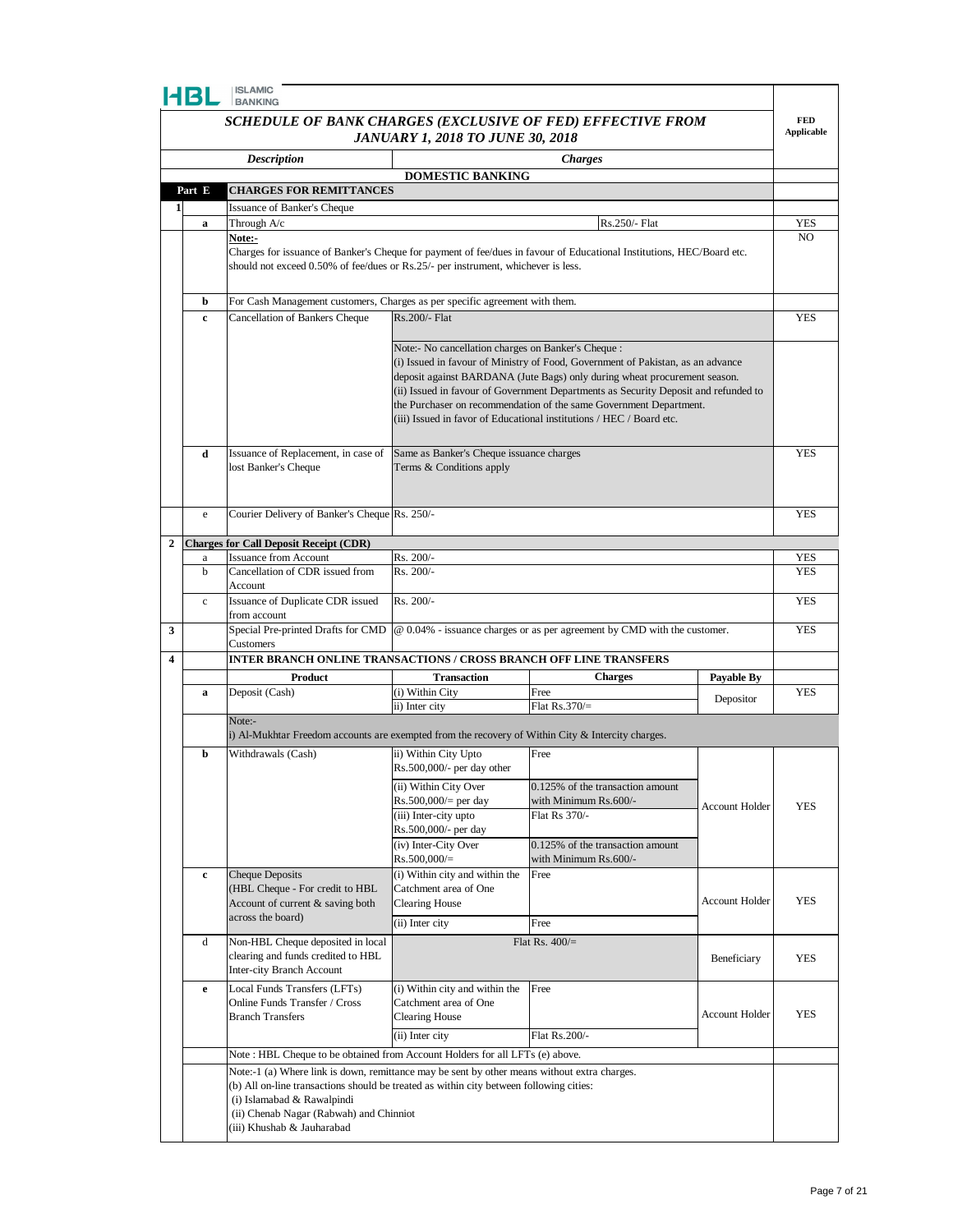|   | <b>ISLAMIC</b><br>HBL<br><b>BANKING</b>                                                       |                                                                                                                                                            |                                                                                                                                                                 |                                                         |                                        |                                             |            |
|---|-----------------------------------------------------------------------------------------------|------------------------------------------------------------------------------------------------------------------------------------------------------------|-----------------------------------------------------------------------------------------------------------------------------------------------------------------|---------------------------------------------------------|----------------------------------------|---------------------------------------------|------------|
|   | SCHEDULE OF BANK CHARGES (EXCLUSIVE OF FED) EFFECTIVE FROM                                    |                                                                                                                                                            |                                                                                                                                                                 |                                                         |                                        | <b>FED</b>                                  |            |
|   | <b>JANUARY 1, 2018 TO JUNE 30, 2018</b>                                                       |                                                                                                                                                            |                                                                                                                                                                 |                                                         |                                        | <b>Applicable</b>                           |            |
|   | <b>Description</b><br><b>Charges</b>                                                          |                                                                                                                                                            |                                                                                                                                                                 |                                                         |                                        |                                             |            |
|   |                                                                                               | Note:-(2) (a) As per HOK instructions all HBL Cheques deposited at Branch Counters which are drawn on Misys Branches                                       |                                                                                                                                                                 |                                                         |                                        |                                             |            |
|   |                                                                                               | must be collected through Online facility instead of NIFT.                                                                                                 |                                                                                                                                                                 |                                                         |                                        |                                             |            |
|   |                                                                                               | (b) Collection of Non HBL Cheque Rs.300/- Flat (Plus FED) where NIFT facility is available otherwise Normal OBC                                            |                                                                                                                                                                 |                                                         |                                        |                                             | YES        |
|   |                                                                                               | Charges are to be recovered.                                                                                                                               |                                                                                                                                                                 |                                                         |                                        |                                             |            |
|   |                                                                                               | Note:-(3) Cash Management as per agreement signed with the customer.                                                                                       |                                                                                                                                                                 |                                                         |                                        |                                             | <b>YES</b> |
|   | Note:-(4) Cash Management as per Schedule of Charges where no written agreement is available. |                                                                                                                                                            |                                                                                                                                                                 |                                                         |                                        | <b>YES</b>                                  |            |
|   |                                                                                               | Note:-(5) No service charges shall be recovered from students depositing fee directly in the Fee Collection Account of the                                 |                                                                                                                                                                 |                                                         |                                        |                                             |            |
|   |                                                                                               | educational institution through Cash Deposit / LFT / IBTS / Cross Branch Transaction etc.                                                                  |                                                                                                                                                                 |                                                         |                                        |                                             |            |
|   |                                                                                               | Note:-(6) charges mentioned at 4 a,b, c, d & e are also applicable for all Branches                                                                        |                                                                                                                                                                 |                                                         |                                        |                                             |            |
|   |                                                                                               | Note:-(7) Charges mentioned in Point 4 (a,b & d) above are not applicable on HBL Al-Mukhtar Freedom and HBL at Work<br>(Islamic) Account Holders.          |                                                                                                                                                                 |                                                         |                                        |                                             |            |
|   |                                                                                               | Note:-(8) All charges pertaining to intercity funds transfers under this section will be exempted in case of sales of third party                          |                                                                                                                                                                 |                                                         |                                        |                                             |            |
|   |                                                                                               | mutual fund transactions.                                                                                                                                  |                                                                                                                                                                 |                                                         |                                        |                                             |            |
| 5 |                                                                                               | <b>HBL RUPEE TRAVELLERS' CHEQUES :</b>                                                                                                                     |                                                                                                                                                                 |                                                         |                                        |                                             |            |
|   | a                                                                                             | Issuance of HBL Travelers Cheques Rs. 10/- per leaf                                                                                                        |                                                                                                                                                                 |                                                         |                                        |                                             | <b>YES</b> |
|   |                                                                                               |                                                                                                                                                            |                                                                                                                                                                 |                                                         |                                        |                                             |            |
|   | b                                                                                             | Refund in lieu of lost Travelers                                                                                                                           | $Rs.100/-$ per leaf                                                                                                                                             |                                                         |                                        |                                             | <b>YES</b> |
|   |                                                                                               | Cheques                                                                                                                                                    |                                                                                                                                                                 |                                                         |                                        |                                             |            |
|   | c                                                                                             | Issuance of TCs in lieu of lost TCs                                                                                                                        | Rs. 100/- per leaf                                                                                                                                              |                                                         |                                        |                                             | <b>YES</b> |
| 6 |                                                                                               |                                                                                                                                                            |                                                                                                                                                                 |                                                         |                                        |                                             |            |
|   |                                                                                               | 3rd Party Funds Transfer using SBP's, RTGS System MT 103 Facility<br>Threshold amount of 3td Party Funds Transfer through RTGS via MT-103 is Rs.1 Million  |                                                                                                                                                                 |                                                         |                                        |                                             |            |
|   |                                                                                               |                                                                                                                                                            |                                                                                                                                                                 |                                                         |                                        |                                             |            |
|   |                                                                                               |                                                                                                                                                            |                                                                                                                                                                 | <b>Charges Payable to</b><br><b>SBP Per Transaction</b> | <b>HBL Share of Charges Per</b>        | <b>Total Charges to</b>                     |            |
|   | <b>Funds Outflow</b>                                                                          |                                                                                                                                                            | <b>Transaction Time Window</b>                                                                                                                                  | (PKR) G.L.Code-<br>9903187                              | Transaction (PKR) G.L.Code-<br>9914049 | be recovered from<br><b>Customers (PKR)</b> |            |
|   |                                                                                               |                                                                                                                                                            |                                                                                                                                                                 |                                                         |                                        |                                             |            |
|   |                                                                                               |                                                                                                                                                            | 9:00 AM to 1:30 PM                                                                                                                                              | $Rs. 200/=$                                             | $Rs. 20/-$                             | $Rs. 220/=$                                 |            |
|   | Monday to Friday                                                                              |                                                                                                                                                            | 1:30 PM to 3:00 PM                                                                                                                                              | $Rs.300/=$                                              | Rs. 30/-                               | $Rs.330/=$                                  | NO.        |
|   |                                                                                               |                                                                                                                                                            | 3:00 PM to 4:00 PM                                                                                                                                              | Rs. 500/-                                               | $Rs. 50/-$                             | Rs. 550/-                                   |            |
| 7 | <b>Funds In-flow</b>                                                                          |                                                                                                                                                            | <b>NIL</b>                                                                                                                                                      |                                                         |                                        |                                             |            |
|   |                                                                                               | 3rd Party Funds Transfer using SBP's, RTGS System - MT 102 Facility<br>Threshold amount of 3rd Party Funds Transfer through RTGS via MT-102 is Rs. 100,000 |                                                                                                                                                                 |                                                         |                                        |                                             |            |
|   |                                                                                               |                                                                                                                                                            |                                                                                                                                                                 |                                                         | <b>HBL</b> Share of                    | <b>Total Charges to</b>                     |            |
|   | <b>Funds Outflow</b>                                                                          |                                                                                                                                                            |                                                                                                                                                                 | <b>Charges Payable to</b><br><b>SBP Per Transaction</b> | <b>Charges Per</b>                     | be recovered                                |            |
|   |                                                                                               |                                                                                                                                                            | <b>Transaction Time Window</b>                                                                                                                                  | (PKR) G.L.Code-<br>9903187                              | <b>Transaction (PKR)</b>               | from Customers                              |            |
|   |                                                                                               |                                                                                                                                                            |                                                                                                                                                                 |                                                         | G.L.Code-9914049                       | (PKR)                                       |            |
|   |                                                                                               | <b>Monday to Friday</b>                                                                                                                                    | First Batch 12:00 PM<br>2nd Batch 3:30 PM                                                                                                                       | $Rs. 25/-$<br><b>Rs. 25/-</b>                           | Rs. 25/-<br>Rs. 25/-                   | $Rs. 50/-$<br>Rs. 50/-                      | NO         |
|   | <b>Funds In-flow</b>                                                                          |                                                                                                                                                            | NIL                                                                                                                                                             |                                                         |                                        |                                             |            |
|   | Part F                                                                                        | <b>BILLS</b>                                                                                                                                               |                                                                                                                                                                 |                                                         |                                        |                                             |            |
|   |                                                                                               | <b>Collection: -</b>                                                                                                                                       |                                                                                                                                                                 |                                                         |                                        |                                             |            |
|   | a                                                                                             | <b>Bills</b>                                                                                                                                               | @ 0.40% Minimum Rs.1000/-                                                                                                                                       |                                                         |                                        |                                             | YES        |
|   |                                                                                               |                                                                                                                                                            | (ii) Plus Courier Charges Rs.150/- (in case of within city) or Rs.250/- (in case of                                                                             |                                                         |                                        |                                             | NO         |
|   |                                                                                               |                                                                                                                                                            | intercity)                                                                                                                                                      |                                                         |                                        |                                             |            |
|   | b                                                                                             | Clean (including cheques/dividend                                                                                                                          | @ 0.25% Minimum Rs.300/- Maximum Rs.10,000/-                                                                                                                    |                                                         |                                        |                                             | YES        |
|   |                                                                                               | warrants/ drafts etc)                                                                                                                                      | (ii) Plus Courier Charges Rs.150/- (in case of within city) or Rs.250/- (in case of                                                                             |                                                         |                                        |                                             | NO.        |
|   |                                                                                               |                                                                                                                                                            | intercity) No Charges on LBC i.e proceeds of other banks cheques collected in cash<br>OR routed through account maintained with local NBP brach and vice versa. |                                                         |                                        |                                             |            |
|   |                                                                                               |                                                                                                                                                            |                                                                                                                                                                 |                                                         |                                        |                                             |            |
|   | c                                                                                             | Cheques received for collection                                                                                                                            | @ 0.25% Minimum Rs.500/- Maximum Rs.10,000/-                                                                                                                    |                                                         |                                        |                                             | YES        |
|   |                                                                                               | directly from other Banks                                                                                                                                  | (ii) Plus Courier Charges Rs.150/- (in case of within city) or Rs.250/- (in case of                                                                             |                                                         |                                        |                                             | NO.        |
|   |                                                                                               |                                                                                                                                                            | intercity)                                                                                                                                                      |                                                         |                                        |                                             |            |
|   | d                                                                                             | Charges for US\$ drafts / cheques                                                                                                                          | Rs.350/- per instrument. Flat                                                                                                                                   |                                                         |                                        |                                             | YES        |
|   |                                                                                               | presented in clearing.                                                                                                                                     |                                                                                                                                                                 |                                                         |                                        |                                             |            |
|   | e                                                                                             | Intercity clearing through NIFT                                                                                                                            | Rs.350/- per instrument. Flat<br>No charges for transactions between following twin cities:-                                                                    |                                                         |                                        |                                             | YES        |
|   |                                                                                               |                                                                                                                                                            | (i) Rawalpindi & Islamabad.                                                                                                                                     |                                                         |                                        |                                             |            |
|   |                                                                                               |                                                                                                                                                            | (ii) Chenab Nagar (Rabwah) and Chinniot.                                                                                                                        |                                                         |                                        |                                             |            |
|   |                                                                                               |                                                                                                                                                            | (iii) Khushab & Jauharabad.                                                                                                                                     |                                                         |                                        |                                             |            |
|   |                                                                                               |                                                                                                                                                            | No charges within Catchment Area of NIFT in All Regions, if clearing is handled as                                                                              |                                                         |                                        |                                             |            |
|   |                                                                                               |                                                                                                                                                            | local clearing and not as intercity clearing.                                                                                                                   |                                                         |                                        |                                             |            |
|   |                                                                                               |                                                                                                                                                            |                                                                                                                                                                 |                                                         |                                        |                                             |            |
|   |                                                                                               |                                                                                                                                                            |                                                                                                                                                                 |                                                         |                                        |                                             |            |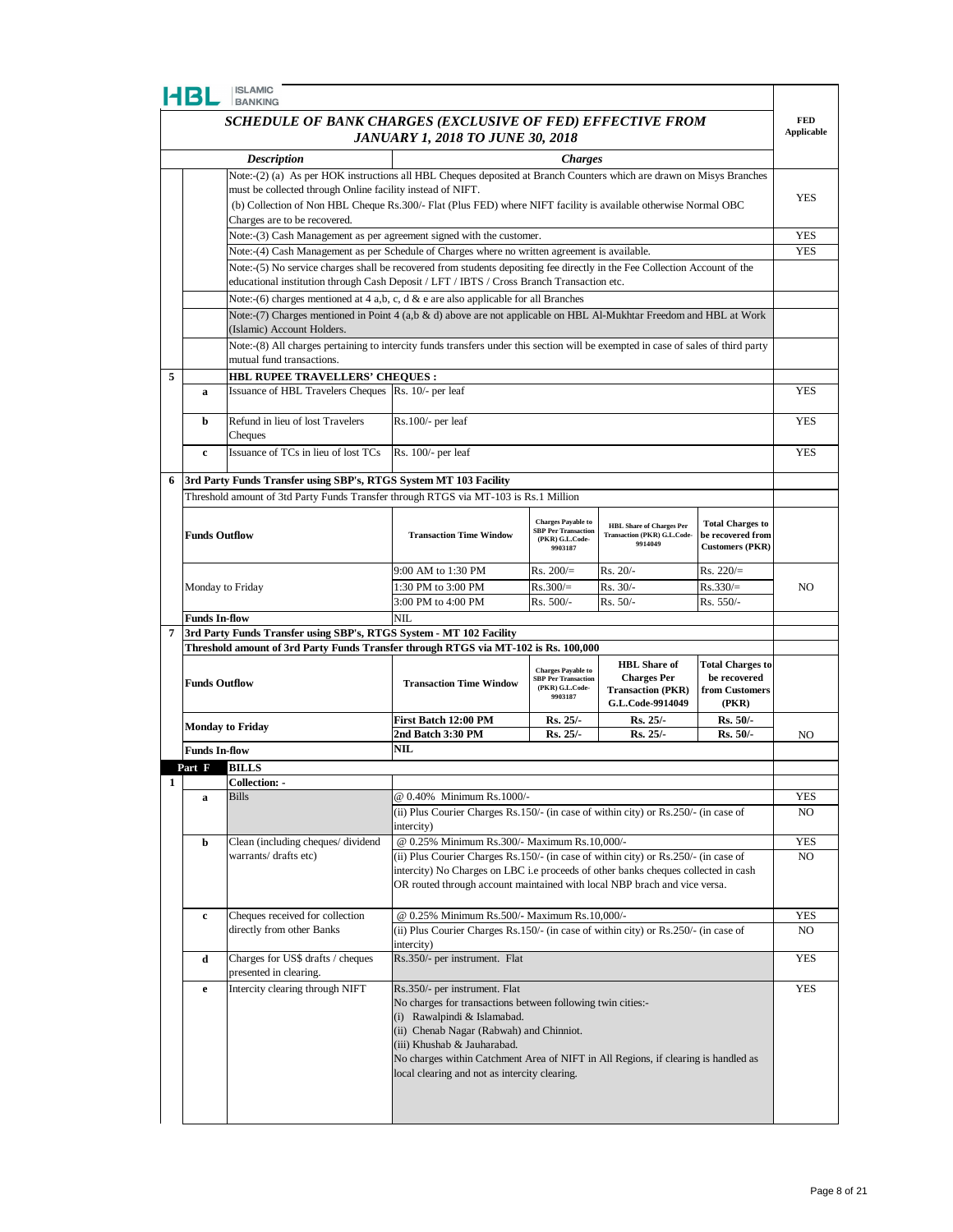| FIBI         | <b>ISLAMIC</b><br><b>BANKING</b>                                                                      |                                                                                                        |                                                                                                                                    |                       |                                 |
|--------------|-------------------------------------------------------------------------------------------------------|--------------------------------------------------------------------------------------------------------|------------------------------------------------------------------------------------------------------------------------------------|-----------------------|---------------------------------|
|              | SCHEDULE OF BANK CHARGES (EXCLUSIVE OF FED) EFFECTIVE FROM                                            |                                                                                                        |                                                                                                                                    |                       | <b>FED</b><br><b>Applicable</b> |
|              | <b>JANUARY 1, 2018 TO JUNE 30, 2018</b>                                                               |                                                                                                        |                                                                                                                                    |                       |                                 |
|              | <b>Description</b>                                                                                    |                                                                                                        | <b>Charges</b>                                                                                                                     |                       |                                 |
| f            | <b>Urgent collection of local cheques</b><br>for Rs.500,000 and above                                 | Rs.500/- per collection.                                                                               |                                                                                                                                    |                       | YES                             |
| g            | <b>Returning Charges for Intercity</b>                                                                | Rs. 500/- Flat                                                                                         |                                                                                                                                    |                       | YES                             |
|              | <b>Clearing / Collection</b>                                                                          |                                                                                                        | (ii) Plus Courier Charges Rs.150/- (in case of within city) or Rs.250/- (in case of                                                |                       | N <sub>O</sub>                  |
|              | (Documentary / Clean)                                                                                 | intercity) Only for OBC                                                                                |                                                                                                                                    |                       |                                 |
| $\mathbf{2}$ | <b>Inland Letter of Credit</b>                                                                        |                                                                                                        |                                                                                                                                    |                       |                                 |
| a            | <b>Opening Charges</b>                                                                                | Upto Rs.25 M                                                                                           | 0.40% per quarter                                                                                                                  | Minimum               |                                 |
|              |                                                                                                       | Exceeding Rs. 25 M to Rs.50                                                                            | 0.35% per quarter                                                                                                                  | Rs.2,000/- per<br>LC  |                                 |
|              |                                                                                                       | М<br>Exceeding Rs. 50 M to Rs. 100 0.30% per quarter                                                   |                                                                                                                                    |                       | YES                             |
|              |                                                                                                       |                                                                                                        |                                                                                                                                    |                       |                                 |
|              |                                                                                                       | Above Rs.100 M                                                                                         | Negotiable Per Quarter                                                                                                             |                       |                                 |
|              |                                                                                                       | Plus Swift Charges Rs.500/- Flat                                                                       |                                                                                                                                    |                       |                                 |
|              |                                                                                                       |                                                                                                        | Courier Charges Rs.150/- (in case of within city) or Rs.250/-                                                                      |                       |                                 |
|              |                                                                                                       | (in case of intercity)                                                                                 |                                                                                                                                    |                       |                                 |
|              |                                                                                                       |                                                                                                        | Note: Charges negotiable on case-to-case basis under approval of Functional Head                                                   |                       |                                 |
| b            | Amendments charges without                                                                            | Rs.1,500/- Flat                                                                                        |                                                                                                                                    |                       | <b>YES</b>                      |
|              | increase in amount.                                                                                   |                                                                                                        |                                                                                                                                    |                       |                                 |
| c            |                                                                                                       |                                                                                                        | Involving increase in amount and / or $\text{Rs}.1,500/$ - per transaction or Commission as per (2a) above, in case of increase in |                       | <b>YES</b>                      |
|              | extension in period of shipment.                                                                      | amount or extension in validity of LC.                                                                 |                                                                                                                                    |                       |                                 |
| d            | Extension in maturity of Usance                                                                       | Service charges Rs.1,000/- Flat per bill                                                               |                                                                                                                                    |                       | <b>YES</b>                      |
|              | Bills                                                                                                 |                                                                                                        |                                                                                                                                    |                       |                                 |
| e            | Cancellation Charges.                                                                                 | Rs.1,500/- Flat                                                                                        |                                                                                                                                    |                       | YES                             |
|              | (Cancellation with mutual consent of                                                                  |                                                                                                        |                                                                                                                                    |                       |                                 |
|              | Bank & Customer/ Beneficiary)                                                                         |                                                                                                        |                                                                                                                                    |                       |                                 |
| f            | Advising / Amendment Charges.                                                                         | Rs.1,500/- Flat<br>(ii) Plus Courier Charges Rs.150/- (in case of within city) or Rs.250/- (in case of |                                                                                                                                    | YES<br>N <sub>O</sub> |                                 |
|              |                                                                                                       | intercity)                                                                                             |                                                                                                                                    |                       |                                 |
| g            | To add Confirmation on LC Charges                                                                     | As per Financing Risk (to be approved by FID).                                                         |                                                                                                                                    |                       | <b>YES</b>                      |
|              |                                                                                                       |                                                                                                        |                                                                                                                                    |                       |                                 |
| h            | Handling charges on inland import<br>collection bills at opening end.                                 | Rs.600/- Flat per collection.                                                                          |                                                                                                                                    |                       | <b>YES</b>                      |
| i            | Handling charges of discrepant                                                                        | Rs.1500/- Flat                                                                                         |                                                                                                                                    |                       | <b>YES</b>                      |
|              | documents                                                                                             |                                                                                                        |                                                                                                                                    |                       |                                 |
| 3            | Bills drawn against Inland Letters of Credit.                                                         |                                                                                                        |                                                                                                                                    |                       |                                 |
| 3.1          | <b>SIGHT BILLS</b>                                                                                    |                                                                                                        |                                                                                                                                    |                       |                                 |
| a            | <b>At Negotiating End</b>                                                                             |                                                                                                        |                                                                                                                                    |                       |                                 |
| i            | <b>Negotiation Charges</b>                                                                            | @ 0.55% or Minimum Rs.600/-                                                                            | Plus Profit under Murabaha based L.Cs as per Financing facility or normal Prevailing                                               |                       | YES<br>NO                       |
|              |                                                                                                       | profit rate from date of Negotiation till realization.                                                 |                                                                                                                                    |                       |                                 |
| ii           | Collection charges (Inland L/Cs)                                                                      | Rs.800/- Flat                                                                                          |                                                                                                                                    |                       | YES                             |
| iіі          | Collection charges for restricted L/C                                                                 | Rs.1,000/- Flat                                                                                        |                                                                                                                                    |                       | YES                             |
|              | (where negotiation is restricted to                                                                   |                                                                                                        |                                                                                                                                    |                       |                                 |
|              | some other Bank and presented to us<br>for forwarding).                                               |                                                                                                        |                                                                                                                                    |                       |                                 |
|              |                                                                                                       |                                                                                                        |                                                                                                                                    |                       |                                 |
| b            | At opening end (at the time of<br>retirement) rate of Charges or<br>Profit rate under Murabaha based  |                                                                                                        |                                                                                                                                    |                       |                                 |
| i            | If retired within 3 days from the date Profit as per Financing facility from the date of negotiation. |                                                                                                        |                                                                                                                                    |                       | NO                              |
|              | of lodgment.                                                                                          | date of negotiation.                                                                                   | In case of One Off Approval, Profit at normal Prevailing rate is to be applied from the                                            |                       |                                 |
| ii.          | If retired after 3 days of lodgment.                                                                  | Profit as per Financing facility plus profit $@0.25\%$ .                                               |                                                                                                                                    |                       | NO                              |
|              |                                                                                                       |                                                                                                        | In case of One Off Approval, Profit at normal Prevailing rate plus $@$ 0.25% is to be                                              |                       | <b>YES</b>                      |
|              |                                                                                                       | applied.                                                                                               | Note:- No Profit will be charged from the date of negotiation till the date of lodgment for documents received under Inland        |                       |                                 |
|              |                                                                                                       |                                                                                                        | L/Cs, where the payment as per re-imbursement arrangement is made to the Negotiating Bank only on receipt of documents.            |                       |                                 |
| c            | If negotiation is restricted to some                                                                  |                                                                                                        | Forwarding branch should recover Handling Service Charges of Rs.500/- (Flat) per                                                   |                       | YES                             |
|              | other Bank.                                                                                           | bill plus actual charges of Negotiating Bank.                                                          |                                                                                                                                    |                       |                                 |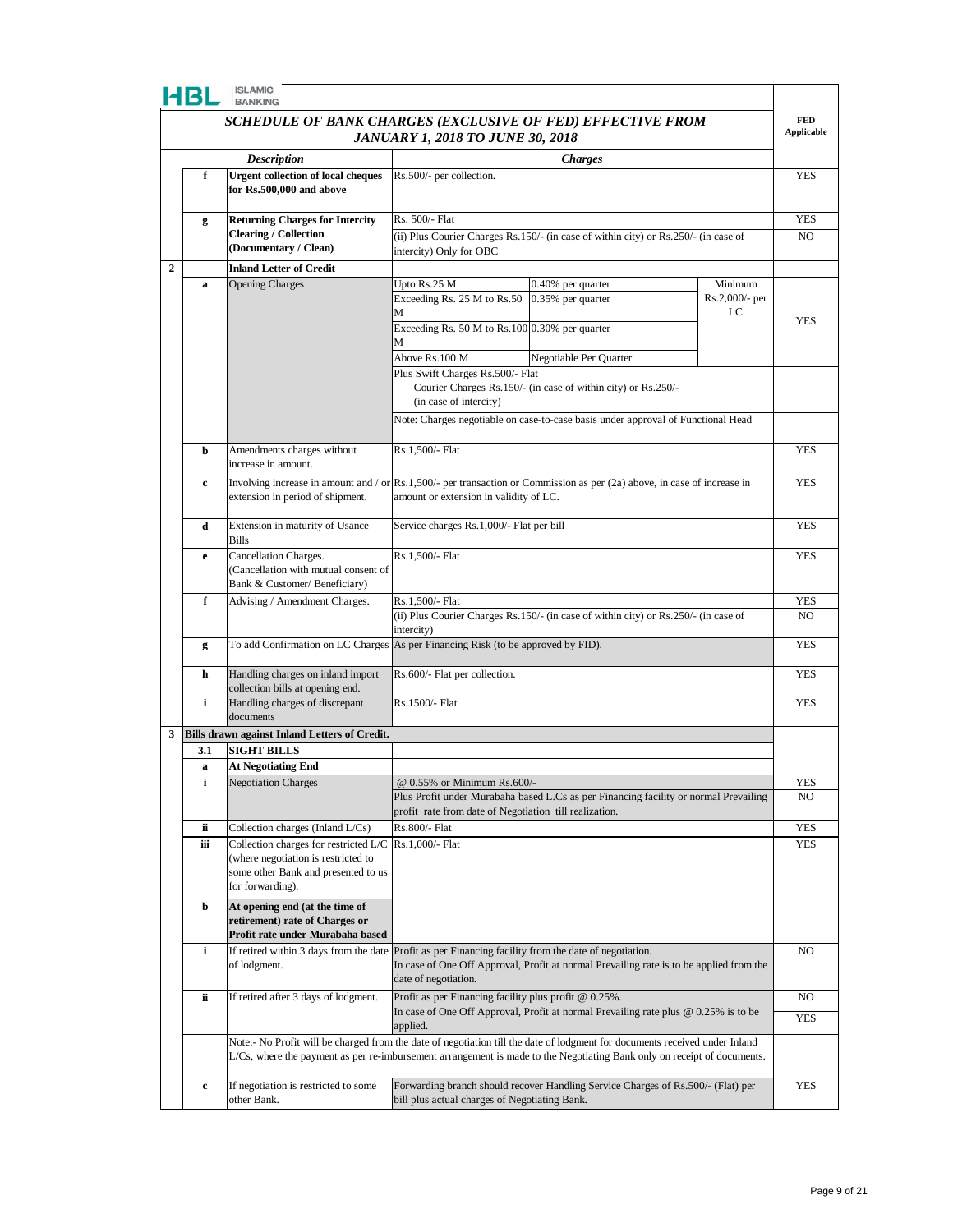|                  | HBL                                                                                                                                                                                                                           | <b>ISLAMIC</b><br><b>BANKING</b>                                                                                                                    |                                                                                                                                                                                                                                    |            |                                 |  |
|------------------|-------------------------------------------------------------------------------------------------------------------------------------------------------------------------------------------------------------------------------|-----------------------------------------------------------------------------------------------------------------------------------------------------|------------------------------------------------------------------------------------------------------------------------------------------------------------------------------------------------------------------------------------|------------|---------------------------------|--|
|                  |                                                                                                                                                                                                                               |                                                                                                                                                     | SCHEDULE OF BANK CHARGES (EXCLUSIVE OF FED) EFFECTIVE FROM                                                                                                                                                                         |            | <b>FED</b><br><b>Applicable</b> |  |
|                  | <b>JANUARY 1, 2018 TO JUNE 30, 2018</b>                                                                                                                                                                                       |                                                                                                                                                     |                                                                                                                                                                                                                                    |            |                                 |  |
|                  |                                                                                                                                                                                                                               | <b>Description</b>                                                                                                                                  | <b>Charges</b>                                                                                                                                                                                                                     |            |                                 |  |
| A                | Part G                                                                                                                                                                                                                        | <b>FINANCES</b><br>PROJECT FINANCE                                                                                                                  |                                                                                                                                                                                                                                    |            |                                 |  |
| 1                |                                                                                                                                                                                                                               | Project Evaluation Fee (Non                                                                                                                         | On case to case basis as per agreement with the party.                                                                                                                                                                             |            | <b>YES</b>                      |  |
|                  |                                                                                                                                                                                                                               | Refundable) After acceptance of<br>sanction by the company but before                                                                               |                                                                                                                                                                                                                                    |            |                                 |  |
|                  |                                                                                                                                                                                                                               | disbursement of the total amount of                                                                                                                 |                                                                                                                                                                                                                                    |            |                                 |  |
|                  |                                                                                                                                                                                                                               | sanction (Funded and Non Funded                                                                                                                     |                                                                                                                                                                                                                                    |            |                                 |  |
| $\overline{2}$   |                                                                                                                                                                                                                               | Both)<br>Services Fee and Charges in respect                                                                                                        |                                                                                                                                                                                                                                    |            |                                 |  |
|                  |                                                                                                                                                                                                                               | of project financing in addition to                                                                                                                 |                                                                                                                                                                                                                                    |            |                                 |  |
|                  |                                                                                                                                                                                                                               | return on investment:-                                                                                                                              |                                                                                                                                                                                                                                    |            |                                 |  |
|                  | a                                                                                                                                                                                                                             | Structuring and Advisory fee                                                                                                                        | On case to case basis as per agreement with the party.                                                                                                                                                                             |            | <b>YES</b>                      |  |
|                  | b                                                                                                                                                                                                                             | Non Funded both)                                                                                                                                    | Project Monitoring fee (on Funded $\&$ On case to case basis as per agreement with the party.                                                                                                                                      |            | <b>YES</b>                      |  |
|                  | c                                                                                                                                                                                                                             | Legal documentation fee                                                                                                                             | On case to case basis as per agreement with the party.                                                                                                                                                                             |            | <b>YES</b>                      |  |
|                  | Trustee-ship fee (to be recovered in<br>On case to case basis as per agreement with the party.<br>d<br>case of sydication/consortium                                                                                          |                                                                                                                                                     |                                                                                                                                                                                                                                    | <b>YES</b> |                                 |  |
|                  | e                                                                                                                                                                                                                             | financing).<br>Consortium Agency Fee                                                                                                                | On case to case basis as per agreement with the party.                                                                                                                                                                             |            | <b>YES</b>                      |  |
|                  | f                                                                                                                                                                                                                             | Advisory fee for Re-structuring &                                                                                                                   | On case to case basis as per agreement with the party.                                                                                                                                                                             |            | <b>YES</b>                      |  |
|                  |                                                                                                                                                                                                                               | Re-scheduling fee of Project Finance<br>including all types of Moratorium /<br>Deferments.                                                          |                                                                                                                                                                                                                                    |            |                                 |  |
|                  | g                                                                                                                                                                                                                             | Charges for Valuation of Fixed<br>Assets                                                                                                            | On case to case basis as per agreement with the party.                                                                                                                                                                             |            | <b>YES</b>                      |  |
|                  |                                                                                                                                                                                                                               |                                                                                                                                                     | Note for 1 and 2 above:- Charges to be approved by the Functional Head / Competent Authority.                                                                                                                                      |            |                                 |  |
| В                |                                                                                                                                                                                                                               | <b>WORKING CAPITAL</b><br><b>FINANCING FACILITIES/</b><br>IJARAH/DM FINANCING<br>(OTHER THAN CONSUMER)<br><b>AND COMMERCIAL</b><br><b>FINANCING</b> |                                                                                                                                                                                                                                    |            |                                 |  |
| 1                |                                                                                                                                                                                                                               | Legal and other documentation<br>charges in all cases of fund based<br>and non fund based facilities                                                | legal documentation charges will be recovered from all customers @0.15%. minimum<br>Rs 1500/- maximum Rs 5000/-                                                                                                                    |            | <b>YES</b>                      |  |
|                  |                                                                                                                                                                                                                               |                                                                                                                                                     | (a) Legal Opinion, Preparation of MODTD/Legal Mortgage,<br>Verification genuineness along with Search of Property Document.                                                                                                        | Actual     |                                 |  |
|                  |                                                                                                                                                                                                                               |                                                                                                                                                     | (b) Stamp duty on Control & Security Documents (as per Stamp<br>Duty Act applicable in each Province)                                                                                                                              | Actual     |                                 |  |
|                  |                                                                                                                                                                                                                               |                                                                                                                                                     | (c) Registration Fee & Charge Search Report.                                                                                                                                                                                       | Actual     |                                 |  |
|                  |                                                                                                                                                                                                                               |                                                                                                                                                     | Note: Legal documentation fee has to be recovered in addition to the charges under (a),<br>(b) $\&$ (c) above.                                                                                                                     |            |                                 |  |
| $\boldsymbol{2}$ | a                                                                                                                                                                                                                             | Feasibilty study charges before<br>sanctioning facility                                                                                             | $@$ 0.12% minimum of Rs.40,000/- of funded facilities including usance L/Cs                                                                                                                                                        |            | <b>YES</b>                      |  |
|                  | b                                                                                                                                                                                                                             | Feasibilty study charges before<br>interim facility                                                                                                 | Rs.10,000/- Flat (per amendment) For SMEs Rs.3,000/- Flat                                                                                                                                                                          |            | YES                             |  |
|                  | c                                                                                                                                                                                                                             | Feasibility study charges before<br>enhancement of facility.                                                                                        | @ 0.10% of the enhanced funded amount including Usance L/Cs.                                                                                                                                                                       |            | <b>YES</b>                      |  |
|                  | d                                                                                                                                                                                                                             | Feasibility study charges before<br>facilities on Short form for One Off.                                                                           | Minimum Rs.2,000/-                                                                                                                                                                                                                 |            | <b>YES</b>                      |  |
|                  | e                                                                                                                                                                                                                             | Feasibility study charges before<br>renewal of facility                                                                                             | @ 0.1% to 1.0%                                                                                                                                                                                                                     |            | YES                             |  |
|                  |                                                                                                                                                                                                                               | and 3/4th - 9 Months                                                                                                                                | Note : i) Renewal for shorter periods, proportionate fee to be recovered i.e., 1/4th - 3 Months, 1/2 - 6 Months,<br>ii) Maximum fee of 1% will be charged in the absence of specific approval for reduced rate by Functional Head. |            |                                 |  |
|                  | f                                                                                                                                                                                                                             | Arrangement fee only for                                                                                                                            | @ 1.50% Flat wherever applicable at Bank's discretion                                                                                                                                                                              |            | <b>YES</b>                      |  |
|                  |                                                                                                                                                                                                                               | syndication/consortium financing                                                                                                                    |                                                                                                                                                                                                                                    |            | <b>YES</b>                      |  |
|                  | Note-: Exceeding Rs.100.00 M as per approved arrangements with the customers and approval of the Functional Head /<br>Competent Authority. The negotiated charges should be mentioned in the credit proposal of the customer. |                                                                                                                                                     |                                                                                                                                                                                                                                    |            |                                 |  |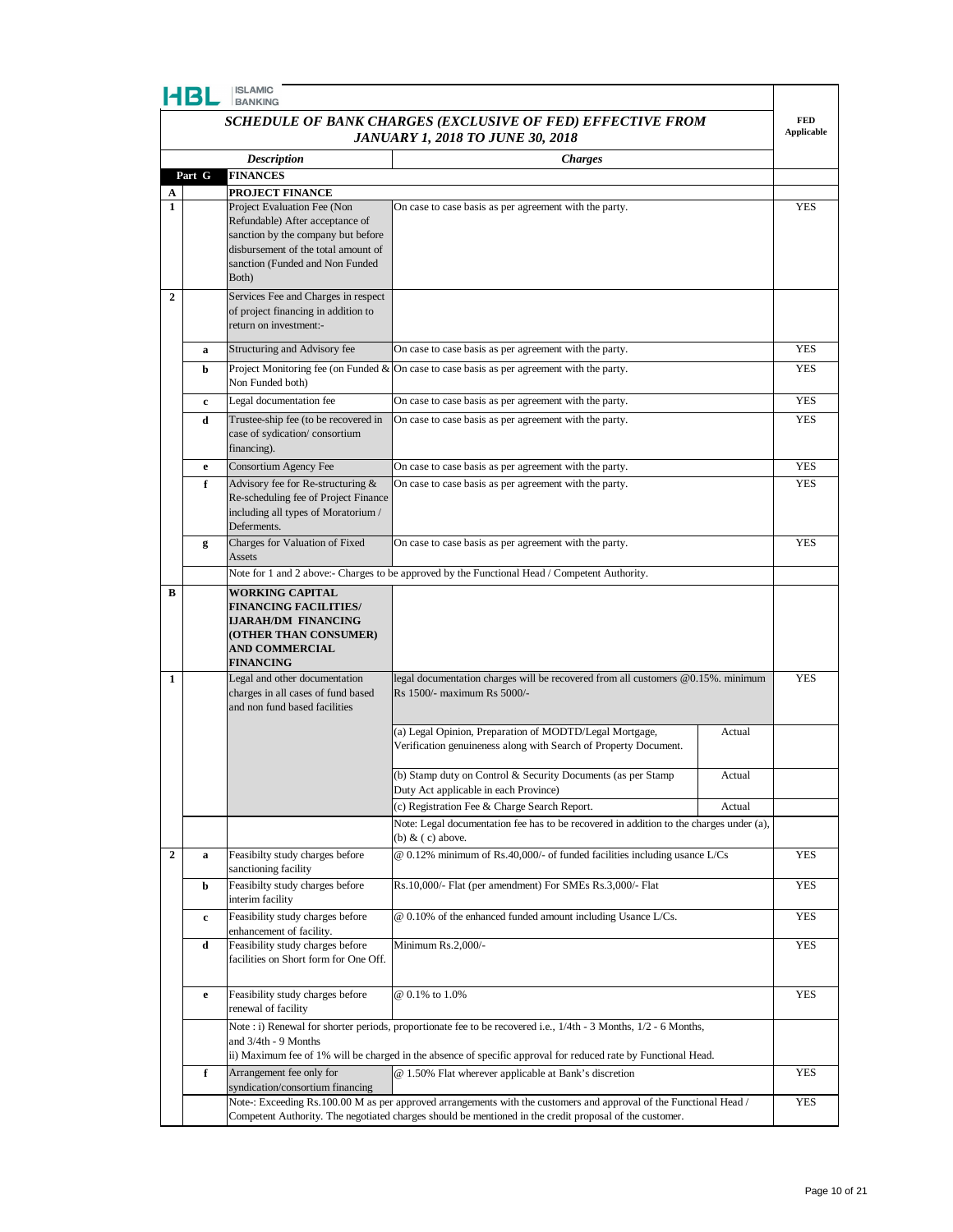|--|--|--|

|                                                            | HBL         | <b>ISLAMIC</b><br><b>BANKING</b>                                                                                                                                                                           |                                                                                                                                                                                        |                                    |                                    |                   |
|------------------------------------------------------------|-------------|------------------------------------------------------------------------------------------------------------------------------------------------------------------------------------------------------------|----------------------------------------------------------------------------------------------------------------------------------------------------------------------------------------|------------------------------------|------------------------------------|-------------------|
| SCHEDULE OF BANK CHARGES (EXCLUSIVE OF FED) EFFECTIVE FROM |             |                                                                                                                                                                                                            |                                                                                                                                                                                        |                                    | <b>FED</b>                         |                   |
|                                                            |             |                                                                                                                                                                                                            | <b>JANUARY 1, 2018 TO JUNE 30, 2018</b>                                                                                                                                                |                                    |                                    | <b>Applicable</b> |
|                                                            |             | <b>Description</b>                                                                                                                                                                                         | <b>Charges</b>                                                                                                                                                                         |                                    |                                    |                   |
| 3                                                          |             | Restructuring charges on Ijarah and<br>DM including all types of<br>moratorium/deferments.                                                                                                                 | @0.20% of restructured facility                                                                                                                                                        |                                    |                                    | YES               |
|                                                            |             | Customer.                                                                                                                                                                                                  | Note: Waiver subject to approval by Functional Head and in the light of credit rating and business relationship with the                                                               |                                    |                                    |                   |
| 4                                                          |             | Replacement of securities under lien                                                                                                                                                                       | Rs.2,000/- Flat                                                                                                                                                                        |                                    |                                    | <b>YES</b>        |
|                                                            |             | with the Bank (except at the time of<br>annual review of facilities and other                                                                                                                              |                                                                                                                                                                                        |                                    |                                    |                   |
|                                                            |             | than our own Bank's deposits under                                                                                                                                                                         |                                                                                                                                                                                        |                                    |                                    |                   |
|                                                            |             | lien.                                                                                                                                                                                                      |                                                                                                                                                                                        |                                    |                                    |                   |
| C                                                          |             | <b>IJARAH FINANCE (Machinery)</b>                                                                                                                                                                          |                                                                                                                                                                                        |                                    |                                    |                   |
|                                                            | a           | Machinery evaluation charges                                                                                                                                                                               | @ 1.0% of the machinery amount subject to Ijarah (Waiver subject to approval by<br>Functional Head and in the light of credit rating and business relationship with the<br>customers). |                                    |                                    | <b>YES</b>        |
|                                                            | b           | <b>Legal Documentation Fee</b>                                                                                                                                                                             | $(i)$ Rs.3,000/- Flat in each case                                                                                                                                                     |                                    |                                    | YES               |
|                                                            |             | <b>OTHER CHARGES</b>                                                                                                                                                                                       | (ii) Actual out of pocket expenses (if First and Second charge is created)                                                                                                             |                                    |                                    | <b>YES</b>        |
| D<br>1                                                     | $\mathbf a$ | For processing the issuance of NOC                                                                                                                                                                         | Rs.10,000/- Flat per transaction                                                                                                                                                       |                                    |                                    | <b>YES</b>        |
|                                                            |             | on the request of customers for<br>creating additional / pari-passu charge/<br>second charge on their fixed assets for<br>acquiring further project finances from<br>other banks / financial institutions. |                                                                                                                                                                                        |                                    |                                    |                   |
|                                                            | b           | For processing the issuance of NOC<br>on the request of Customers for<br>creating charge on their current<br>assets.                                                                                       | Rs.10,000/- Flat per transaction                                                                                                                                                       |                                    |                                    | <b>YES</b>        |
| $\overline{2}$                                             | $\mathbf a$ | Redemption of charge fee to be<br>recovered from party when Bank<br>officers are called before Registrar<br>for redemption of the mortgage.                                                                | Rs.2,500/- Flat per property.                                                                                                                                                          |                                    |                                    | <b>YES</b>        |
|                                                            | b           | Charges for Vacation of Charge/<br>Release of Charge on Agri. Pass Book                                                                                                                                    | Rs.1,000/- Flat per case                                                                                                                                                               |                                    |                                    | <b>YES</b>        |
| 3                                                          | a           | Processing of Registration with<br>SECP & Lawyer's charges for both<br>Private & Public limited companies<br>where charge on current or fixed<br>assets is registered.                                     | Actual Cost - Plus Rs.1,200/- per case.                                                                                                                                                |                                    |                                    | <b>YES</b>        |
|                                                            | b           |                                                                                                                                                                                                            | Processing of Registration of charge Actual Cost - Plus Rs.1,000/- per case.                                                                                                           |                                    |                                    | <b>YES</b>        |
|                                                            |             | at Registrar's Office for Partnership<br>/ Proprietorship firms / Individual<br>finances exceeding Rs.0.5 (M) for<br>mortgage at registrar of property<br>office.                                          |                                                                                                                                                                                        |                                    |                                    |                   |
|                                                            | c           | Processing of Registration of charge & Actual Cost.                                                                                                                                                        |                                                                                                                                                                                        |                                    |                                    | <b>YES</b>        |
|                                                            |             | Lawyer's charges For finances below<br>Rs.0.5 (M) Partnership /<br>Proprietorship / Individual Customers.                                                                                                  |                                                                                                                                                                                        |                                    |                                    |                   |
| 4                                                          |             | Processing to mark lien on securities<br>issued by other institutions.                                                                                                                                     | Rs.500/- Flat per trip                                                                                                                                                                 |                                    |                                    | <b>YES</b>        |
| 5                                                          |             | For IB Facility against pledge/                                                                                                                                                                            |                                                                                                                                                                                        |                                    |                                    |                   |
|                                                            | $\mathbf a$ | hypothecation.<br>Godown Rent.                                                                                                                                                                             | Actual                                                                                                                                                                                 |                                    |                                    | NO                |
|                                                            | b           | Stock Inspection Charges.                                                                                                                                                                                  | (i) Actual bill from outside surveyors to be paid directly debiting customer's account.                                                                                                |                                    |                                    |                   |
|                                                            |             | (Hypothecation/Pledge) inspection<br>frequency as per financing approval                                                                                                                                   | (ii) If inspection carried out by Bank Staff, charges will be as under:-                                                                                                               |                                    |                                    |                   |
|                                                            |             | and/or as per credit policy.                                                                                                                                                                               | For financing facility amount                                                                                                                                                          | Pledge                             | <b>Hypothecation</b>               |                   |
|                                                            |             |                                                                                                                                                                                                            | Up to Rs.1.000 M<br>Up to Rs.5.000 M                                                                                                                                                   | Rs.200/- Flat                      | Nil                                | YES               |
|                                                            |             |                                                                                                                                                                                                            | Up to Rs.10.000 M                                                                                                                                                                      | Rs.1,200/- Flat<br>Rs.1,800/- Flat | Rs.1,200/- Flat<br>Rs.1,800/- Flat |                   |
|                                                            |             |                                                                                                                                                                                                            | Above Rs.10.000 M                                                                                                                                                                      | Rs.2,200/- Flat                    | Rs.2,200/- Flat                    |                   |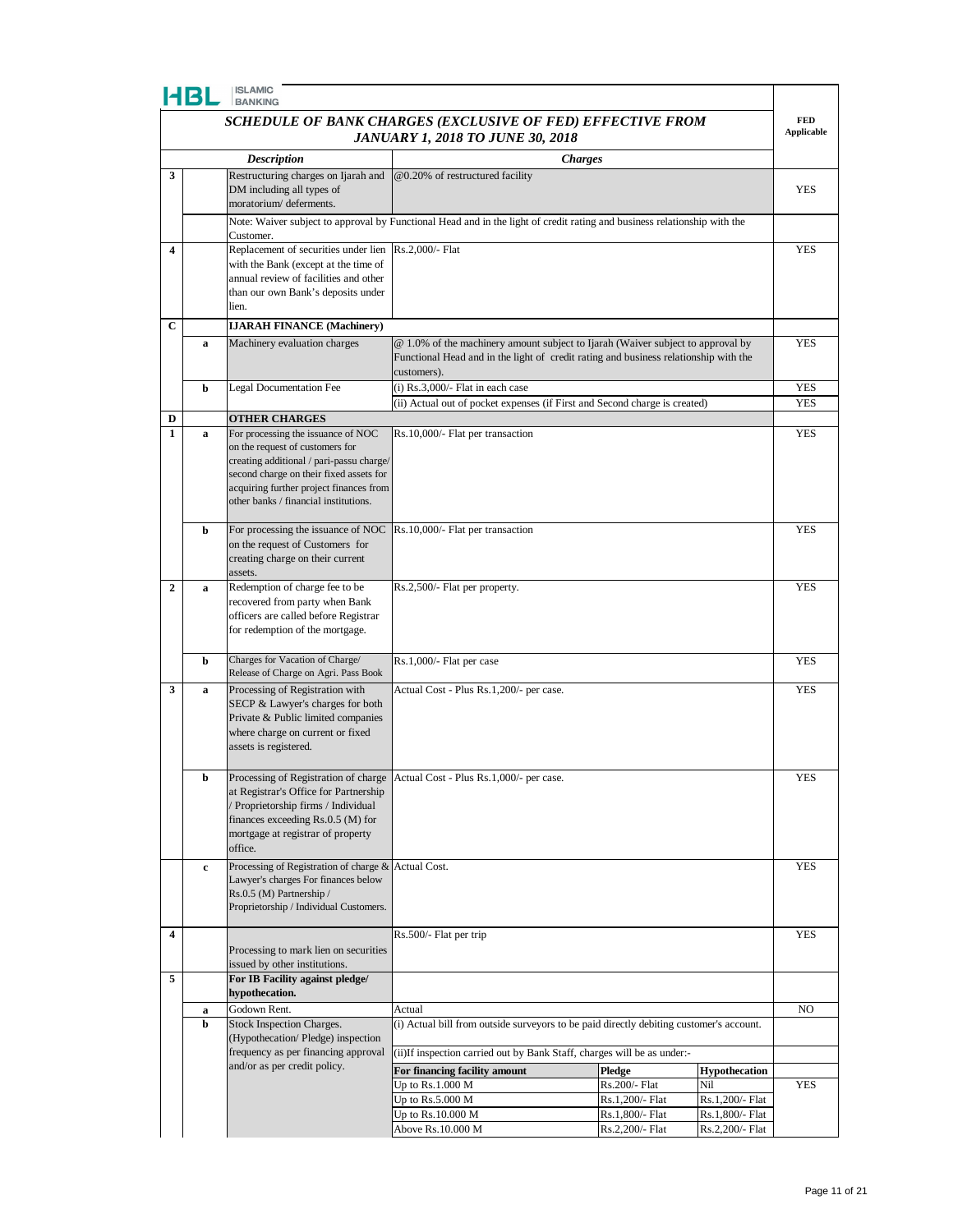|                | HBL              | <b>BANKING</b>                                                                                                              |                                                                                                                                                                         | <b>FED</b>        |
|----------------|------------------|-----------------------------------------------------------------------------------------------------------------------------|-------------------------------------------------------------------------------------------------------------------------------------------------------------------------|-------------------|
|                |                  |                                                                                                                             | SCHEDULE OF BANK CHARGES (EXCLUSIVE OF FED) EFFECTIVE FROM<br><b>JANUARY 1, 2018 TO JUNE 30, 2018</b>                                                                   | <b>Applicable</b> |
|                |                  | <b>Description</b>                                                                                                          | <b>Charges</b>                                                                                                                                                          |                   |
|                |                  |                                                                                                                             | Note:- If during same period, outside Surveyors inspected the godown, then only actual<br>Conveyance charges shall be recovered, in case of (ii) above.                 |                   |
|                | c                | In case of Muccadum (Managed<br>Pledge)                                                                                     | Actual bill by Muccadum to be paid directly debiting customer's account.                                                                                                |                   |
|                |                  | Note: - These charges are per Customer for each pledge site.                                                                |                                                                                                                                                                         |                   |
|                | d                | Other incidental expenses (Legal                                                                                            | Actual Cost.                                                                                                                                                            | YES               |
|                |                  | charges etc)                                                                                                                |                                                                                                                                                                         |                   |
|                |                  | Auditors.                                                                                                                   | Note:- No charges in case of occasional surprise checking of godowns carried by Bank's Executives / External and Internal                                               |                   |
|                | Part H           | <b>HBL Car Ijarah</b>                                                                                                       |                                                                                                                                                                         |                   |
| 1              | 1.1              | Application Processing Fee<br>(Inclusive of documentation,<br>verification and stamp duty charges                           | Rs.7,500/-<br>Rs.3,750/- (For individuals applying again after 6 months or maturity of one facility or<br>Settlement after minimum 6 months)<br>Recovered upon Approval | <b>YES</b>        |
|                |                  |                                                                                                                             | Inclusive of:<br>- Documentation charges<br>- Verification<br>Stamp Duty<br>Credit Report: Actual Upto Rs. 150/-                                                        |                   |
|                | $1.2\phantom{0}$ | Profit on Early Settlement                                                                                                  | @ 9% of outstanding amount at the time of settlement.                                                                                                                   | <b>YES</b>        |
|                | 1.3              | Re-Possession Charges                                                                                                       | <b>Actual Cost</b>                                                                                                                                                      | <b>YES</b>        |
|                | 1.4              | Legal Notice Fee                                                                                                            | <b>Actual Cost</b>                                                                                                                                                      | <b>YES</b>        |
|                | 1.5              | In lieu of Late Payment Cahrges,                                                                                            | Rs. 1,000/- per late payment will be given to charity.                                                                                                                  | <b>YES</b>        |
|                |                  | Charity recovery                                                                                                            |                                                                                                                                                                         |                   |
|                | Part I           | STANDING INSTRUCTIONS CHARGES:                                                                                              |                                                                                                                                                                         |                   |
|                | a                | <b>Standing Order/Balance Order</b><br>charges will be recovered in addition<br>to normal remittance charges.               | Rs.200/- per transaction                                                                                                                                                | <b>YES</b>        |
|                | b                | Amendment of Current Standing<br>Order                                                                                      | Rs.200/- flat                                                                                                                                                           | <b>YES</b>        |
|                | $\mathbf c$      | Cancellation of Standing Order                                                                                              | Rs.100/- flat                                                                                                                                                           | <b>YES</b>        |
|                | Part J           |                                                                                                                             | Charges for SALE & PURCHASE OF SECURITIES, SAFE CUSTODY OF ARTICLES IN SAFE DEPOSITS                                                                                    |                   |
| 1              |                  |                                                                                                                             | Handling charges for deposit of shares and other securities in safe custody marked under Lien for banking facilities:-                                                  |                   |
|                | a                | Individual shares with verified<br>Transfer Deed attached.                                                                  | Rs.500/- Flat                                                                                                                                                           | YES               |
|                | b                | Sale / Purchase of shares securities<br>held against banking facilities.                                                    | Rs.500/- Flat per transaction.                                                                                                                                          | <b>YES</b>        |
|                | c                | Charges for holding bearer securities Rs.850/- Flat<br>in safe custody on behalf of<br>customer against banking facilities. |                                                                                                                                                                         | YES               |
|                | d                | Replacement of securities under lien Rs.1,000/- Flat per replacement<br>to the Bank.                                        |                                                                                                                                                                         | YES               |
| $\overline{2}$ |                  | commencement of each quarter).                                                                                              | Articles in Safe Deposit- Fee for Articles in Safe Deposit (to be recovered in advance at the time of deposit or at the                                                 |                   |
|                | a                | <b>Boxes and Packages</b>                                                                                                   | Rs.5/- Flat per 100 cubic inches or any part thereof with a Minimum of Rs.400/- per<br>quarter.                                                                         | YES               |
|                | b                | <b>Envelopes</b>                                                                                                            | Rs.3/- Flat per 25 square Inches or any part thereof with a Minimum of Rs.400/- per<br>quarter.                                                                         | <b>YES</b>        |
| 3              | a                |                                                                                                                             | Safe Deposit Lockers Charges (to be recovered at the commencement date on yearly basis)                                                                                 |                   |
|                |                  | Small                                                                                                                       | Rs.3,000/- Flat per annum.                                                                                                                                              | <b>YES</b>        |
|                |                  | Medium                                                                                                                      | Rs.4,500/- Flat per annum.                                                                                                                                              |                   |
|                |                  | Large                                                                                                                       | Rs.6,000/- Flat per annum.<br>Rs.10,000/- Flat per annum.                                                                                                               |                   |
|                |                  | Extra Large<br>Cubicle Locker                                                                                               | Rs.40,000/- Flat per annum.                                                                                                                                             |                   |
|                | b                | Key Deposit (Will apply at the time of issuance of new locker).                                                             |                                                                                                                                                                         |                   |
|                |                  |                                                                                                                             |                                                                                                                                                                         |                   |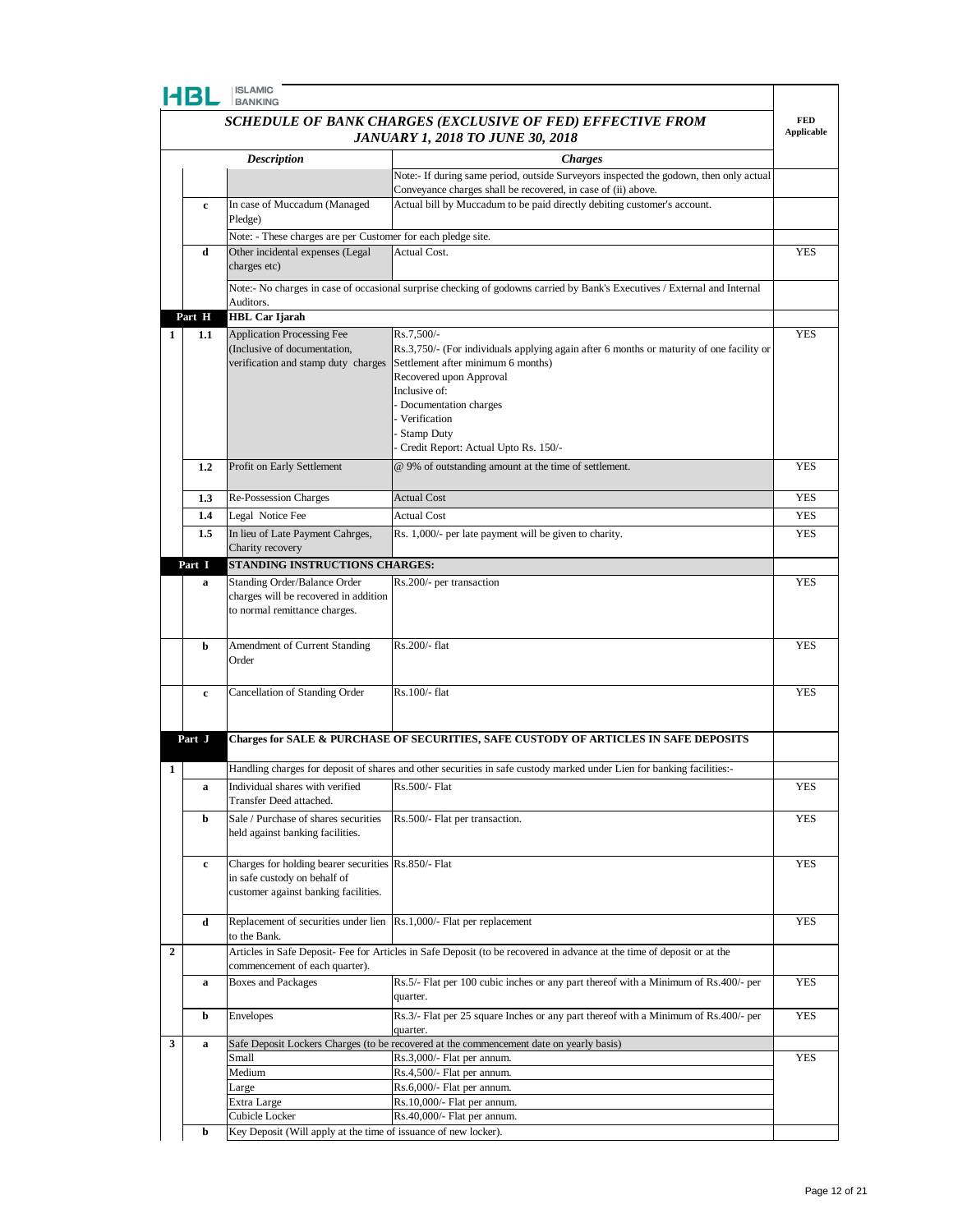## **CONTRACTOR**

| 4BL         | <b>ISLAMIC</b><br><b>BANKING</b>                                                                        |                                                         |                    |                                                                                                                                 |                   |
|-------------|---------------------------------------------------------------------------------------------------------|---------------------------------------------------------|--------------------|---------------------------------------------------------------------------------------------------------------------------------|-------------------|
|             | SCHEDULE OF BANK CHARGES (EXCLUSIVE OF FED) EFFECTIVE FROM                                              |                                                         |                    |                                                                                                                                 | <b>FED</b>        |
|             |                                                                                                         | JANUARY 1, 2018 TO JUNE 30, 2018                        |                    |                                                                                                                                 | <b>Applicable</b> |
|             | <b>Description</b>                                                                                      |                                                         | <b>Charges</b>     |                                                                                                                                 |                   |
|             | Note: Current Rate for the respective locker size will be applicable in case of customer status change. |                                                         |                    |                                                                                                                                 |                   |
|             | Small                                                                                                   | Rs.3,000/- Flat                                         |                    |                                                                                                                                 |                   |
|             | Medium                                                                                                  | Rs.4,000/- Flat<br>Rs.6,000/- Flat                      |                    |                                                                                                                                 | NO                |
|             | Large/Extra Large<br>Cubicle Locker                                                                     | Rs.50,000/- Flat                                        |                    |                                                                                                                                 |                   |
| $\mathbf c$ | <b>Breaking Charges</b>                                                                                 |                                                         |                    |                                                                                                                                 |                   |
|             | For Small, Medium, Large & Extra                                                                        | Rs.4,000/- per Locker or actual cost whichever is more. |                    |                                                                                                                                 | YES               |
|             | Large Locker                                                                                            |                                                         |                    |                                                                                                                                 |                   |
|             | Cubicle Locker                                                                                          | Rs.6000/- per Locker or actual cost whichever is more.  |                    |                                                                                                                                 | YES               |
| $\mathbf e$ | Addition of New Locker Operator                                                                         | Rs. 300/-                                               |                    |                                                                                                                                 | <b>YES</b>        |
|             |                                                                                                         |                                                         |                    | Note:- In case a locker is broken open for non-payment of fee and its content are retained with inventory in a separate locker, |                   |
|             | be recovered before the contents are delivered.                                                         |                                                         |                    | whenever the locker holder(s) visits the Bank for collection of the items, all outstanding fee and break-opening charges should |                   |
| Part K      | <b>GUARANTEES</b>                                                                                       |                                                         |                    |                                                                                                                                 |                   |
|             | <b>Guarantee Amount Range</b>                                                                           |                                                         | Per Quarter        | Subsequent quarter                                                                                                              |                   |
|             |                                                                                                         |                                                         | recovery of        | or part thereof                                                                                                                 |                   |
|             | From                                                                                                    | To                                                      | Cost or part       |                                                                                                                                 |                   |
|             | Amount upto                                                                                             | 500,000                                                 | 5,000              | 2,500                                                                                                                           |                   |
|             | 500,001                                                                                                 | 1,000,000                                               | 8,000              | 4,000                                                                                                                           |                   |
|             | 1,000,001                                                                                               | 2,000,000                                               | 15,000             | 7,500                                                                                                                           |                   |
|             | 2,000,001<br>3,000,001                                                                                  | 3,000,000<br>4,000,000                                  | 22,500<br>30,000   | 11,250<br>15,000                                                                                                                |                   |
|             | 4,000,001                                                                                               | 5,000,000                                               | 37,500             | 18,750                                                                                                                          |                   |
|             | 5,000,001                                                                                               | 6,000,000                                               | 48,000             | 24,000                                                                                                                          |                   |
|             | 6,000,001                                                                                               | 7,000,000                                               | 70,000             | 35,000                                                                                                                          |                   |
|             | 7,000,001                                                                                               | 8,000,000                                               | 64,000             | 32,000                                                                                                                          |                   |
|             | 8,000,001                                                                                               | 9,000,000                                               | 67,500             | 33,750                                                                                                                          |                   |
|             | 9,000,001                                                                                               | 10,000,000                                              | 75,000             | 37,500                                                                                                                          |                   |
|             | 10,000,001                                                                                              | 12,500,000                                              | 93,750             | 46,875                                                                                                                          |                   |
|             | 12,500,001<br>15,000,001                                                                                | 15,000,000<br>17,500,000                                | 112,500<br>140,000 | 56,250<br>70,000                                                                                                                |                   |
|             | 17,500,001                                                                                              | 20,000,000                                              | 200,000            | 100,000                                                                                                                         |                   |
|             | 20,000,001                                                                                              | 22,500,000                                              | 180,000            | 90,000                                                                                                                          |                   |
|             | 22,500,001                                                                                              | 25,000,000                                              | 187,500            | 93,750                                                                                                                          |                   |
|             | 25,000,001                                                                                              | 27,500,000                                              | 206,250            | 103,125                                                                                                                         |                   |
|             | 27,500,001                                                                                              | 30,000,000                                              | 225,000            | 112,500                                                                                                                         |                   |
|             | 30,000,001                                                                                              | 32,500,000                                              | 243,750            | 121,875                                                                                                                         |                   |
|             | 32,500,001                                                                                              | 35,000,000                                              | 280,000            | 140,000                                                                                                                         |                   |
|             | 35,000,001<br>37,500,001                                                                                | 37,500,000<br>40,000,000                                | 375,000<br>320,000 | 187,500<br>160,000                                                                                                              |                   |
|             | 40,000,001                                                                                              | 42,500,000                                              | 318,750            | 159,375                                                                                                                         |                   |
|             | 42,500,001                                                                                              | 45,000,000                                              | 337,500            | 168,750                                                                                                                         |                   |
|             | 45,000,001                                                                                              | 47,500,000                                              | 356,250            | 178,125                                                                                                                         |                   |
|             | 47,500,001                                                                                              | 50,000,000                                              | 375,000            | 187,500                                                                                                                         |                   |
|             | 50,000,001                                                                                              | 52,500,000                                              | 420,000            | 210,000                                                                                                                         |                   |
|             | 52,500,001                                                                                              | 55,000,000                                              | 550,000            | 275,000                                                                                                                         |                   |
|             | 55,000,001                                                                                              | 57,500,000<br>60,000,000                                | 460,000            | 230,000                                                                                                                         |                   |
|             | 57,500,001<br>60,000,001                                                                                | 62,500,000                                              | 450,000<br>468,750 | 225,000<br>234,375                                                                                                              |                   |
|             | 62,500,001                                                                                              | 65,000,000                                              | 487,500            | 243,750                                                                                                                         |                   |
|             | 65,000,001                                                                                              | 67,500,000                                              | 506,250            | 253,125                                                                                                                         |                   |
|             | 67,500,001                                                                                              | 70,000,000                                              | 560,000            | 280,000                                                                                                                         |                   |
|             | 70,000,001                                                                                              | 72,500,000                                              | 725,000            | 362,500                                                                                                                         |                   |
|             | 72,500,001                                                                                              | 75,000,000                                              | 600,000            | 300,000                                                                                                                         |                   |
|             | 75,000,001                                                                                              | 77,500,000                                              | 581,250            | 290,625                                                                                                                         |                   |
|             | 77,500,001                                                                                              | 80,000,000                                              | 600,000            | 300,000                                                                                                                         |                   |
|             | 80,000,001<br>82,500,001                                                                                | 82,500,000<br>85,000,000                                | 618,750            | 309,375<br>318,750                                                                                                              |                   |
|             | 85,000,001                                                                                              | 87,500,000                                              | 637,500<br>700,000 | 350,000                                                                                                                         |                   |
|             | 87,500,001                                                                                              | 90,000,000                                              | 900,000            | 450,000                                                                                                                         |                   |
|             | 90,000,001                                                                                              | 92,500,000                                              | 740,000            | 370,000                                                                                                                         |                   |
|             | 92,500,001                                                                                              | 95,000,000                                              | 712,500            | 356,250                                                                                                                         |                   |
|             | 95,000,001                                                                                              | 97,500,000                                              | 731,250            | 365,625                                                                                                                         |                   |

97,500,001 100,000,000 750,000 375,000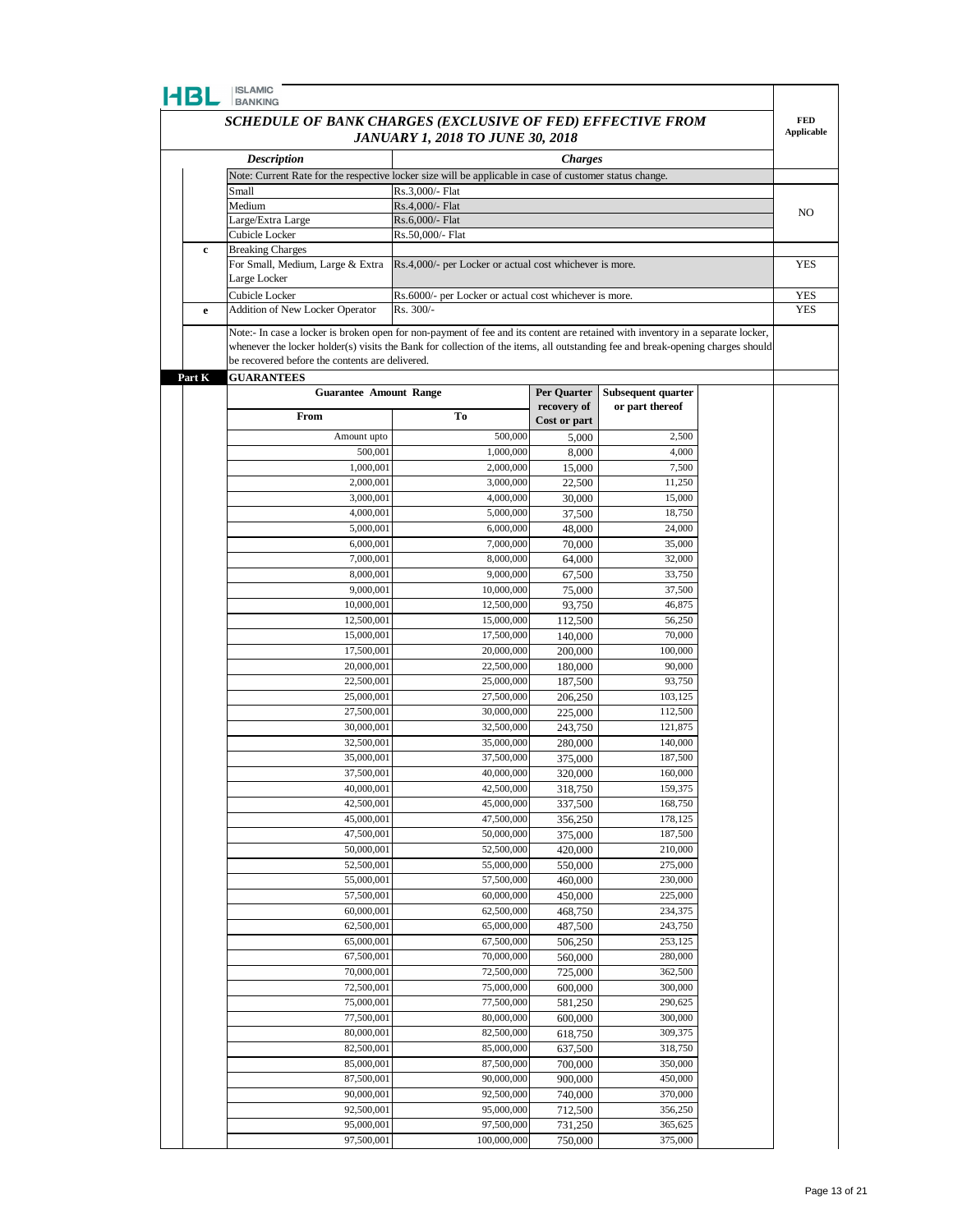|   | HBL         | <b>ISLAMIC</b><br><b>BANKING</b>                                                                                                   |                                                                                                                       |                                                                                                                                                                                                                                                                                                                                                                                                                                                           |                                 |
|---|-------------|------------------------------------------------------------------------------------------------------------------------------------|-----------------------------------------------------------------------------------------------------------------------|-----------------------------------------------------------------------------------------------------------------------------------------------------------------------------------------------------------------------------------------------------------------------------------------------------------------------------------------------------------------------------------------------------------------------------------------------------------|---------------------------------|
|   |             |                                                                                                                                    | SCHEDULE OF BANK CHARGES (EXCLUSIVE OF FED) EFFECTIVE FROM<br><b>JANUARY 1, 2018 TO JUNE 30, 2018</b>                 |                                                                                                                                                                                                                                                                                                                                                                                                                                                           | <b>FED</b><br><b>Applicable</b> |
|   |             | <b>Description</b>                                                                                                                 |                                                                                                                       | <b>Charges</b>                                                                                                                                                                                                                                                                                                                                                                                                                                            |                                 |
|   |             | Minimum charges for the issuance/amendment of guarantee is $2,000/=$                                                               |                                                                                                                       |                                                                                                                                                                                                                                                                                                                                                                                                                                                           |                                 |
|   |             |                                                                                                                                    | All guarantees amount exceeding Rs. 100 Million shall attract additional service charges of Rs. 10,000/- per          |                                                                                                                                                                                                                                                                                                                                                                                                                                                           |                                 |
|   |             |                                                                                                                                    | Rs. 1 Million each (per quarter or part thereof) plus Rs. 5,000/- subsequent charges.                                 |                                                                                                                                                                                                                                                                                                                                                                                                                                                           |                                 |
|   |             |                                                                                                                                    | Rs. 1,700/- (flat) will be charged per amendment plus service charges as above, if amendment involves                 |                                                                                                                                                                                                                                                                                                                                                                                                                                                           |                                 |
|   |             | increase in amount or extension in period of validity of Guarantee.                                                                |                                                                                                                       |                                                                                                                                                                                                                                                                                                                                                                                                                                                           |                                 |
|   |             |                                                                                                                                    | Rs. 1,000/- (flat) will be charged for Guarantees issued to Shipping Companies.                                       |                                                                                                                                                                                                                                                                                                                                                                                                                                                           |                                 |
|   |             |                                                                                                                                    | Charges for guarantees issued on behalf of bank (correspondent/local/foreign) under their counter                     |                                                                                                                                                                                                                                                                                                                                                                                                                                                           |                                 |
|   |             |                                                                                                                                    | guarantees may be negotiated on case to case basis at the sole discretion of bank.                                    |                                                                                                                                                                                                                                                                                                                                                                                                                                                           |                                 |
|   |             | Claim handling charges of Rs. 3,000 (flat).                                                                                        |                                                                                                                       |                                                                                                                                                                                                                                                                                                                                                                                                                                                           |                                 |
|   | Part L      | <b>MISCELLANEOUS CHARGES</b>                                                                                                       |                                                                                                                       |                                                                                                                                                                                                                                                                                                                                                                                                                                                           |                                 |
| 1 | $\mathbf a$ | Transaction Charges on BBA                                                                                                         | ATM and system generated debit transactions.                                                                          | Rs.50/- per debit transaction to be charged if more than 2 customer initiated debit<br>transactions are made during a calendar month except withdrawals made through                                                                                                                                                                                                                                                                                      | <b>YES</b>                      |
|   | b           | <b>Transaction</b> charges                                                                                                         |                                                                                                                       | Charge of Rs.50/- per debit transaction will be levied and recovered daily and this will                                                                                                                                                                                                                                                                                                                                                                  | <b>YES</b>                      |
|   |             | on Al-Irtifa (IDPA) A/c                                                                                                            | Banker's Cheques) but excluding system generated debit transaction.                                                   | be in addition to normal charges (if any) applicable on the particular service (i.e.                                                                                                                                                                                                                                                                                                                                                                      |                                 |
|   | c           | HBL Al-Mukhtar (Islamic Freedom)<br>Account                                                                                        | There is charge of PKR 50/- per debit transaction. However, free Transactional<br>50/- per debit transaction.         | Services on Al-Mukhtar (Islamic Freedom) Account (as listed in the product features).<br>For the month in which actual balance is below Rs.25,000/- even for a day, all the<br>customer initiated debit transactions will be charged $\omega$ Rs.50/- per transaction in lump<br>sum at month end on all customer intiated Debit transactions during the month and it<br>will be auto recovered by the system by withdrawing concession and to charge PKR | <b>YES</b>                      |
|   |             | Transaction Charges on HBL Asaan                                                                                                   |                                                                                                                       | Rs.50/- per debit transaction to be charged if more than 4 customer initiated debit over-                                                                                                                                                                                                                                                                                                                                                                 | <b>YES</b>                      |
|   |             | Account                                                                                                                            | made through ATM's and system generated debit transaction.                                                            | the-counter debit transactions are made during a calendar month, except windrawls                                                                                                                                                                                                                                                                                                                                                                         |                                 |
| 2 |             | Issuance of SBP/NBP cheques                                                                                                        | Rs.500/- Flat per cheque (to be retained by the originating Branch)                                                   |                                                                                                                                                                                                                                                                                                                                                                                                                                                           | <b>YES</b>                      |
| 3 |             | Handling charges for issuance of<br>Student Exchange Remittance permit<br>and maintenance of Record for<br>subsequent remittances. | Rs.500/- Flat per annum                                                                                               |                                                                                                                                                                                                                                                                                                                                                                                                                                                           | <b>YES</b>                      |
| 4 |             | Stop payment of cheque                                                                                                             | $(i)$ Rupee A/c                                                                                                       | Rs.400/- Flat per instruction                                                                                                                                                                                                                                                                                                                                                                                                                             | YES                             |
|   |             |                                                                                                                                    | $(ii)$ F.C. A/C                                                                                                       | US\$ 10/- or equivalent Flat per                                                                                                                                                                                                                                                                                                                                                                                                                          | <b>YES</b>                      |
|   |             |                                                                                                                                    |                                                                                                                       | instruction                                                                                                                                                                                                                                                                                                                                                                                                                                               |                                 |
|   |             | cheques.<br>(2) Charges are applicable on HBL at Work (Islamic) Account                                                            | Note:- (1) Stop payment charges are to be levied one time for stop payment instructions whether it is for one or more |                                                                                                                                                                                                                                                                                                                                                                                                                                                           |                                 |
| 5 |             | Charges on cheques returned in                                                                                                     | $(i)$ Rupee A/c.                                                                                                      | Rs.450/- Flat per cheque                                                                                                                                                                                                                                                                                                                                                                                                                                  | <b>YES</b>                      |
|   |             | Inward Clearing/Collection to be                                                                                                   |                                                                                                                       |                                                                                                                                                                                                                                                                                                                                                                                                                                                           |                                 |
|   |             | recovered from Customers issuing                                                                                                   |                                                                                                                       |                                                                                                                                                                                                                                                                                                                                                                                                                                                           |                                 |
|   |             | the Cheques with in-sufficient                                                                                                     | $(ii)$ FC A/c.                                                                                                        |                                                                                                                                                                                                                                                                                                                                                                                                                                                           | <b>YES</b>                      |
|   |             | balances in account or for any other                                                                                               |                                                                                                                       | US\$ 5/- or equivalent Flat per cheque                                                                                                                                                                                                                                                                                                                                                                                                                    |                                 |
|   |             | reason. "due to fault of customer"                                                                                                 |                                                                                                                       |                                                                                                                                                                                                                                                                                                                                                                                                                                                           |                                 |
|   |             |                                                                                                                                    |                                                                                                                       |                                                                                                                                                                                                                                                                                                                                                                                                                                                           |                                 |
| 6 | $\mathbf a$ | Cheque Book Issuance Charges                                                                                                       |                                                                                                                       | Rs.15/- Flat per leave to be recovered at the time of issuance of Cheque Book for                                                                                                                                                                                                                                                                                                                                                                         | Punjab-Y                        |
|   |             |                                                                                                                                    | <b>Islamic PLS Accounts</b>                                                                                           |                                                                                                                                                                                                                                                                                                                                                                                                                                                           | Bal-Y<br>KPK-Y<br>$AK - Y$      |
|   | b           | Cheque Book Issuance Charges                                                                                                       | Rs.10/- Flat per leave for all other Chequeing Accounts.                                                              |                                                                                                                                                                                                                                                                                                                                                                                                                                                           | Sindh-N<br>Punjab-Y             |
|   |             |                                                                                                                                    |                                                                                                                       |                                                                                                                                                                                                                                                                                                                                                                                                                                                           | Bal-Y                           |
|   |             |                                                                                                                                    |                                                                                                                       |                                                                                                                                                                                                                                                                                                                                                                                                                                                           | KPK-Y                           |
|   |             |                                                                                                                                    |                                                                                                                       |                                                                                                                                                                                                                                                                                                                                                                                                                                                           | $AK - Y$<br>Sindh-N             |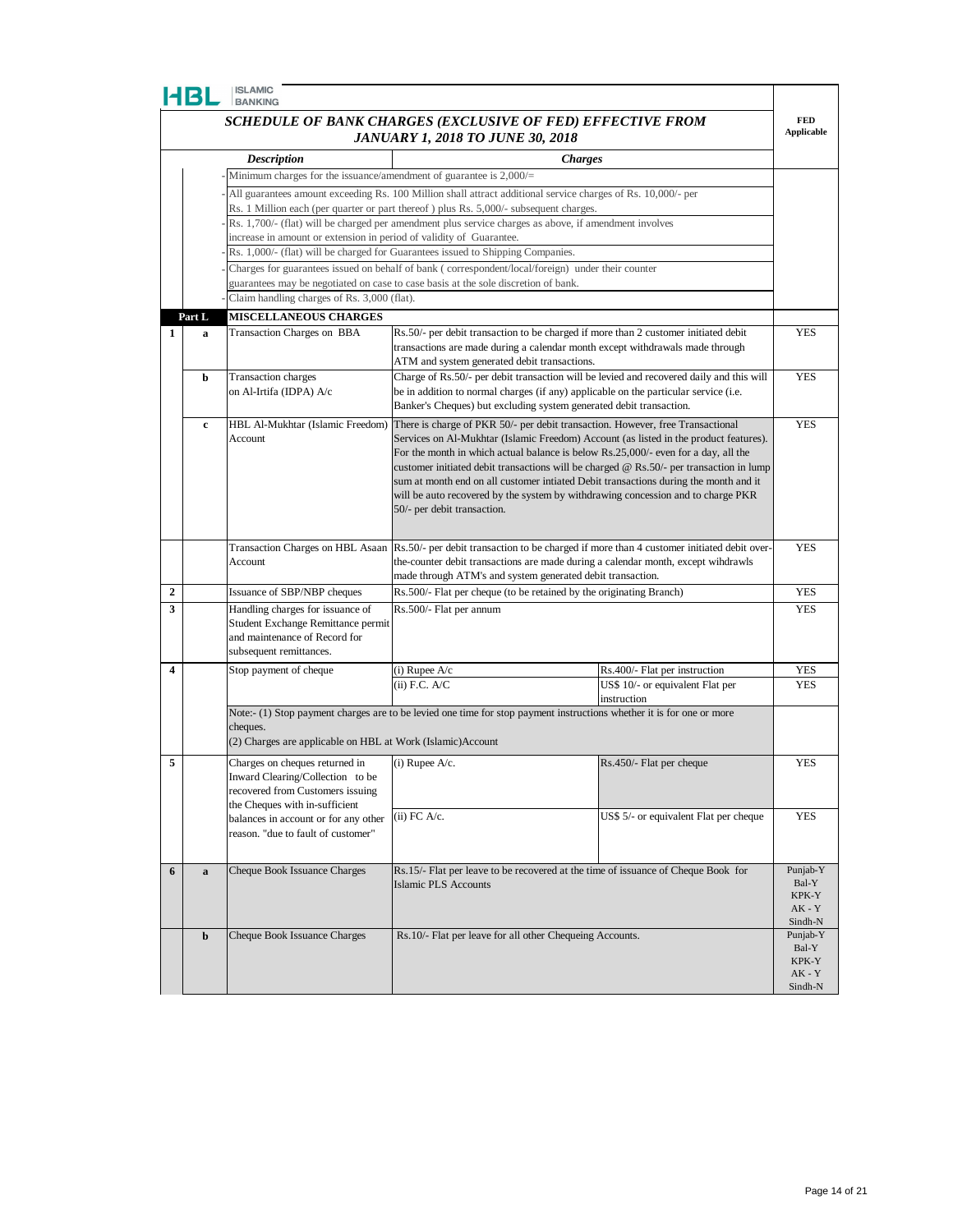|                  | <b>HBL</b>                                                                      | <b>ISLAMIC</b><br><b>BANKING</b>                                                                                                                                                                                                                                                     |                                                                                        |                    |                                                                                                                                |                                 |  |  |
|------------------|---------------------------------------------------------------------------------|--------------------------------------------------------------------------------------------------------------------------------------------------------------------------------------------------------------------------------------------------------------------------------------|----------------------------------------------------------------------------------------|--------------------|--------------------------------------------------------------------------------------------------------------------------------|---------------------------------|--|--|
|                  |                                                                                 | SCHEDULE OF BANK CHARGES (EXCLUSIVE OF FED) EFFECTIVE FROM                                                                                                                                                                                                                           |                                                                                        |                    |                                                                                                                                | <b>FED</b><br><b>Applicable</b> |  |  |
|                  | <b>JANUARY 1, 2018 TO JUNE 30, 2018</b><br><b>Description</b><br><b>Charges</b> |                                                                                                                                                                                                                                                                                      |                                                                                        |                    |                                                                                                                                |                                 |  |  |
|                  |                                                                                 |                                                                                                                                                                                                                                                                                      |                                                                                        |                    |                                                                                                                                |                                 |  |  |
| 6                | $\mathbf{i}$                                                                    | Charges on cheques returned in<br>Inward Clearing/Collection to be<br>recovered from Customers issuing<br>the Cheques with in-sufficient                                                                                                                                             | $(i)$ Rupee A/c.                                                                       |                    | Rs.450/- Flat per cheque                                                                                                       | <b>YES</b>                      |  |  |
|                  |                                                                                 | balances in account or for any other<br>reason. "due to fault of customer"                                                                                                                                                                                                           | $(ii)$ FC A/c.                                                                         |                    | US\$ 5/- or equivalent Flat per cheque                                                                                         | <b>YES</b>                      |  |  |
|                  |                                                                                 |                                                                                                                                                                                                                                                                                      |                                                                                        |                    |                                                                                                                                |                                 |  |  |
| $\overline{7}$   | $\mathbf a$                                                                     | Charges on Dividend Warrants (to<br>be recovered from dividend declaring (Negotiable on case to case basis and to be approved by Functional Head)<br>companies).                                                                                                                     |                                                                                        |                    | @ 0.60% of total Dividend Warrant payment amount - Minimum. Rs.10,000/-                                                        | <b>YES</b>                      |  |  |
|                  |                                                                                 |                                                                                                                                                                                                                                                                                      |                                                                                        |                    | Note:- 1) Bank may waive charges to customer depositing full dividend amount in advance or Rs.50(M) whichever is less in       |                                 |  |  |
| 8                |                                                                                 | Original paid cheques returned to                                                                                                                                                                                                                                                    | Rs.200/- Flat per cheque.                                                              |                    |                                                                                                                                | <b>YES</b>                      |  |  |
| $\boldsymbol{9}$ |                                                                                 | Over the counter cash cheque                                                                                                                                                                                                                                                         | All types of A/cs                                                                      |                    | Rs.200/- or the respective equivalent currency (Flat per                                                                       | <b>YES</b>                      |  |  |
| 10               |                                                                                 | Photocopy of the paid cheques<br>forwarded to Customers.                                                                                                                                                                                                                             | (i) Up to One year<br>(ii) Above one year up to five years                             |                    | Rs.50/- Flat Per cheque<br>Rs.200/- Flat Per cheque                                                                            | <b>YES</b>                      |  |  |
|                  |                                                                                 |                                                                                                                                                                                                                                                                                      | (iii) Above five years                                                                 |                    | Rs.500/- Flat Per cheque                                                                                                       |                                 |  |  |
| 11               | $\mathbf a$                                                                     | <b>Utility Bills Charges</b>                                                                                                                                                                                                                                                         | Rs.8/- per bill.                                                                       |                    | Electricity                                                                                                                    | NO                              |  |  |
|                  |                                                                                 |                                                                                                                                                                                                                                                                                      | Note: These Charges are included in the net                                            |                    | Sui Gas                                                                                                                        | NO                              |  |  |
|                  |                                                                                 |                                                                                                                                                                                                                                                                                      | amount of bill                                                                         |                    | Telephone                                                                                                                      | NO                              |  |  |
|                  |                                                                                 |                                                                                                                                                                                                                                                                                      |                                                                                        |                    | Water                                                                                                                          | NO                              |  |  |
|                  |                                                                                 |                                                                                                                                                                                                                                                                                      |                                                                                        |                    | <b>CDGK Utility</b>                                                                                                            | NO                              |  |  |
|                  | b                                                                               | Charges on Intercity transfer of                                                                                                                                                                                                                                                     | As per agreement with Utility Companies.                                               |                    | <b>YES</b>                                                                                                                     |                                 |  |  |
| 12               |                                                                                 | Other Services to BISE / University:-                                                                                                                                                                                                                                                |                                                                                        |                    |                                                                                                                                |                                 |  |  |
|                  | a                                                                               | Selling of admission forms / job<br>application forms.                                                                                                                                                                                                                               |                                                                                        |                    | YES                                                                                                                            |                                 |  |  |
|                  | b                                                                               | To provide printed challans.                                                                                                                                                                                                                                                         | Rs.10,000/- per Branch per Exam.<br>Can be waived with the approval of Functional Head |                    | <b>YES</b>                                                                                                                     |                                 |  |  |
|                  | c                                                                               | Safe keeping of question papers &<br>answer copies.                                                                                                                                                                                                                                  |                                                                                        |                    |                                                                                                                                | <b>YES</b>                      |  |  |
|                  | d                                                                               | Delivery of question papers to<br>examination centres using Bank's<br>transport.                                                                                                                                                                                                     |                                                                                        |                    |                                                                                                                                | <b>YES</b>                      |  |  |
|                  |                                                                                 | Note:- (i) Clarification has been conveyed vide HOK Circular: P/INST/2474 dated 17-04-2008 whereby as per SBP<br>such type of Collection Accounts.                                                                                                                                   |                                                                                        |                    | instructions, all branches are required not to charge Challan Collection Fees in case of B.I.S.E / University / School & other |                                 |  |  |
| 13               |                                                                                 | Statement of Account outside agreed Rs.35/- Flat, per statement<br>periodical cycle for all types of<br>accounts, on request from customer.                                                                                                                                          |                                                                                        |                    |                                                                                                                                | NO                              |  |  |
| 14               |                                                                                 | Statement of Account sent on Daily<br>basis through Swift Message MT-                                                                                                                                                                                                                | Rs. $1,000/=$ Flat per month                                                           |                    |                                                                                                                                | NO                              |  |  |
| 15               |                                                                                 | Duplicate Statements for all types of Rs.35/-Flat, per statement<br>accounts, on request from customer. Note: HBL at Work (Islamic) Account is exempted.                                                                                                                             |                                                                                        |                    |                                                                                                                                | NO                              |  |  |
| 16               |                                                                                 | <b>Monthly Bank Statements</b>                                                                                                                                                                                                                                                       |                                                                                        | Rs.400/- per annum |                                                                                                                                | NO                              |  |  |
| 17               |                                                                                 | Delivery of Cheque Book by<br>Registered Mail/ Courier                                                                                                                                                                                                                               | Rs.150/- Flat                                                                          |                    |                                                                                                                                | NO                              |  |  |
| 18               |                                                                                 | Salary Disbursement Charges.*                                                                                                                                                                                                                                                        | agreement with the principal.                                                          |                    | Rs.25/- Flat per A/c per month from A/c holder where salary is credited or as per                                              | <b>YES</b>                      |  |  |
|                  |                                                                                 | *Following categories of accounts are exempted from recovery of "Salary Disbursement Charges".<br>$\rightarrow$ Accounts of employees of Government / Semi-Government Institutions maintained for salary and pension purposes.<br>→ Accounts of Armed Forces Employees / Pensioners. |                                                                                        |                    |                                                                                                                                |                                 |  |  |
| 19               |                                                                                 | Pension (Govt. Departments)                                                                                                                                                                                                                                                          | (Pensioners of KPT are exempted from levy of this charge.)                             |                    | Note:- No charges from pensioners. To be recovered from employer, as per agreement.                                            | <b>YES</b>                      |  |  |
| 20               |                                                                                 | Confirmation of balances to                                                                                                                                                                                                                                                          | Rs.500/- Flat                                                                          |                    |                                                                                                                                | <b>YES</b>                      |  |  |
| 21               |                                                                                 | Bank Certificate for the purpose of<br>Visa, Income tax etc.                                                                                                                                                                                                                         | Rs.300/- Flat per certificate                                                          |                    |                                                                                                                                | YES                             |  |  |
| 22               |                                                                                 | Overseas Employment Certificate.                                                                                                                                                                                                                                                     | Rs.500/- Flat per certificate                                                          |                    |                                                                                                                                | <b>YES</b>                      |  |  |
| 23               |                                                                                 | Visa Fee Collection                                                                                                                                                                                                                                                                  | Rs.100/- Flat per application                                                          |                    |                                                                                                                                | <b>YES</b>                      |  |  |
| 24               |                                                                                 | <b>Credit Information Report /</b><br>Opinion.                                                                                                                                                                                                                                       |                                                                                        |                    |                                                                                                                                |                                 |  |  |
|                  |                                                                                 | Credit Information report / opinion<br>provided locally to Banks / Other<br>Organizations (Embassies etc).                                                                                                                                                                           | Rs.500/- Flat                                                                          |                    |                                                                                                                                | YES                             |  |  |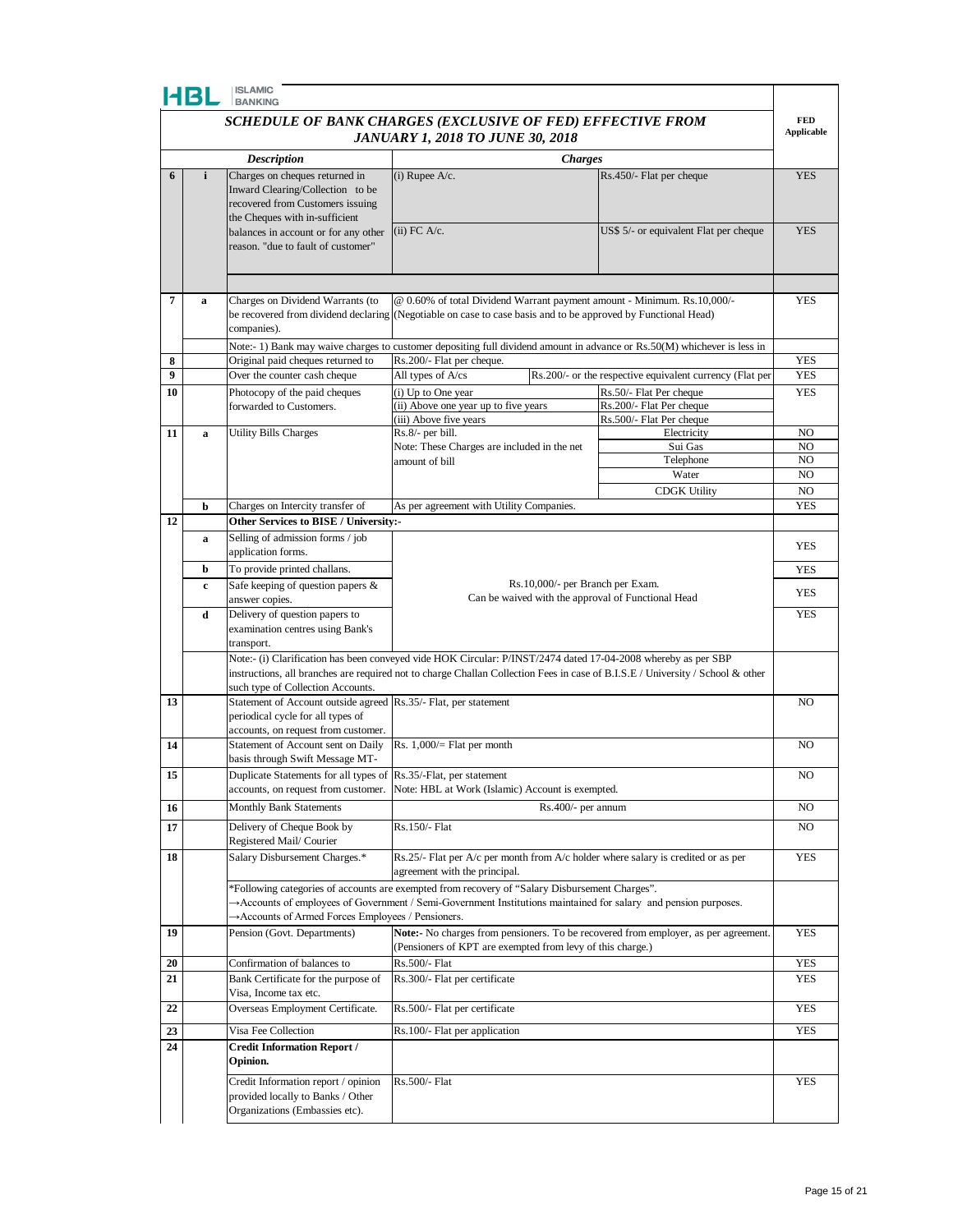|--|

| <b>4B</b> |        | <b>ISLAMIC</b><br><b>BANKING</b>                                                                    |                                                                                                                                                                                                                                                                                                                                                                |                                 |
|-----------|--------|-----------------------------------------------------------------------------------------------------|----------------------------------------------------------------------------------------------------------------------------------------------------------------------------------------------------------------------------------------------------------------------------------------------------------------------------------------------------------------|---------------------------------|
|           |        |                                                                                                     | SCHEDULE OF BANK CHARGES (EXCLUSIVE OF FED) EFFECTIVE FROM<br><b>JANUARY 1, 2018 TO JUNE 30, 2018</b>                                                                                                                                                                                                                                                          | <b>FED</b><br><b>Applicable</b> |
|           |        | <b>Description</b>                                                                                  | <b>Charges</b>                                                                                                                                                                                                                                                                                                                                                 |                                 |
|           |        |                                                                                                     | Note:-Plus Postage / Courier / Fax Charges will be recovered as per Part 'O' as applicable.                                                                                                                                                                                                                                                                    |                                 |
| 25        |        | For any enquiry requested by<br>customer beyond 3 years relating<br>to transactions on his account. | Rs.1,000/- Flat                                                                                                                                                                                                                                                                                                                                                | YES                             |
| 26        |        | Handling Charges on Commodity                                                                       | Rs.3.75 per 1000/-                                                                                                                                                                                                                                                                                                                                             | YES                             |
| 27        |        | <b>Closure of Account Charges</b>                                                                   | Free                                                                                                                                                                                                                                                                                                                                                           | <b>YES</b>                      |
| 28        |        | Handling of payments / balances<br>from deceased accounts against<br><b>Succession Certificate</b>  | Rs. 500/- Flat                                                                                                                                                                                                                                                                                                                                                 | Yes                             |
|           | Part M |                                                                                                     | HBL DEBIT CARD (ATM CARD) *                                                                                                                                                                                                                                                                                                                                    |                                 |
| 1         | a      | Card Charges                                                                                        | Same charges applicable on Supplementary Cards except where mentioned                                                                                                                                                                                                                                                                                          |                                 |
|           | b      | Annual fee (Primary)                                                                                | PayPak Rs. 500/-<br>Green Visa - Rs. 850/-<br>Visa Chip - Rs.1,000/-<br>MasterCard Standard - Rs.1,000/-<br>UnionPay Mag - Rs.850/-<br>UnionPay Chip - Rs. 1,000/-<br>Visa USD - US\$ 10/-<br>MasterCard Titanium - Rs. $1,500/$ =<br>MasterCard World - Rs.6,000/-                                                                                            | YES                             |
|           | c      | Annual fee (Supplementary)                                                                          | PayPak - Nil<br>Green Visa - Rs. 350/-<br>Visa Chip - Rs. $450/-$<br>MasterCard Standard - Rs.450/-<br>UnionPay Mag - Rs. 350/-<br>UnionPay Chip - Rs.450/-<br>Visa USD - N/A<br>MasterCard Titanium - Rs. 750/-<br>MasterCard World - N/A                                                                                                                     | <b>YES</b>                      |
|           | d      | Card Replacement fee                                                                                | PayPak - Rs.250/-<br>Green Visa - Rs. 300/-<br>Visa Chip - Rs. $400/-$<br>MasterCard Standard - Rs.400/-<br>UnionPay Mag - Rs. 300/-<br>Union Pay Chip - Rs.400/-<br>Visa USD - US\$ 4/-<br>MasterCard Titanium - Rs. 600/-<br>MasterCard World - Rs.1,000/-                                                                                                   | <b>YES</b>                      |
|           | e      | POS Transaction fee per transaction PayPak - Nil<br>Local.                                          | Green Visa - NIL<br>Visa Chip           NIL<br>MasterCard Standard - NIL<br>UnionPay Mag - NIL<br>Union Pay Chip - NIL<br>Visa USD - 1% of Transaction Amount<br>MasterCard Titanium - NIL<br>MasterCard World - NIL                                                                                                                                           | <b>YES</b>                      |
|           | f      | POS Transaction fee per transaction PayPak - Nil<br>International                                   | Green Visa - 4% of Transaction Amount<br>Visa Chip - 4% of Transaction Amount<br>MasterCard Standard - 4% of Transaction Amount<br>UnionPay Mag - 3% of Transaction Amount<br>UnionPay Chip - 3% of Transaction Amount<br>Visa USD - 3% of Transaction Amount<br>MasterCard Titanium - 4% of Transaction Amount<br>MasterCard World - 4% of Transaction Amount | <b>YES</b>                      |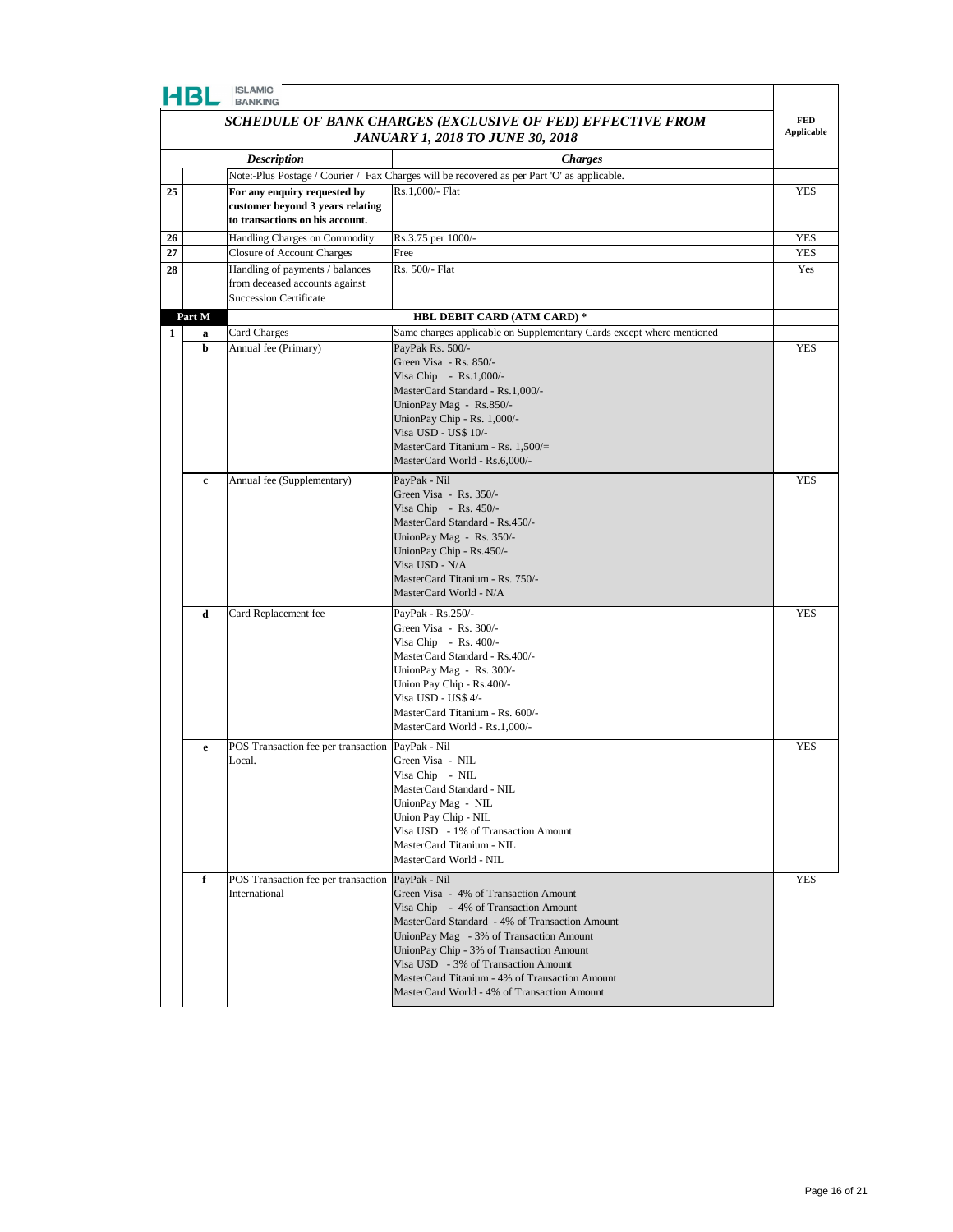

|                | HBL                                                                      | <b>ISLAMIC</b><br><b>BANKING</b>                               |                                                                                                  |                               |                   |
|----------------|--------------------------------------------------------------------------|----------------------------------------------------------------|--------------------------------------------------------------------------------------------------|-------------------------------|-------------------|
|                |                                                                          |                                                                | SCHEDULE OF BANK CHARGES (EXCLUSIVE OF FED) EFFECTIVE FROM                                       |                               | <b>FED</b>        |
|                |                                                                          |                                                                | <b>JANUARY 1, 2018 TO JUNE 30, 2018</b>                                                          |                               | <b>Applicable</b> |
|                |                                                                          |                                                                |                                                                                                  |                               |                   |
|                |                                                                          | <b>Description</b>                                             | <b>Charges</b>                                                                                   |                               | <b>YES</b>        |
|                | g                                                                        | <b>ATMs</b> International (Cash<br>withdrawal)                 | PayPak -Nil<br>Green Visa - 4% of Transaction Amount or Rs.400/- per Transaction, whichever is   |                               |                   |
|                |                                                                          |                                                                | higher                                                                                           |                               |                   |
|                |                                                                          |                                                                | Visa Chip - 4% of Transaction Amount or Rs.400/- per Transaction, whichever is                   |                               |                   |
|                |                                                                          |                                                                | higher                                                                                           |                               |                   |
|                |                                                                          |                                                                | MasterCard Standard - 4% of Transaction Amount or Rs.400/-per Transaction,                       |                               |                   |
|                |                                                                          |                                                                | whichever is higher                                                                              |                               |                   |
|                |                                                                          |                                                                | UnionPay Mag - 3% of Transaction Amount or Rs. 300/- per transaction, whichever                  |                               |                   |
|                |                                                                          |                                                                | is higher<br>UnionPay Chip - 3% of Transaction Amount or Rs. 300/- per transaction, whichever is |                               |                   |
|                |                                                                          |                                                                | higher                                                                                           |                               |                   |
|                |                                                                          |                                                                | Visa USD - 3% of Transaction Amount or US\$ 3/- per Transaction, whichever is                    |                               |                   |
|                |                                                                          |                                                                | higher                                                                                           |                               |                   |
|                |                                                                          |                                                                | MasterCard Titanium - 4% of Transaction amount or Rs.400/- per Transaction                       |                               |                   |
|                |                                                                          |                                                                | whichever is higher                                                                              |                               |                   |
|                |                                                                          |                                                                | MasterCard World - 4% of Transaction Amount or Rs.400/- per Transaction,                         |                               |                   |
|                |                                                                          |                                                                | whichever is higher                                                                              |                               |                   |
|                | h                                                                        | <b>ATMs International (Balance</b>                             | PayPak - Nil                                                                                     |                               | <b>YES</b>        |
|                |                                                                          | Inquiry)                                                       | Green Visa - Rs. 300/- per Transaction                                                           |                               |                   |
|                |                                                                          |                                                                | Visa Chip - Rs. 300/- per Transaction                                                            |                               |                   |
|                |                                                                          |                                                                | MasterCard Standard - Rs.300/- per Transaction                                                   |                               |                   |
|                |                                                                          |                                                                | UnionPay Mag - Rs. 200/- per Transaction<br>UnionPay Chip - Rs. 200/- per Transaction            |                               |                   |
|                |                                                                          |                                                                | Visa USD - US\$ 3/- per Transaction                                                              |                               |                   |
|                |                                                                          |                                                                | MasterCard Titanium - Rs.400/- per Transaction                                                   |                               |                   |
|                |                                                                          |                                                                | MasterCard World - Rs.400/- per Transaction                                                      |                               |                   |
|                |                                                                          |                                                                |                                                                                                  |                               |                   |
|                | i                                                                        | <b>SMS</b> Alert Charges                                       | $Rs.100/-$ per month,                                                                            |                               | <b>YES</b>        |
|                | *Note: (i) Account based propositions: As per account terms & conditions |                                                                |                                                                                                  |                               |                   |
|                |                                                                          | E-commerce activation charges                                  | Upto Rs. 200 (per session)                                                                       |                               | <b>YES</b>        |
| $\overline{2}$ |                                                                          | MERCHANT ACQUIRING                                             |                                                                                                  |                               |                   |
|                | a                                                                        | Merchant Discount Rate                                         | Upto 3% of Transaction                                                                           |                               | <b>YES</b>        |
|                |                                                                          |                                                                | Amount                                                                                           |                               |                   |
| 3              |                                                                          | <b>MERCHANT ACQUIRING</b>                                      |                                                                                                  |                               |                   |
|                |                                                                          | (INTERNET)                                                     |                                                                                                  |                               |                   |
|                | a                                                                        | Merchant Discount Rate                                         | Upto 5% of Transaction Amount                                                                    |                               |                   |
|                |                                                                          |                                                                |                                                                                                  |                               |                   |
|                | b                                                                        | Set up Charges                                                 | Upto Rs.100,000/-                                                                                |                               | <b>YES</b>        |
|                | c                                                                        | <b>Annual Maintenance Charges</b>                              | Upto Rs.100,000/-                                                                                |                               | YES               |
|                | d                                                                        | <b>Transaction Charges</b>                                     | Upto Rs.50/- per Transaction                                                                     |                               | YES               |
|                | Part N                                                                   | HBL ALTERNATE DELIVERY CHANNELS (ADCs)                         |                                                                                                  |                               |                   |
| $\mathbf{1}$   |                                                                          | <b>ATM Charges</b>                                             |                                                                                                  |                               |                   |
|                | 1.1                                                                      | <b>Cash Withdrawal</b>                                         |                                                                                                  |                               |                   |
|                | a<br>b                                                                   | <b>HBL ATMs</b><br>1-Link and Mnet ATMs                        | Nil<br>Rs.13/- per withdrawal (Pay Pak, Green Visa, Gold Visa, Visa Chip, Union Pay)             |                               | YES<br><b>YES</b> |
|                | 1.2                                                                      | <b>Balance Inquiry</b>                                         |                                                                                                  |                               |                   |
|                | a                                                                        | <b>HBL ATMs</b>                                                | Nil                                                                                              |                               |                   |
|                | b                                                                        | 1Link ATMs                                                     | Rs. 2.5 Flat per inquiry (Pay Pak, Visa, Master Card & Union Pay)                                |                               | YES               |
|                |                                                                          |                                                                |                                                                                                  |                               |                   |
|                | c                                                                        | Mnet ATMs                                                      | Rs.5/- Flat per inquiry (PayPak, Visa, Master Card & UnionPay)                                   |                               | <b>YES</b>        |
|                |                                                                          |                                                                |                                                                                                  |                               |                   |
|                | d                                                                        | HBL ATMs Mini Statement                                        | Rs.5/- Flat (PayPak, Visa, Master Card & UnionPay)                                               |                               | <b>YES</b>        |
|                | 1.3                                                                      | <b>Funds Transfer</b>                                          |                                                                                                  |                               |                   |
|                |                                                                          | Inter Branch Fund Transfer<br>Inter Bank funds transfer (IBFT) | Nil<br>Rs.100/- Flat per transfer                                                                |                               | YES               |
|                | $1.4\phantom{0}$                                                         | <b>Utility Bill Payment</b>                                    | Nil                                                                                              |                               |                   |
|                |                                                                          | HBL-ATM Biometric Verification                                 |                                                                                                  |                               | YES               |
| $\overline{2}$ | 1.5                                                                      | <b>HBL Phone Banking</b>                                       |                                                                                                  | Rs. 15/- Per Trsansaction     |                   |
|                | a                                                                        | <b>Funds Transfer</b>                                          |                                                                                                  |                               | YES               |
|                |                                                                          | Inter Bank funds transfer (IBFT)                               | Rs.100/- Flat per transfer                                                                       |                               |                   |
|                |                                                                          |                                                                |                                                                                                  |                               |                   |
|                | b                                                                        | <b>Statement Request</b>                                       | Rs-35/- Flat per Statement                                                                       |                               | NO.               |
|                | $\mathbf c$                                                              | Stop Payment of Cheque(s)                                      | $(i)$ Rupee A/c                                                                                  | Rs.400/- Flat per instruction | YES               |
|                |                                                                          |                                                                |                                                                                                  |                               |                   |

 $\overline{\phantom{0}}$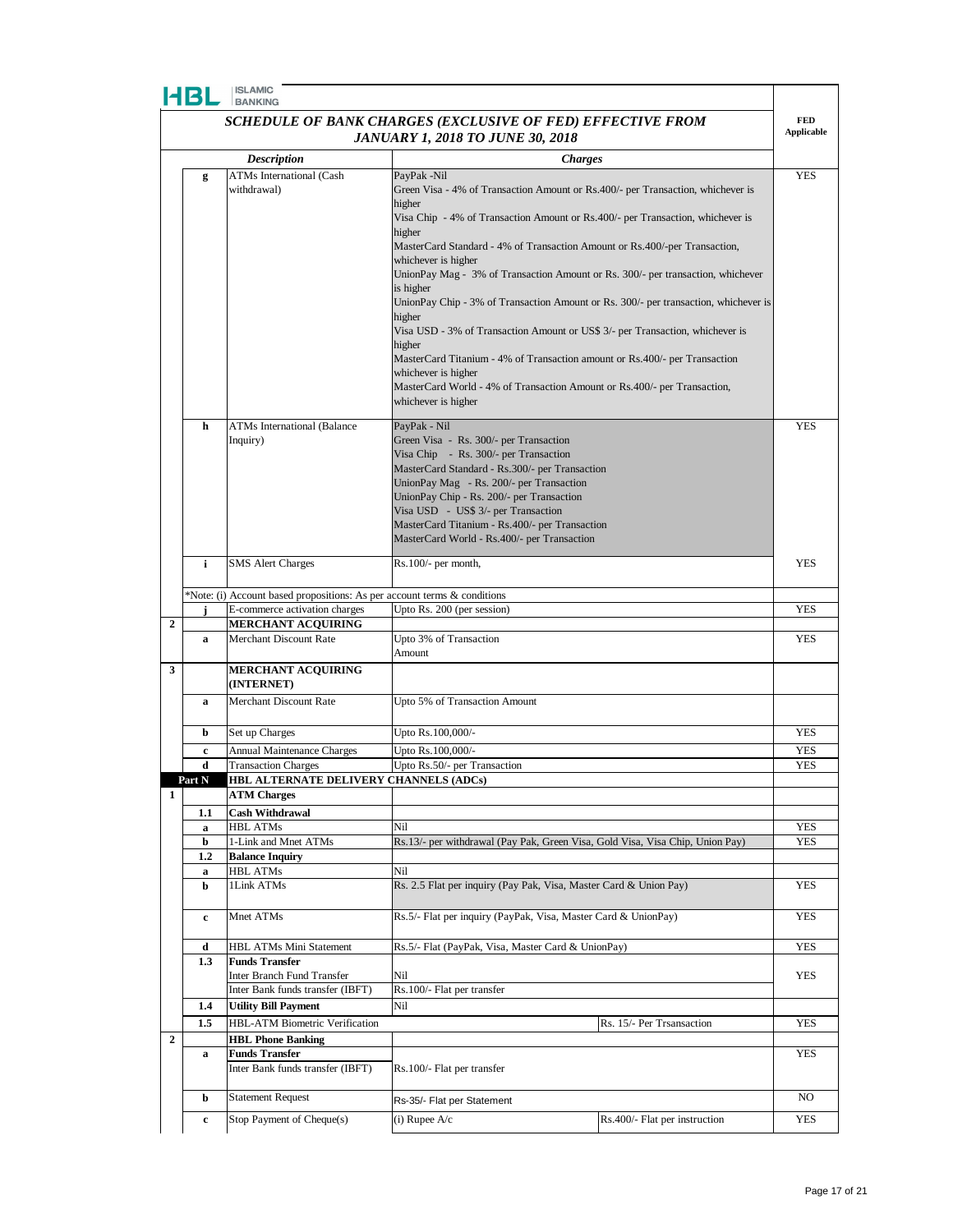| W Se |  |
|------|--|
|      |  |

|   | HBL          | <b>ISLAMIC</b><br><b>BANKING</b>                           |                                                                               |                |                                                                                                                         |                                                                                                                                                                                       |
|---|--------------|------------------------------------------------------------|-------------------------------------------------------------------------------|----------------|-------------------------------------------------------------------------------------------------------------------------|---------------------------------------------------------------------------------------------------------------------------------------------------------------------------------------|
|   |              | SCHEDULE OF BANK CHARGES (EXCLUSIVE OF FED) EFFECTIVE FROM |                                                                               |                |                                                                                                                         | <b>FED</b>                                                                                                                                                                            |
|   |              |                                                            | <b>JANUARY 1, 2018 TO JUNE 30, 2018</b>                                       |                |                                                                                                                         |                                                                                                                                                                                       |
|   |              | <b>Description</b>                                         |                                                                               | <b>Charges</b> |                                                                                                                         |                                                                                                                                                                                       |
|   |              |                                                            | $(ii)$ F.C. $A/C$                                                             |                | US\$ 10/- Flat per instruction (or                                                                                      | <b>YES</b>                                                                                                                                                                            |
|   |              |                                                            |                                                                               |                | equivalent in other currencies)<br>Note:- Stop payment charges are to be levied one time for stop payment instructions, |                                                                                                                                                                                       |
|   | d-i          | Cheque Book request                                        |                                                                               |                | Rs.15/- Flat per leave to be recovered at the time of issuance of Cheque Book for                                       | Punjab-Y                                                                                                                                                                              |
|   |              |                                                            | <b>Islamic PLS Accounts</b>                                                   |                |                                                                                                                         | Bal-Y<br>KPK-Y<br>$AK - Y$<br>Sindh-N                                                                                                                                                 |
|   | d-ii         | Cheque Book request                                        | Rs.10/- Flat per leave for all other Chequeing Accounts.                      |                |                                                                                                                         | Punjab-Y<br>Bal-Y<br>KPK-Y<br>$AK - Y$<br>Sindh-N                                                                                                                                     |
| 3 | a            | <b>HBL Internet Banking/HBL</b><br>Subscription            | Nil                                                                           |                |                                                                                                                         |                                                                                                                                                                                       |
|   |              |                                                            |                                                                               |                |                                                                                                                         |                                                                                                                                                                                       |
|   | b            | <b>Funds Transfer</b><br>Inter Branch funds transfer       | Nil                                                                           |                |                                                                                                                         |                                                                                                                                                                                       |
|   |              | Inter Bank funds transfer (IBFT)                           | Rs.100/- Flat per transfer                                                    |                |                                                                                                                         |                                                                                                                                                                                       |
|   | c            | Utility Bill Payment                                       | NIL                                                                           |                | Electricity                                                                                                             | NO.                                                                                                                                                                                   |
|   |              |                                                            |                                                                               |                | Sui Gas                                                                                                                 | NO.                                                                                                                                                                                   |
|   |              |                                                            |                                                                               |                | Telephone                                                                                                               | N <sub>O</sub>                                                                                                                                                                        |
|   |              |                                                            |                                                                               |                | Water                                                                                                                   |                                                                                                                                                                                       |
|   | d-i          | Cheque Book request                                        | Islamic PLS Accounts.                                                         |                | Rs.15/- Flat per leave to be recovered at the time of issuance of Cheque Book for                                       | Bal-Y<br>KPK-Y<br>$AK - Y$<br>Sindh-N                                                                                                                                                 |
|   | d-ii         | Cheque Book request                                        | Rs.10/- Flat per leave for all other Chequeing Accounts.                      |                |                                                                                                                         | Punjab-Y<br>Bal-Y<br>KPK-Y<br>$AK - Y$<br>Sindh-N                                                                                                                                     |
| 4 |              | <b>HBL Mobile Banking with Ufone</b><br>(USSD Channel)     |                                                                               |                |                                                                                                                         |                                                                                                                                                                                       |
|   | a            | <b>Balance Inquiry</b>                                     | NIL                                                                           |                |                                                                                                                         |                                                                                                                                                                                       |
|   | b            | Mini Statement                                             | NIL                                                                           |                |                                                                                                                         |                                                                                                                                                                                       |
|   | c            | Utility Bill Payment                                       | NIL                                                                           |                |                                                                                                                         |                                                                                                                                                                                       |
|   | d            | Mobile Bill Payment<br><b>Fund Transfer</b>                | NIL                                                                           |                |                                                                                                                         |                                                                                                                                                                                       |
|   | e            | Inter Branch Funds Transfer                                | <b>NIL</b>                                                                    |                |                                                                                                                         |                                                                                                                                                                                       |
|   |              | Inter Bank funds transfer                                  | Rs.100/- Flat per transfer                                                    |                |                                                                                                                         |                                                                                                                                                                                       |
| 5 |              | <b>HBL Branchless Banking Services</b>                     |                                                                               |                |                                                                                                                         |                                                                                                                                                                                       |
|   |              |                                                            |                                                                               |                |                                                                                                                         |                                                                                                                                                                                       |
|   | a<br>b       | <b>Utility Bill Payment</b><br><b>Money Transfer</b>       | Nil                                                                           |                |                                                                                                                         |                                                                                                                                                                                       |
|   | $\mathbf{i}$ |                                                            | Transfer Amount Rs.                                                           | $1 - 1,000$    | Rs. 60/-                                                                                                                | NO                                                                                                                                                                                    |
|   |              |                                                            | Transfer Amount Rs. 1,001<br>$\sim$                                           | 2,500          | Rs. 120/-                                                                                                               | NO                                                                                                                                                                                    |
|   |              |                                                            | Transfer Amount Rs. 2,501<br>$\overline{\phantom{a}}$                         | 4,000          | Rs.180/-                                                                                                                | NO                                                                                                                                                                                    |
|   |              |                                                            | Transfer Amount Rs. 4,001<br>$\sim$                                           | 6,000          | Rs. 240/-                                                                                                               | <b>Applicable</b><br>YES<br>NO<br>Punjab-Y<br><b>YES</b><br>NO.<br>NO<br>NO<br>NO<br>NO<br>NO.<br>NO<br>NO<br>NO.<br>NO.<br>NO<br>NO<br>NO<br>NO<br>NO<br>NO<br>NO.<br>NO<br>NO<br>NO |
|   |              |                                                            | Transfer Amount Rs. 6,001 -<br>Transfer Amount Rs. 8,001 - 10,000             | 8,000          | Rs. 300/-<br>Rs. 350/-                                                                                                  |                                                                                                                                                                                       |
|   |              | <b>Money Transfer Sending</b>                              | Transfer Amount Rs. 10,001 - 13,000                                           |                | Rs. 400/-                                                                                                               |                                                                                                                                                                                       |
|   |              |                                                            | Transfer Amount Rs. 13,001 - 16,000                                           |                | Rs. 450/-                                                                                                               |                                                                                                                                                                                       |
|   |              |                                                            | Transfer Amount Rs. 16,001 - 20,000                                           |                | Rs. 500/-                                                                                                               |                                                                                                                                                                                       |
|   |              |                                                            | Transfer Amount<br>Rs. 20,001 - 25,000<br>Transfer Amount Rs. 25,001 - 30,000 |                | Rs. 550/-<br>Rs. 600/-                                                                                                  |                                                                                                                                                                                       |
|   |              |                                                            | Transfer Amount Rs. 30,001 - 40,000                                           |                | Rs. 650/-                                                                                                               |                                                                                                                                                                                       |
|   |              |                                                            | Transfer Amount Rs. 40,001 - 50,000                                           |                | Rs. 695/-                                                                                                               |                                                                                                                                                                                       |
|   | $\rm ii$     |                                                            | Transfer Amount Rs.                                                           | $1 - 1,000$    | Rs. 30/-                                                                                                                |                                                                                                                                                                                       |
|   |              |                                                            | Transfer Amount Rs. 1,001 -<br>Transfer Amount Rs. 2,501 - 4,000              | 2,500          | Rs. 50/-<br>$Rs.60/-$                                                                                                   |                                                                                                                                                                                       |
|   |              |                                                            | Transfer Amount Rs. 4,001 - 6,000                                             |                | Rs. 80/-                                                                                                                |                                                                                                                                                                                       |
|   |              | Deposit to HBL Branch Account at                           | Transfer Amount Rs. 6,001 - 8,000                                             |                | Rs. 90/-                                                                                                                |                                                                                                                                                                                       |
|   |              | Agent's location - Non Linked                              | Transfer Amount Rs. 8,001 - 10,000<br>Transfer Amount Rs. 10,001 - 13,000     |                | Rs. 100/-<br>Rs. 120/-                                                                                                  |                                                                                                                                                                                       |
|   |              | Account                                                    | Transfer Amount Rs. 13,001 - 16,000                                           |                | Rs. 130/-                                                                                                               |                                                                                                                                                                                       |
|   |              |                                                            | Transfer Amount Rs. 16,001 - 20,000                                           |                | Rs. 150/-                                                                                                               |                                                                                                                                                                                       |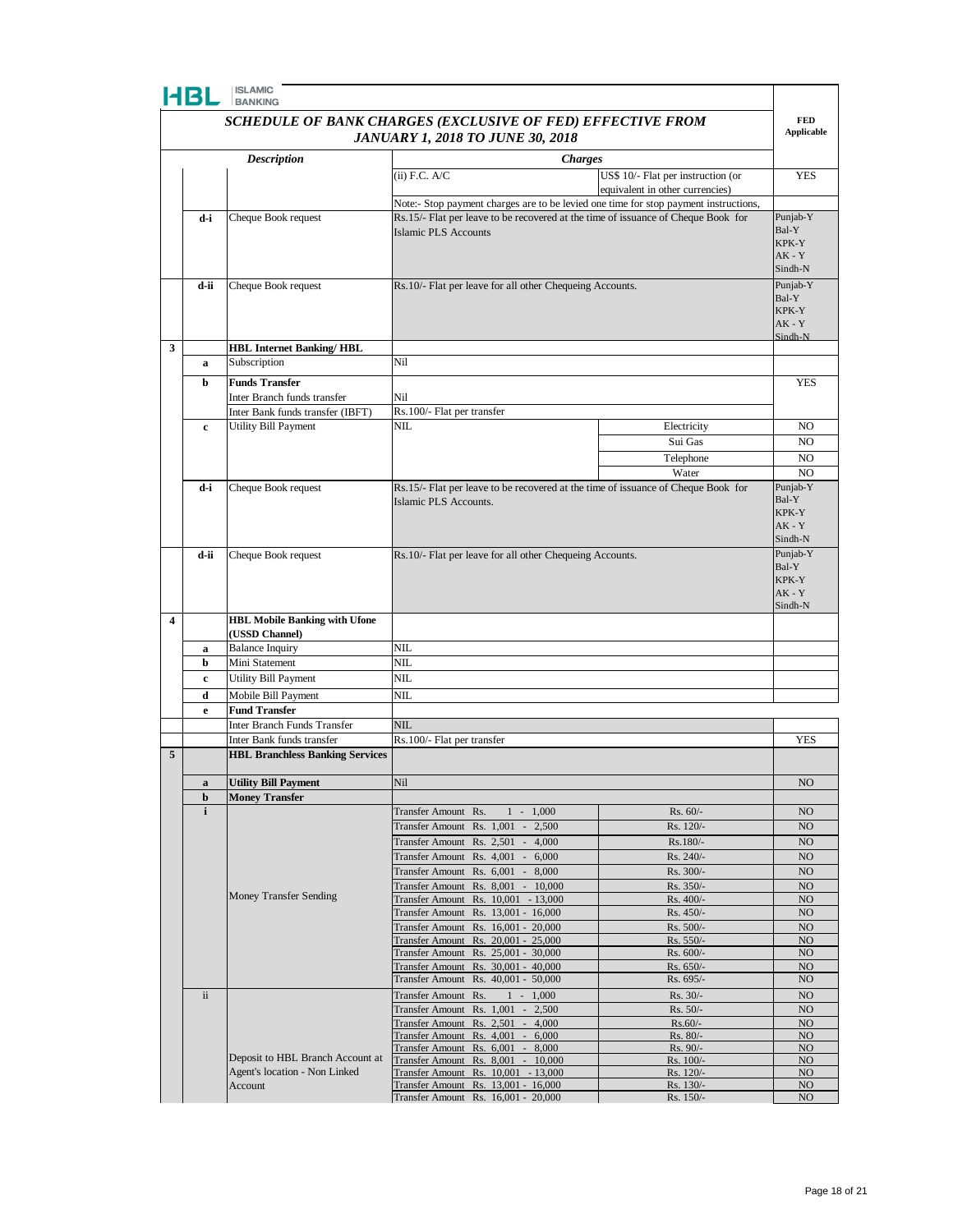

| SCHEDULE OF BANK CHARGES (EXCLUSIVE OF FED) EFFECTIVE FROM |  |
|------------------------------------------------------------|--|
| <b>JANUARY 1, 2018 TO JUNE 30, 2018</b>                    |  |

**FED** 

|  |              |                                                                        | <b>JANUARY 1, 2018 TO JUNE 30, 2018</b>                                    |                     |                          | <b>Applicable</b>                                                                                                                                                                                                                                                                                                                                                                                                  |
|--|--------------|------------------------------------------------------------------------|----------------------------------------------------------------------------|---------------------|--------------------------|--------------------------------------------------------------------------------------------------------------------------------------------------------------------------------------------------------------------------------------------------------------------------------------------------------------------------------------------------------------------------------------------------------------------|
|  |              | <b>Description</b>                                                     |                                                                            | <b>Charges</b>      |                          |                                                                                                                                                                                                                                                                                                                                                                                                                    |
|  |              |                                                                        | Transfer Amount Rs. 20,001 - 25,000                                        |                     | Rs. 170/-                | NO                                                                                                                                                                                                                                                                                                                                                                                                                 |
|  |              |                                                                        | Transfer Amount Rs. 25,001 - 30,000                                        |                     | Rs. 250/-                | NO                                                                                                                                                                                                                                                                                                                                                                                                                 |
|  |              |                                                                        | Transfer Amount Rs. 30,001 - 40,000                                        |                     | Rs. 280/-                | NO                                                                                                                                                                                                                                                                                                                                                                                                                 |
|  |              |                                                                        | Transfer Amount Rs. 40,001 - 50,000                                        |                     | Rs. 300/-                | NO.                                                                                                                                                                                                                                                                                                                                                                                                                |
|  | iii          |                                                                        | Transfer Amount Rs.                                                        | $1 - 1,000$         | $Rs. 50/-$               | <b>YES</b>                                                                                                                                                                                                                                                                                                                                                                                                         |
|  |              |                                                                        | Transfer Amount Rs. 1,001 - 2,500                                          |                     | Rs. 50/-                 | <b>YES</b>                                                                                                                                                                                                                                                                                                                                                                                                         |
|  |              |                                                                        | Transfer Amount Rs. 2,501 - 4,000                                          |                     | $Rs. 50/-$               | <b>YES</b>                                                                                                                                                                                                                                                                                                                                                                                                         |
|  |              |                                                                        | Transfer Amount Rs. 4,001 -                                                | 6,000               | Rs. 50/-                 |                                                                                                                                                                                                                                                                                                                                                                                                                    |
|  |              |                                                                        | Transfer Amount Rs. 6,001 - 8,000                                          |                     | Rs. 50/-                 |                                                                                                                                                                                                                                                                                                                                                                                                                    |
|  |              | Money Transfer Mobile                                                  | Transfer Amount Rs. 8,001 - 10,000<br>Transfer Amount Rs. 10,001 - 13,000  |                     | Rs. 50/-<br>Rs. 50/-     |                                                                                                                                                                                                                                                                                                                                                                                                                    |
|  |              | Account - Mobile Account (Sending) Transfer Amount Rs. 13,001 - 16,000 |                                                                            |                     | $Rs. 50/-$               |                                                                                                                                                                                                                                                                                                                                                                                                                    |
|  |              |                                                                        | Transfer Amount                                                            | Rs. 16,001 - 20,000 | Rs. 50/-                 |                                                                                                                                                                                                                                                                                                                                                                                                                    |
|  |              |                                                                        | Transfer Amount Rs. 20,001 - 25,000                                        |                     | Rs. 50/-                 |                                                                                                                                                                                                                                                                                                                                                                                                                    |
|  |              |                                                                        | Transfer Amount Rs. 25,001 - 30,000                                        |                     | Rs. 50/-                 |                                                                                                                                                                                                                                                                                                                                                                                                                    |
|  |              |                                                                        |                                                                            |                     |                          |                                                                                                                                                                                                                                                                                                                                                                                                                    |
|  |              |                                                                        | Transfer Amount Rs. 30,001 - 40,000                                        |                     | $Rs. 50/-$<br>$Rs. 50/-$ |                                                                                                                                                                                                                                                                                                                                                                                                                    |
|  |              |                                                                        | Transfer Amount Rs. 40,001 - 50,000                                        |                     |                          |                                                                                                                                                                                                                                                                                                                                                                                                                    |
|  | iv           |                                                                        | Transfer Amount Rs.                                                        | $1 - 1,000$         | Rs. 46/-                 |                                                                                                                                                                                                                                                                                                                                                                                                                    |
|  |              |                                                                        | Transfer Amount Rs. 1,001 -                                                | 2,500               | Rs. 93/-                 |                                                                                                                                                                                                                                                                                                                                                                                                                    |
|  |              |                                                                        | Transfer Amount Rs. 2,501 - 4,000                                          |                     | Rs. 139/-                |                                                                                                                                                                                                                                                                                                                                                                                                                    |
|  |              |                                                                        | Transfer Amount Rs. 4,001 - 6,000                                          |                     | Rs. 186/-                |                                                                                                                                                                                                                                                                                                                                                                                                                    |
|  |              |                                                                        | Transfer Amount Rs. 6,001 - 8,000                                          |                     | Rs. 232/-                | <b>YES</b><br><b>YES</b><br><b>YES</b><br><b>YES</b><br><b>YES</b><br><b>YES</b><br><b>YES</b>                                                                                                                                                                                                                                                                                                                     |
|  |              | Money Transfer Mobile                                                  | Transfer Amount Rs. 8,001 - 10,000                                         |                     | Rs. 278/-                |                                                                                                                                                                                                                                                                                                                                                                                                                    |
|  |              | Account - CNIC (Sending)                                               | Transfer Amount Rs. 10,001 - 13,000                                        |                     | Rs. 325/-                |                                                                                                                                                                                                                                                                                                                                                                                                                    |
|  |              |                                                                        | Transfer Amount Rs. 13,001 - 16,000                                        |                     | Rs. 371/-                | <b>YES</b><br><b>YES</b><br><b>YES</b><br><b>YES</b><br><b>YES</b><br><b>YES</b><br><b>YES</b><br><b>YES</b><br><b>YES</b><br><b>YES</b><br><b>YES</b><br><b>YES</b><br><b>YES</b><br><b>YES</b><br><b>YES</b><br><b>YES</b><br><b>YES</b><br><b>YES</b><br><b>YES</b><br><b>YES</b><br><b>YES</b><br><b>YES</b><br><b>YES</b><br><b>YES</b><br><b>YES</b><br><b>YES</b><br><b>YES</b><br><b>YES</b><br><b>YES</b> |
|  |              |                                                                        | Transfer Amount Rs. 16,001 - 20,000                                        |                     | Rs. 418/-                |                                                                                                                                                                                                                                                                                                                                                                                                                    |
|  |              |                                                                        | Transfer Amount Rs. 20,001 - 25,000                                        |                     | Rs. 464/-                |                                                                                                                                                                                                                                                                                                                                                                                                                    |
|  |              |                                                                        | Transfer Amount Rs. 25,001 - 30,000                                        |                     | Rs. 510/-                |                                                                                                                                                                                                                                                                                                                                                                                                                    |
|  |              |                                                                        | Transfer Amount Rs. 30,001 - 40,000                                        |                     | Rs. 557/-                |                                                                                                                                                                                                                                                                                                                                                                                                                    |
|  |              |                                                                        | Transfer Amount                                                            | Rs. 40,001 - 50,000 | Rs. 603/-                |                                                                                                                                                                                                                                                                                                                                                                                                                    |
|  | $\mathbf{V}$ |                                                                        | <b>Transfer Amount</b><br>Rs.                                              | $1 - 1,000$         | $Rs. 50/-$               |                                                                                                                                                                                                                                                                                                                                                                                                                    |
|  |              |                                                                        | Transfer Amount Rs. 1,001 -                                                | 2,500               | Rs. 50/-                 |                                                                                                                                                                                                                                                                                                                                                                                                                    |
|  |              |                                                                        | Transfer Amount Rs. 2,501 - 4,000                                          |                     | $Rs. 50/-$               |                                                                                                                                                                                                                                                                                                                                                                                                                    |
|  |              |                                                                        | Transfer Amount Rs. 4,001 - 6,000                                          |                     | Rs. 50/-                 |                                                                                                                                                                                                                                                                                                                                                                                                                    |
|  |              |                                                                        | Transfer Amount Rs. 6,001 - 8,000                                          |                     | $Rs. 50/-$               |                                                                                                                                                                                                                                                                                                                                                                                                                    |
|  |              | Money Transfer Mobile<br>Account - HBL Account (Non-                   | Transfer Amount Rs. 8,001 - 10,000                                         |                     | Rs. 50/-                 |                                                                                                                                                                                                                                                                                                                                                                                                                    |
|  |              |                                                                        | Transfer Amount Rs. 10,001 - 13,000                                        |                     | Rs. 50/-                 |                                                                                                                                                                                                                                                                                                                                                                                                                    |
|  |              | Linked)                                                                | Transfer Amount Rs. 13,001 - 16,000                                        |                     | $Rs. 50/-$               |                                                                                                                                                                                                                                                                                                                                                                                                                    |
|  |              |                                                                        | Transfer Amount Rs. 16,001 - 20,000                                        |                     | Rs. 100/-                |                                                                                                                                                                                                                                                                                                                                                                                                                    |
|  |              |                                                                        | Transfer Amount                                                            | Rs. 20,001 - 25,000 | Rs. 100/-                |                                                                                                                                                                                                                                                                                                                                                                                                                    |
|  |              |                                                                        | Transfer Amount Rs. 25,001 - 30,000                                        |                     | Rs. 100/-                |                                                                                                                                                                                                                                                                                                                                                                                                                    |
|  |              |                                                                        | Transfer Amount Rs. 30,001 - 40,000                                        |                     | Rs. 100/-                |                                                                                                                                                                                                                                                                                                                                                                                                                    |
|  |              |                                                                        | Transfer Amount Rs. 40,001 - 50,000                                        |                     | Rs. 100/-                |                                                                                                                                                                                                                                                                                                                                                                                                                    |
|  | vi           |                                                                        | Transfer Amount Rs.                                                        | $1 - 1,000$         | Free                     |                                                                                                                                                                                                                                                                                                                                                                                                                    |
|  |              |                                                                        | Transfer Amount Rs. 1,001 -                                                | 2,500               | Free                     |                                                                                                                                                                                                                                                                                                                                                                                                                    |
|  |              |                                                                        | Transfer Amount Rs. 2,501 - 4,000                                          |                     | Free                     |                                                                                                                                                                                                                                                                                                                                                                                                                    |
|  |              |                                                                        | Transfer Amount Rs. 4,001 - 6,000                                          |                     | Free                     |                                                                                                                                                                                                                                                                                                                                                                                                                    |
|  |              |                                                                        | Transfer Amount Rs. 6,001 - 8,000                                          |                     | Free                     |                                                                                                                                                                                                                                                                                                                                                                                                                    |
|  |              |                                                                        | Transfer Amount Rs. 8,001 - 10,000                                         |                     | Free                     |                                                                                                                                                                                                                                                                                                                                                                                                                    |
|  |              | Cash Deposit to Mobil Account                                          | Transfer Amount Rs. 10,001 - 13,000                                        |                     | Free                     |                                                                                                                                                                                                                                                                                                                                                                                                                    |
|  |              |                                                                        | Transfer Amount Rs. 13,001 - 16,000                                        |                     | Free                     |                                                                                                                                                                                                                                                                                                                                                                                                                    |
|  |              |                                                                        | Transfer Amount Rs. 16,001 - 20,000                                        |                     | Free                     |                                                                                                                                                                                                                                                                                                                                                                                                                    |
|  |              |                                                                        | Transfer Amount Rs. 20,001 - 25,000<br>Transfer Amount Rs. 25,001 - 30,000 |                     | Free                     |                                                                                                                                                                                                                                                                                                                                                                                                                    |
|  |              |                                                                        | Transfer Amount Rs. 30,001 - 40,000                                        |                     | Free<br>Free             |                                                                                                                                                                                                                                                                                                                                                                                                                    |
|  |              |                                                                        | Transfer Amount Rs. 40,001 - 50,000                                        |                     | Free                     |                                                                                                                                                                                                                                                                                                                                                                                                                    |
|  | vii          |                                                                        | Transfer Amount Rs.                                                        | $1 - 200$           | $Rs. 5/-$                | <b>YES</b>                                                                                                                                                                                                                                                                                                                                                                                                         |
|  |              |                                                                        | Transfer Amount Rs. 201 - 500                                              |                     | $Rs.10/-$                | <b>YES</b>                                                                                                                                                                                                                                                                                                                                                                                                         |
|  |              |                                                                        | Transfer Amount Rs. 501 - 1,000                                            |                     | $Rs.20/-$                | <b>YES</b>                                                                                                                                                                                                                                                                                                                                                                                                         |
|  |              |                                                                        | Transfer Amount Rs. $1,001 - 2,500$                                        |                     | $Rs. 40/-$               | <b>YES</b>                                                                                                                                                                                                                                                                                                                                                                                                         |
|  |              |                                                                        | Transfer Amount Rs. 2,501 - 4,000                                          |                     | $Rs.60/-$                | <b>YES</b>                                                                                                                                                                                                                                                                                                                                                                                                         |
|  |              |                                                                        | Transfer Amount Rs. 4,001 - 6,000                                          |                     | Rs. 90/-                 | <b>YES</b>                                                                                                                                                                                                                                                                                                                                                                                                         |
|  |              |                                                                        | Transfer Amount Rs. 6,001 - 8,000                                          |                     | Rs. 120/-                | <b>YES</b>                                                                                                                                                                                                                                                                                                                                                                                                         |
|  |              | Cash Withdrawal from Mobile                                            | Transfer Amount Rs. 8,001 - 10,000                                         |                     | Rs. 150/-                | <b>YES</b>                                                                                                                                                                                                                                                                                                                                                                                                         |
|  |              | Account                                                                | Transfer Amount Rs. 10,001 - 13,000                                        |                     | Rs. 160/-                | <b>YES</b>                                                                                                                                                                                                                                                                                                                                                                                                         |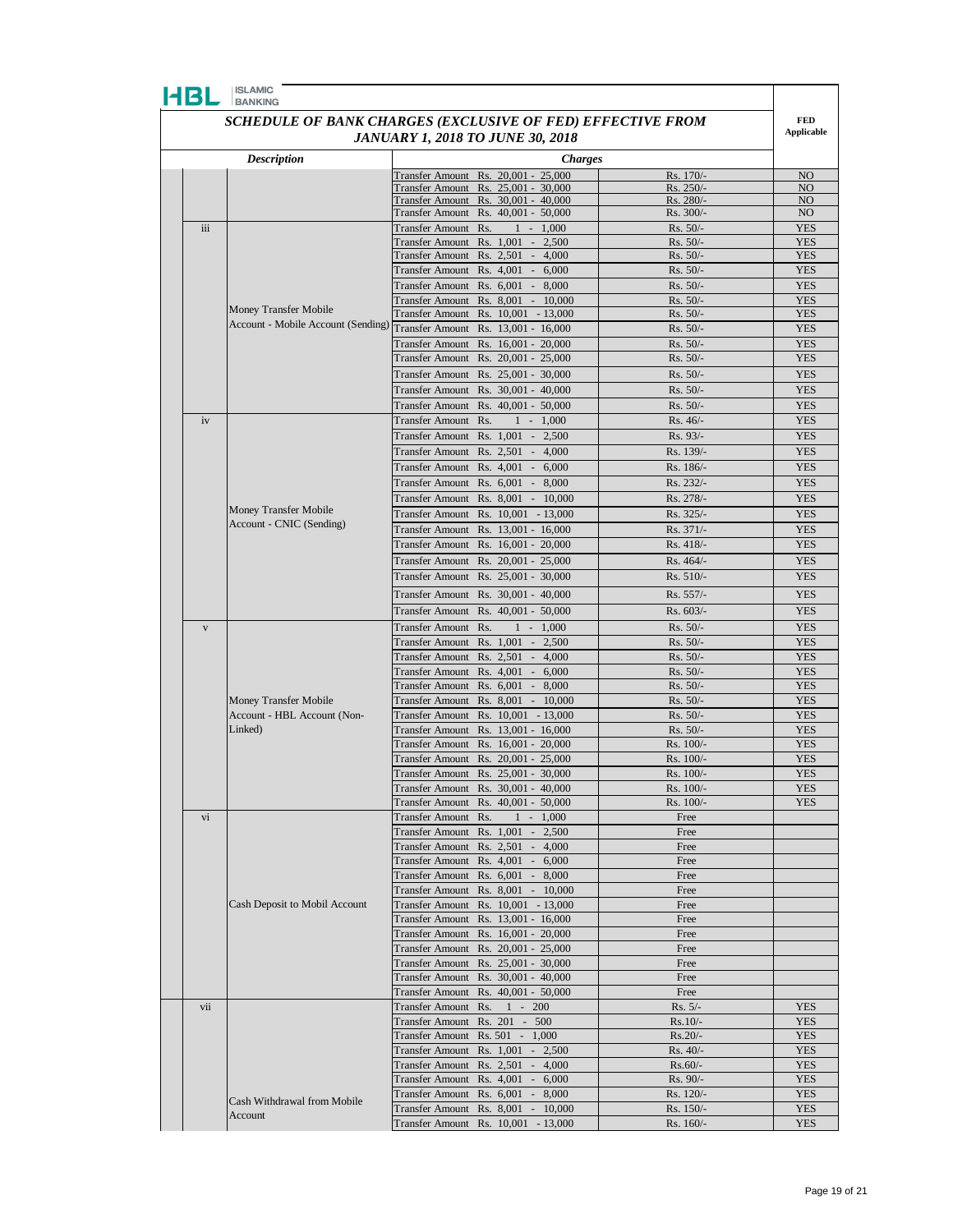|              | HBL                                 | <b>BANKING</b>                                                         | SCHEDULE OF BANK CHARGES (EXCLUSIVE OF FED) EFFECTIVE FROM                                                                   |            | <b>FED</b>        |  |  |
|--------------|-------------------------------------|------------------------------------------------------------------------|------------------------------------------------------------------------------------------------------------------------------|------------|-------------------|--|--|
|              |                                     |                                                                        | <b>JANUARY 1, 2018 TO JUNE 30, 2018</b>                                                                                      |            | <b>Applicable</b> |  |  |
|              |                                     | <b>Description</b>                                                     |                                                                                                                              |            |                   |  |  |
|              |                                     |                                                                        | <b>Charges</b><br>Transfer Amount Rs. 13,001 - 16,000                                                                        | Rs. 170/-  | <b>YES</b>        |  |  |
|              |                                     |                                                                        | Transfer Amount Rs. 16,001 - 20,000                                                                                          | Rs. 180/-  | <b>YES</b>        |  |  |
|              |                                     |                                                                        | Fransfer Amount Rs. 20,001 - 25,000                                                                                          | Rs. 200    | <b>YES</b>        |  |  |
|              |                                     |                                                                        | Transfer Amount Rs. 25,001 - 30,000                                                                                          | Rs. 220/-  | <b>YES</b>        |  |  |
|              |                                     |                                                                        | Transfer Amount Rs. 30,001 - 40,000                                                                                          | Rs. 240    | <b>YES</b>        |  |  |
|              |                                     |                                                                        | Transfer Amount Rs. 40,001 - 50,000                                                                                          | Rs. 260/-  | <b>YES</b>        |  |  |
|              | viii                                | Other fee & Charges                                                    |                                                                                                                              |            |                   |  |  |
|              |                                     | DR - Receiving                                                         |                                                                                                                              | Nil        |                   |  |  |
|              |                                     | Fund Transfer Mobile Account - Mobile Account (Receiving)              |                                                                                                                              | Nil        |                   |  |  |
|              |                                     | Fund Transfer Mobile Account - Person (CNIC) (Receiving)               |                                                                                                                              | Nil        |                   |  |  |
|              |                                     | Fund Transfer Mobile Account - HBL Account (Linked) Sendidng)          |                                                                                                                              | Nil        |                   |  |  |
|              |                                     | <b>Transfer In</b>                                                     |                                                                                                                              | Nil        |                   |  |  |
|              |                                     | <b>Transfer Out</b>                                                    |                                                                                                                              | Nil        |                   |  |  |
|              |                                     | Utility Bill Payment - Agent Location                                  |                                                                                                                              | Nil<br>Nil |                   |  |  |
|              |                                     | Utility Bill Payment - Mobile Account<br><b>Mobile Account Opening</b> |                                                                                                                              | Nil        |                   |  |  |
|              |                                     | <b>Initial Deposit Required</b>                                        |                                                                                                                              | Nil        |                   |  |  |
|              |                                     | Avg Min balance required                                               |                                                                                                                              | Nil        |                   |  |  |
|              |                                     | Min balance charges                                                    |                                                                                                                              | Nil        |                   |  |  |
|              |                                     | Balance enquiry through SMS                                            |                                                                                                                              | Re. 1      | NO                |  |  |
|              |                                     | <b>Upgrade of MW Account</b>                                           |                                                                                                                              | Nil        |                   |  |  |
|              | Part O                              | <b>DISPATCH / COMMUNICATION CHARGES</b>                                |                                                                                                                              |            |                   |  |  |
| 1            |                                     | Postages Ordinary                                                      | (i) Local (Within City) - Rs.30/- Flat per item.                                                                             |            | NO.               |  |  |
|              |                                     |                                                                        | (ii) Inland (Inter City) - Rs.50/- Flat per item.                                                                            |            |                   |  |  |
| 2            |                                     | Postage Registered                                                     | (i) Local (Within City) - Rs.50/- Flat per item.                                                                             |            |                   |  |  |
|              |                                     |                                                                        | (ii) Inland (Inter City) - Rs. 70/- Flat per item.                                                                           |            |                   |  |  |
|              |                                     |                                                                        | (iii) Foreign Rs.200/- Flat per item.                                                                                        |            |                   |  |  |
|              |                                     |                                                                        | (iv) For Foreign Import LC Rs.1,200/- Flat per item.                                                                         |            |                   |  |  |
| 3            |                                     | Courier                                                                | (v) For Inland LC Rs.200/- Flat per item.<br>(i) Local (Within City) - Rs.150/- Flat per item or actual whichever is higher. |            | N <sub>O</sub>    |  |  |
|              |                                     |                                                                        | (ii) Inland (Inter City) - Rs.250/- Flat per item or actual whichever is higher.                                             |            |                   |  |  |
| 4            |                                     | Foreign Courier                                                        | Rs.1,500/- Flat per item or actual whichever is higher.                                                                      |            | N <sub>O</sub>    |  |  |
| 5            |                                     | Swift                                                                  | (i) Full Text L.C / Guarantee and long messages.Rs.1,500/- Flat                                                              |            | N <sub>O</sub>    |  |  |
|              |                                     |                                                                        | (ii) L.C / Guarantee amendment and miscellaneous short messages Rs.600/- Flat                                                |            | N <sub>O</sub>    |  |  |
|              |                                     |                                                                        | (iii) All other Swift Messages Rs.500/- Flat                                                                                 |            | N <sub>O</sub>    |  |  |
| 6            |                                     | Fax                                                                    | Rs.100/- Flat per message.                                                                                                   |            | NO.               |  |  |
|              | Part P                              | <b>INVESTMENT PORTFOLIO SECURITIES (IPS)</b>                           |                                                                                                                              |            |                   |  |  |
|              |                                     |                                                                        | 1 <b>IPS</b> Service Charges to be applied on GoP SUKUK at Coupon payment once per annum                                     |            |                   |  |  |
|              |                                     | <b>IPS Services Charges</b>                                            |                                                                                                                              |            |                   |  |  |
|              | $\mathbf{i}$                        | IPS Custody Service Charges                                            | Nil                                                                                                                          |            |                   |  |  |
|              | ii                                  | Security Movement against IPS                                          | Only Funds Transfer charges through RTGS as per SBP guidelines                                                               |            | NO                |  |  |
|              |                                     | Accounts<br><b>IPS</b> Statement                                       | <b>Ouarterly Free</b>                                                                                                        |            |                   |  |  |
|              | iii                                 |                                                                        | On Request Rs.50/- Flat                                                                                                      |            | <b>YES</b>        |  |  |
|              | Part O                              | <b>INVESTMENT BANKING</b>                                              |                                                                                                                              |            |                   |  |  |
| $\mathbf{1}$ | a                                   | <b>Advisory Fee</b>                                                    |                                                                                                                              |            | <b>YES</b>        |  |  |
|              | b                                   | <b>Succession Fee</b>                                                  |                                                                                                                              |            | <b>YES</b>        |  |  |
|              | c                                   | Retainer Fee                                                           |                                                                                                                              |            | <b>YES</b>        |  |  |
|              | d                                   | Arrangement Fee                                                        |                                                                                                                              |            | <b>YES</b>        |  |  |
|              | e                                   | <b>Underwriting Fee</b>                                                | Negotiable on case to case basis.                                                                                            |            | <b>YES</b>        |  |  |
|              | f                                   | Participation Fee                                                      |                                                                                                                              |            | <b>YES</b>        |  |  |
|              | g                                   | Monitoring Fee                                                         |                                                                                                                              |            | <b>YES</b>        |  |  |
|              | h                                   | <b>Commitment Charges</b>                                              |                                                                                                                              |            | <b>YES</b>        |  |  |
|              | i                                   | Trustee / Agency Fee                                                   |                                                                                                                              |            | <b>YES</b>        |  |  |
|              | j                                   | Out of Pocket Expenses                                                 | At actual or Negotiable on case to case basis.                                                                               |            |                   |  |  |
|              | Part R                              | <b>BANK CHARGES FOR GOVT. BUSINESS</b>                                 |                                                                                                                              |            |                   |  |  |
| 1            |                                     | <b>IMPORTS</b>                                                         |                                                                                                                              |            |                   |  |  |
|              |                                     | Cash Letter of Credit<br>Less than Rs. 250,000/-                       | 0.125% of the value of the L/C                                                                                               |            | YES               |  |  |
|              | a<br>b                              | Rs.250,000/- and above                                                 | 0.0625% of the value of the L/C                                                                                              |            | <b>YES</b>        |  |  |
|              | c                                   | Amendment without increase in the                                      | (i) Swift Charges to be recovered                                                                                            |            |                   |  |  |
|              |                                     | amount.                                                                | (ii) Actual Confirmation Charges to be recovered, if the amendment is to add                                                 |            |                   |  |  |
|              | d                                   |                                                                        | Amendment involving increase in the Charges as (a) or (b) above on increased amount.                                         |            | <b>YES</b>        |  |  |
|              |                                     | amount.                                                                |                                                                                                                              |            |                   |  |  |
|              |                                     |                                                                        | Note:- The above concessionary rates/charges will apply only to those Letters of Credit, which cover imports by the          |            |                   |  |  |
|              |                                     |                                                                        | Government routed through State Bank of Pakistan. In case L/C is received directly from the importing government agency,     |            |                   |  |  |
|              | normal charges are to be recovered. |                                                                        |                                                                                                                              |            |                   |  |  |